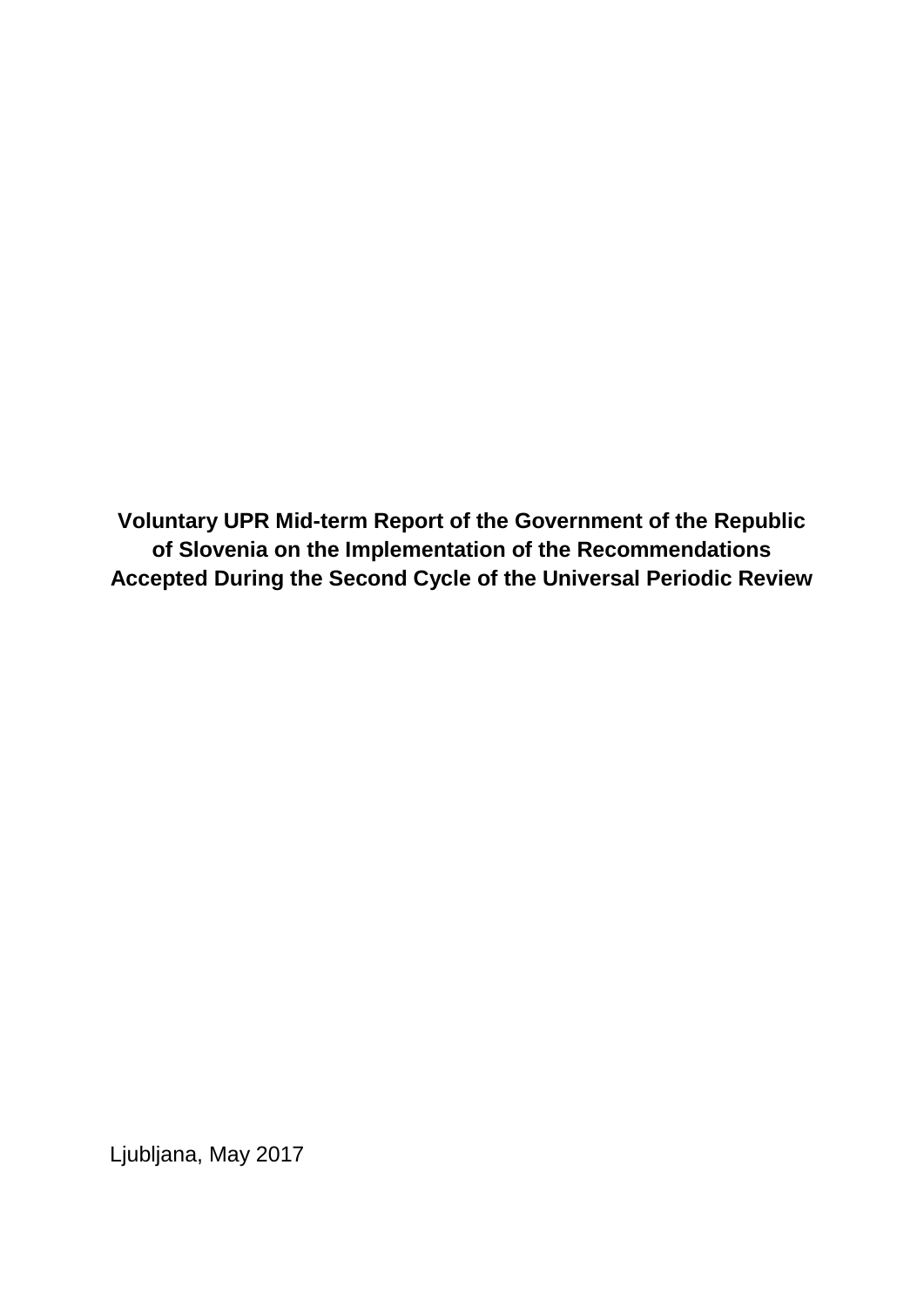## **I INTRODUCTION**

The human rights situation in the Republic of Slovenia was subject to the 2<sup>nd</sup> Universal Periodic Review on 4 November 2014 at the 20<sup>th</sup> session of the Human Rights Council's UPR Working Group.

The Government of the Republic of Slovenia examined the UPR Working Group's recommendations; on 18 February 2015, it adopted Decision no. 51104-20/2014/12, expressing its position on the individual recommendations, and reported thereon at the 28th session of the Human Rights Council in March 2015 (document no. A/HRC/28/15/Add.1). The Government of the Republic of Slovenia made the commitment to submit its Voluntary Mid-term Report on the Implementation of the Accepted Recommendations. The Mid-term Report contains information on Slovenia's progress in implementing the recommendations that were accepted.

This Mid-term Report is a result of cooperation between all Slovenia's competent ministries and government offices; it was endorsed by the Interministerial Commission on Human Rights, Slovenia's coordination body responsible for reporting under the ratified international human rights conventions. The Interministerial Commission also coordinates reporting under the ratified international instruments on human rights and fundamental freedoms and reporting under other instruments, and monitors the implementation of human rights commitments. This Mid-term Report was adopted by Decision No. 51104-20/2014/15 of the Government of the Republic of Slovenia at the Government session on 24 May 2017.

The Government of the Republic of Slovenia remains a staunch advocate of the Universal Periodic Review as a unique mechanism of review by UN Member States, which was designed to improve the human rights situation at all levels.

## **II Implementation of the accepted recommendations**

This Report concerns the recommendations accepted by the Government of the Republic of Slovenia, which are numbered as in paragraph 115 of the Report of the Working Group on the Universal Periodic Review of Slovenia (document no. A/HRC/28/15). It provides the latest information on activities that contribute to implementing the accepted recommendations.

| <b>Recommendation</b>               | Information on implementation                                  |
|-------------------------------------|----------------------------------------------------------------|
| 1. Take further steps for the       | At present, no activities are underway in response to this     |
| ratification<br>of<br>several       | recommendation.                                                |
| international treaties in the field |                                                                |
| of human rights that were           |                                                                |
| signed by Slovenia since the        |                                                                |
| first UPR cycle (Croatia).          |                                                                |
| Expedite the process of<br>2.       | At present, no activities are underway in response to this     |
| ratification of the amendment to    | recommendation.                                                |
| article 8 of the International      |                                                                |
| Convention on the Elimination       |                                                                |
| All Forms of<br>Racial<br>of        |                                                                |
| Discrimination (Belgium).           |                                                                |
| 3.<br>Optional<br>Ratify<br>the     | Slovenia is in the final phase of coordinating the competent   |
| Protocol to the Rights of the       | ministries' positions, and is preparing to ratify the Optional |
| Child on a Communications           | Protocol.                                                      |
| Procedure<br>(Portugal);            |                                                                |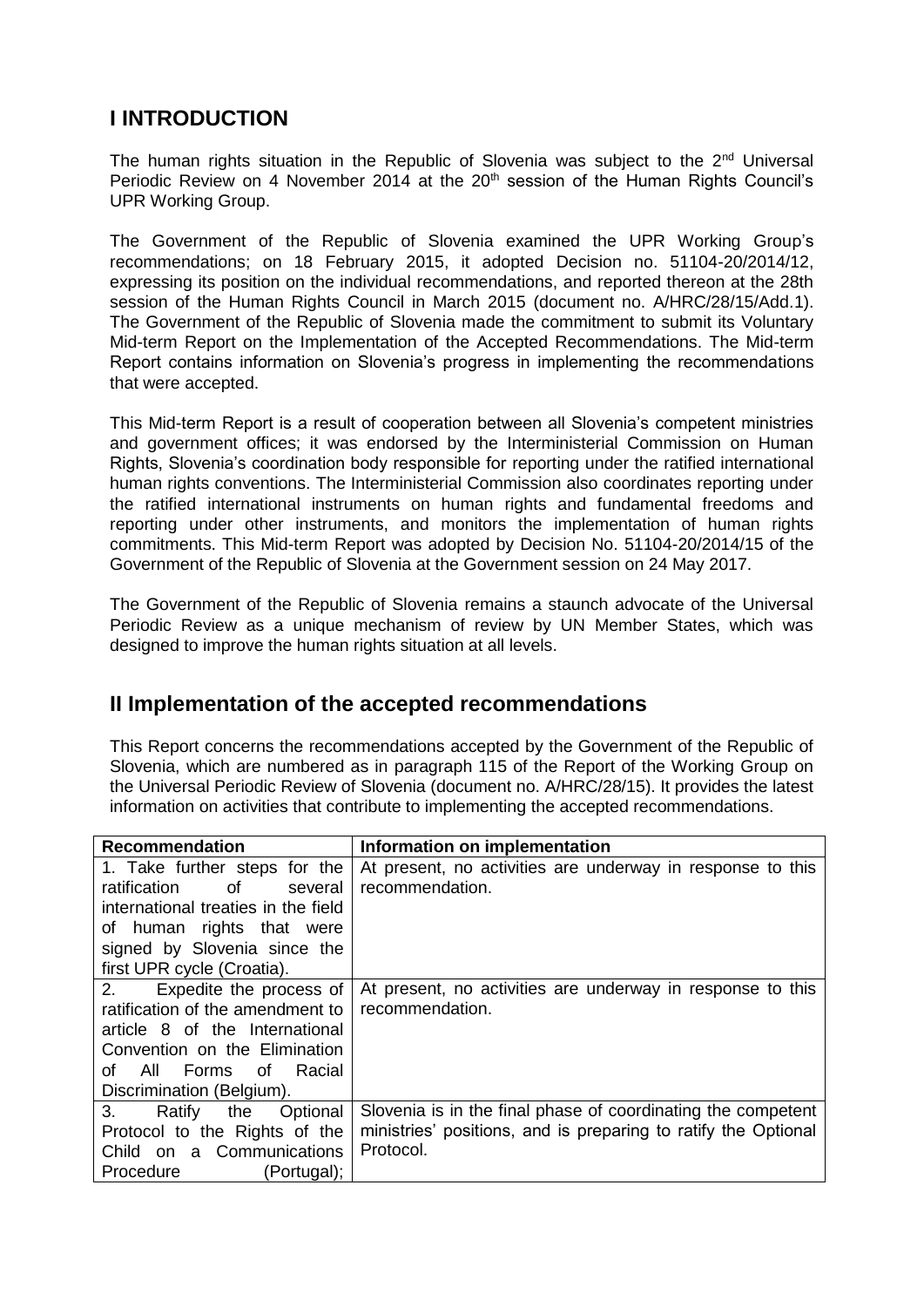| <b>Recommendation</b>                                                                                                                                                                                                                         | Information on implementation                                                                                                                                                                                                                                                                                                                                                                                                                                                                                                                                                                                                                                                                                                                                                           |
|-----------------------------------------------------------------------------------------------------------------------------------------------------------------------------------------------------------------------------------------------|-----------------------------------------------------------------------------------------------------------------------------------------------------------------------------------------------------------------------------------------------------------------------------------------------------------------------------------------------------------------------------------------------------------------------------------------------------------------------------------------------------------------------------------------------------------------------------------------------------------------------------------------------------------------------------------------------------------------------------------------------------------------------------------------|
| (Slovakia).                                                                                                                                                                                                                                   |                                                                                                                                                                                                                                                                                                                                                                                                                                                                                                                                                                                                                                                                                                                                                                                         |
| Ratify the<br>Optional<br>4.<br>Protocol to the Covenant on<br>Economic, Social and Cultural<br>(Spain);<br>(Tunisia);<br>Rights<br>(Portugal).                                                                                               | At present, no activities are underway in response to this<br>recommendation.                                                                                                                                                                                                                                                                                                                                                                                                                                                                                                                                                                                                                                                                                                           |
| Proceed<br>with<br>the<br>5.<br>ratification of the Convention for<br>the Protection of All Persons<br>from Enforced Disappearance,<br>which was the object of a<br>recommendation accepted by<br>Slovenia during the first cycle<br>(Spain). | The Slovenian Ministry of Justice is preparing an analysis to<br>determine the procedures that are necessary to establish<br>whether the ratification of the Convention for the Protection<br>of All Persons from Enforced Disappearance is possible.<br>Prior to ratification, it is necessary to establish whether the<br>legislation in force is harmonised with the provisions of the<br>Convention. Preliminary analysis shows that amendments<br>to both the substantive and procedural provisions of<br>Slovenian criminal law would probably be necessary for the<br>ratification of the Convention. The analysis to establish<br>whether, and to what extent, such amendments to<br>Slovenian criminal law are possible and acceptable is<br>expected to be concluded in 2017. |
| Ratify the International<br>14.<br>Convention on Protection of All<br>Enforced<br><b>Persons</b><br>from<br>Disappearance (Iraq).                                                                                                             | See response to recommendation No. 5.                                                                                                                                                                                                                                                                                                                                                                                                                                                                                                                                                                                                                                                                                                                                                   |
| Ratify the Convention<br>15.<br>for the Protection of All Persons<br>from Enforced Disappearance<br>(Uruguay).                                                                                                                                | See response to recommendation No. 5.                                                                                                                                                                                                                                                                                                                                                                                                                                                                                                                                                                                                                                                                                                                                                   |
| 16.<br>Ratify the International<br>Convention for the Protection of<br>Enforced<br>All<br>Persons from<br>(Belgium);<br>Disappearance<br>(France); (Tunisia); (Sierra<br>Leone); (Argentina).                                                 | See response to recommendation No. 5.                                                                                                                                                                                                                                                                                                                                                                                                                                                                                                                                                                                                                                                                                                                                                   |
| Ratify the Council of<br>18.<br>Convention<br>Europe<br>on<br>Preventing<br>and<br>Combating<br>Violence against Women and<br>Domestic Violence, also known<br>as the Istanbul Convention,<br>which it signed on September                    | Slovenia has already implemented recommendation No. 18,<br>as the National Assembly of the Republic of Slovenia<br>ratified the Convention on 19 December 2014 and<br>deposited the instrument of ratification with the Council of<br>Europe on 5 February 2015; the Convention entered into<br>force in Slovenia on 1 June 2015.                                                                                                                                                                                                                                                                                                                                                                                                                                                       |
| 8th, 2011 (Turkey).                                                                                                                                                                                                                           | In April 2016, the Government of the Republic of Slovenia<br>the<br>Interministerial Working<br>established<br>Group<br>for<br>Monitoring the Implementation of the Council of Europe<br>Convention on Preventing and Combating Violence against<br>Women and Domestic Violence to ensure the coordination,<br>implementation, monitoring, and evaluation of policies and<br>measures for preventing and combating all forms of<br>violence defined in the Istanbul Convention.                                                                                                                                                                                                                                                                                                         |
|                                                                                                                                                                                                                                               | To ensure that the Istanbul Convention is implemented                                                                                                                                                                                                                                                                                                                                                                                                                                                                                                                                                                                                                                                                                                                                   |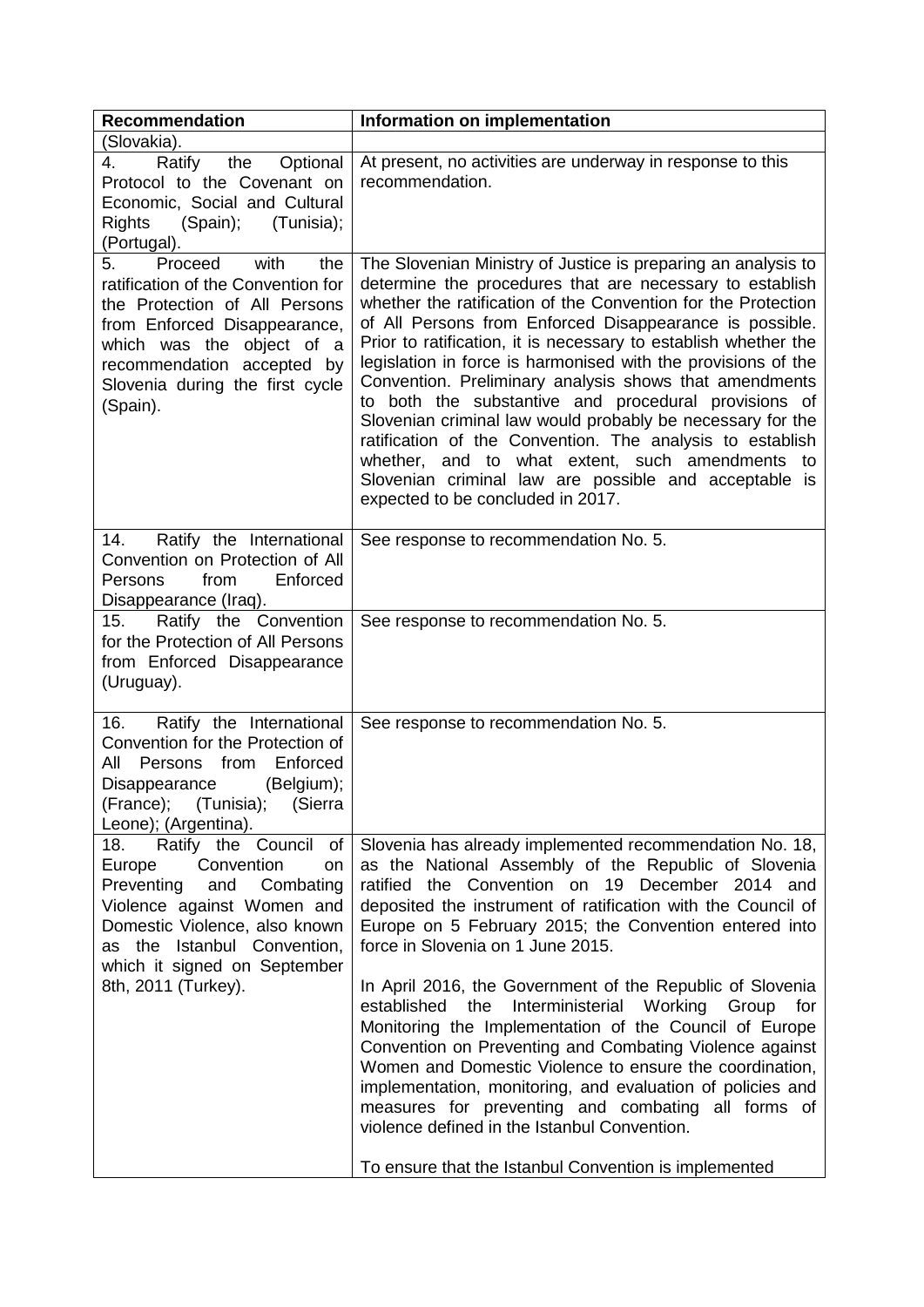| <b>Recommendation</b>                                                                                                                                                            | Information on implementation                                                                                                                                                                                                                                                                                                                                                                                                                                                                                                                                                                                                                                                                    |
|----------------------------------------------------------------------------------------------------------------------------------------------------------------------------------|--------------------------------------------------------------------------------------------------------------------------------------------------------------------------------------------------------------------------------------------------------------------------------------------------------------------------------------------------------------------------------------------------------------------------------------------------------------------------------------------------------------------------------------------------------------------------------------------------------------------------------------------------------------------------------------------------|
|                                                                                                                                                                                  | effectively, Slovenia also adopted amendments to the<br>Domestic Violence Prevention Act and the Criminal Code of<br>the Republic of Slovenia. The National Assembly of the<br>Republic of Slovenia adopted the Act amending the<br>Domestic Violence Prevention Act on 25 October 2016, and<br>it entered into force on 19 November 2016.                                                                                                                                                                                                                                                                                                                                                       |
| 20.<br>Draft a comprehensive<br>law on children to incorporate in<br>Slovenian domestic law all the<br>provisions of the Convention on<br>the Rights of the Child (Viet<br>Nam). | On 21 March 2017, Slovenia adopted the Family Code,<br>which follows the recommendation on the measures<br>ensuring child protection to the highest extent.                                                                                                                                                                                                                                                                                                                                                                                                                                                                                                                                      |
| Ensure that Slovenia's<br>21.<br>national legislation<br>fully<br>is<br>harmonised with international<br>standards to comply with its                                            | Slovenia acts in compliance with its international legal<br>obligations, including these conventions, and strives to<br>ensure their effective implementation.                                                                                                                                                                                                                                                                                                                                                                                                                                                                                                                                   |
| commitments<br>under<br>international treaties, especially<br>with regard to CEDAW, CRC<br>and CERD (Bahrain).                                                                   | To demonstrate this, Slovenia reports regularly on the<br>implementation of the conventions. Since November 2014,<br>Slovenia has presented its combined fifth and sixth periodic<br>reports in accordance with the Convention<br>on the<br>Elimination of all Forms of Discrimination against Women<br>before the Committee on the Elimination of Discrimination<br>against Women (on 30 October 2015), and on 1 and 2<br>December 2015, Slovenia presented its combined eighth to<br>in accordance<br>eleventh periodic<br>reports<br>with the<br>International Convention on the Elimination of Racial<br>Discrimination before the Committee on the Elimination of<br>Racial Discrimination. |
| 22.<br>Broaden the mandate<br>and powers of the institutions<br>tasked with guaranteeing the<br>principle of equality and non-<br>discrimination (Israel).                       | On 21 April 2016, the National Assembly of the Republic of<br>Slovenia adopted the Protection Against Discrimination Act<br>to replace and amend the 2004 Implementation of the<br>Principle of Equal Treatment Act. The Act entered into force<br>on 24 May 2016; it establishes the Advocate for the<br>Principle of Equality as an independent state body to<br>combat discrimination. The Advocate is nominated by the<br>President of the Republic and then appointed by the<br>National Assembly.<br>The Advocate provides independent assistance to victims of<br>discrimination by means of awareness raising, inspection,                                                               |
|                                                                                                                                                                                  | cooperation<br>in judicial proceedings;<br>and<br>conducts<br>independent<br>studies,<br>research,<br>and<br>analyses,<br>and<br>monitoring;<br>and<br>publishes<br>recommendations<br>and<br>independent reports. The Advocate was appointed by the<br>National Assembly on 25 October 2016.                                                                                                                                                                                                                                                                                                                                                                                                    |
| Continue its efforts in<br>23.<br>the promotion and protection of<br>women's and children's rights<br>(Kuwait).                                                                  | Slovenia carries out various measures and activities to<br>promote the protection of women's and children's rights.<br>The priority measures to ensure empowerment are defined                                                                                                                                                                                                                                                                                                                                                                                                                                                                                                                   |
|                                                                                                                                                                                  | in the Resolution on the National Programme for Equal                                                                                                                                                                                                                                                                                                                                                                                                                                                                                                                                                                                                                                            |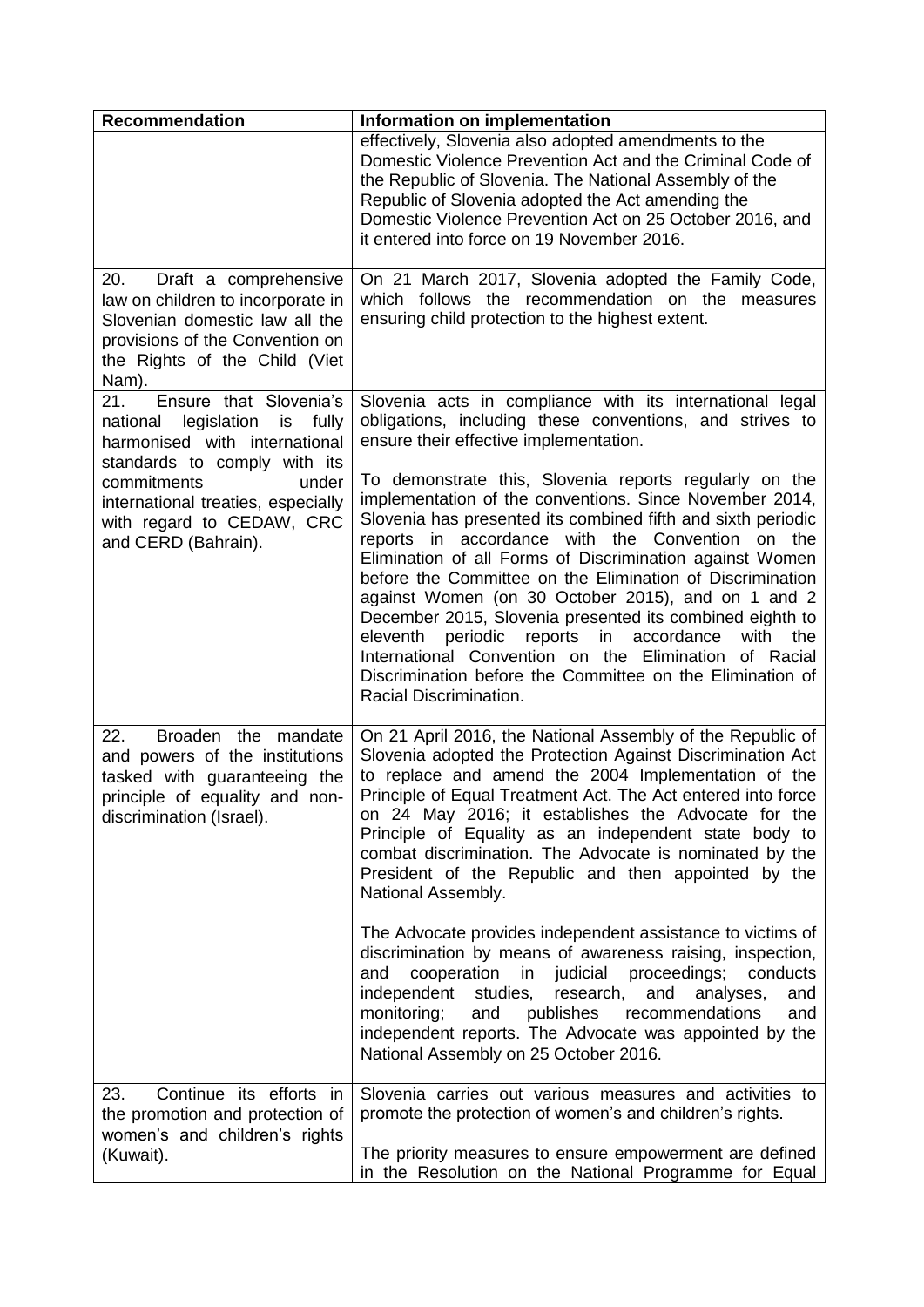| <b>Recommendation</b>                                                                                                                   | Information on implementation                                                                                                                                                                                                                                                                                                                                                                                                                                                                                                                                                                                                                                                                                                            |
|-----------------------------------------------------------------------------------------------------------------------------------------|------------------------------------------------------------------------------------------------------------------------------------------------------------------------------------------------------------------------------------------------------------------------------------------------------------------------------------------------------------------------------------------------------------------------------------------------------------------------------------------------------------------------------------------------------------------------------------------------------------------------------------------------------------------------------------------------------------------------------------------|
|                                                                                                                                         | Opportunities for Women and Men for the 2015-2020<br>period (more information about the Programme is included<br>in the response to recommendation no. 59).                                                                                                                                                                                                                                                                                                                                                                                                                                                                                                                                                                              |
|                                                                                                                                         | The measures for the protection and development of<br>children and youth are specified in the Programme for<br>Children and Youth. The Programme for Children and Youth<br>for the 2006-2016 period expired in 2016; the preparation of<br>a new programme for the 2017-2021 period is currently in<br>progress (more information about the Programme is<br>included in the response to recommendation no. 40).                                                                                                                                                                                                                                                                                                                          |
| Continue its efforts with<br>24.<br>effective<br>view<br>to<br>the<br>a<br>implementation of the United<br>Nations Declaration on Human | Slovenia is seeking to ensure the implementation of the UN<br>Declaration on Human Rights Education and Training at the<br>national and international levels.                                                                                                                                                                                                                                                                                                                                                                                                                                                                                                                                                                            |
| Rights Education and Training<br>(Morocco).                                                                                             | In accordance with the Declaration, the Ministry of<br>Education, Science and Sport of the Republic of Slovenia<br>ensures that human rights education and training is<br>accessible and available to all, taking into account the<br>particular challenges and barriers faced by members of<br>vulnerable and disadvantaged groups. In addition, the<br>Ministry adopts measures against marginalisation at all<br>levels of education. The educational objectives defined in<br>Article 2 of the Organization and Financing of Education Act<br>include objectives that contribute to implementing the right<br>of every person to education without discrimination or<br>exclusion and to promoting equal opportunities in education. |
|                                                                                                                                         | Moreover, the legislation regulating the levels and types of<br>education also includes objectives that are directly relevant<br>to human rights education (Elementary School Act;<br>Grammar School Act; Vocational Education Act).                                                                                                                                                                                                                                                                                                                                                                                                                                                                                                     |
|                                                                                                                                         | The legislation in force (Article 81 of the Organization and<br>Financing of Education Act) provides for the allocation of<br>funds from the national budget for both Slovene language<br>courses and mother tongue courses for immigrant students<br>in regular primary and secondary education.                                                                                                                                                                                                                                                                                                                                                                                                                                        |
|                                                                                                                                         | The Ministry also continues to implement Article 6 of the<br>Declaration, i.e. through cultural and arts education, which<br>is treated as a cross-curricular theme and may be realised<br>through interdisciplinary connections and activities in the<br>comprehensive educational process in preschools and<br>primary and secondary schools. In cultural and arts<br>education, students learn about art forms, while art also<br>serves as an important means of motivation (i.e. it enables<br>the teaching of different subjects/topics). Furthermore, it is<br>acknowledged that cultural and arts education has a social<br>impact (cultural diversity, intercultural awareness and<br>dialogue, social and civic competences).  |
|                                                                                                                                         | Slovenia also strives to continue to implement the second                                                                                                                                                                                                                                                                                                                                                                                                                                                                                                                                                                                                                                                                                |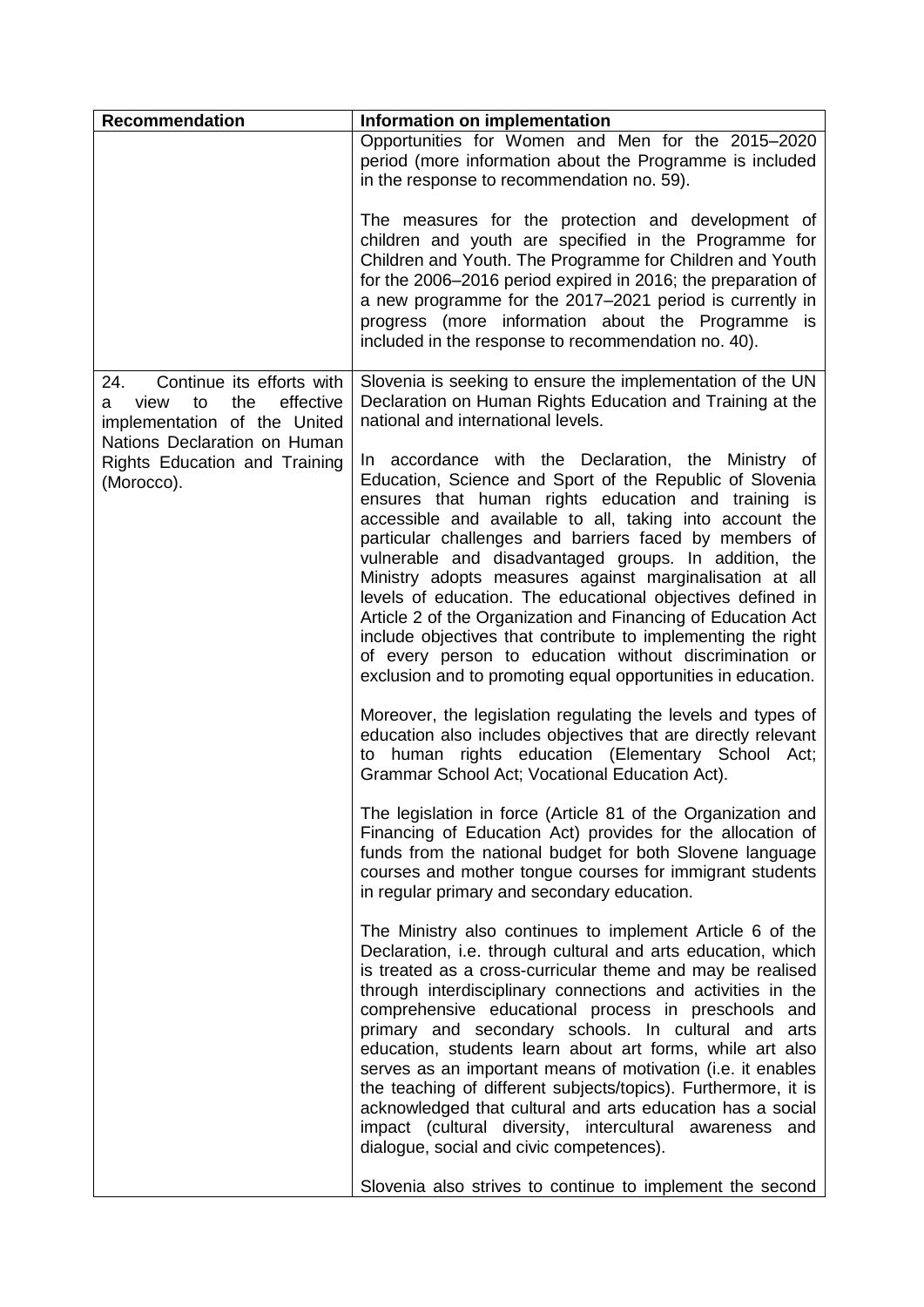| <b>Recommendation</b>                                                                                                                                                                                                            | Information on implementation                                                                                                                                                                                                                                                                                                                                                                                                                                                                                                                                                                                                                                                                                                                                                                                                                                                                                                     |
|----------------------------------------------------------------------------------------------------------------------------------------------------------------------------------------------------------------------------------|-----------------------------------------------------------------------------------------------------------------------------------------------------------------------------------------------------------------------------------------------------------------------------------------------------------------------------------------------------------------------------------------------------------------------------------------------------------------------------------------------------------------------------------------------------------------------------------------------------------------------------------------------------------------------------------------------------------------------------------------------------------------------------------------------------------------------------------------------------------------------------------------------------------------------------------|
|                                                                                                                                                                                                                                  | phase of the World Programme for Human Rights<br>Education, i.e. through the training of civil servants.                                                                                                                                                                                                                                                                                                                                                                                                                                                                                                                                                                                                                                                                                                                                                                                                                          |
|                                                                                                                                                                                                                                  | The Administration Academy of the Ministry of Public<br>Administration organises seminars for civil servants about<br>the implementation of the right to access information of<br>public nature (as part of the constitutional right to freedom of<br>speech).                                                                                                                                                                                                                                                                                                                                                                                                                                                                                                                                                                                                                                                                    |
|                                                                                                                                                                                                                                  | In addition, the Judicial Training Centre within the Ministry of<br>Justice organises training for judicial officials. Its training<br>programmes regularly include human rights protection<br>issues.                                                                                                                                                                                                                                                                                                                                                                                                                                                                                                                                                                                                                                                                                                                            |
|                                                                                                                                                                                                                                  | The higher education course for police officers, which since<br>2013 has been conducted as the 6th level of education,<br>provides police officers with specialist knowledge and<br>qualifications for the performance of police duties, including<br>the protection of human rights in police procedures. Also,<br>the protection of human rights and fundamental freedoms in<br>police procedures is a compulsory subject in the regular<br>training for police officers.                                                                                                                                                                                                                                                                                                                                                                                                                                                       |
|                                                                                                                                                                                                                                  | The Ministry is financing (until 2021) the project<br>'Strengthening social and civic competences of educational<br>professionals' to train educational professionals to improve<br>the integration of immigrant children into the Slovenian<br>education system, and to provide them with training in<br>seven thematic segments.                                                                                                                                                                                                                                                                                                                                                                                                                                                                                                                                                                                                |
|                                                                                                                                                                                                                                  | Slovenia also seeks to implement the Declaration and the<br>World Programme through its foreign policy. It remains an<br>active member of the Platform for Human Rights Education<br>and Training. The Slovenian Ministry of Foreign Affairs<br>continues to implement the project 'My rights'; since 2005,<br>more than 185,000 children have participated in this<br>rights education<br>project,<br>children's<br>which<br>provides<br>information in 23 languages. Since 2014, the project has<br>been conducted in Jordan, Morocco, Moldova, and India,<br>and presented in Argentina, Australia, and Brazil. In 2016,<br>the Ministry of Foreign Affairs and the Ministry of Education,<br>Science and Sport prepared a worksheet on the rights of<br>child refugees for distribution to Slovenian primary schools<br>raise awareness. English, French, and<br>German<br>to<br>translations of the worksheet are available. |
| Place a particular focus<br>25.<br>education<br>the<br>and<br>on<br>employability of Roma women<br>in integration policies, since<br>women and children are the<br>most vulnerable groups within<br>the Roma community (Norway). | The education and employment of Roma are among the<br>priorities in the National Programme of Measures for Roma<br>in the 2010-2015 period. The Slovenian Government is<br>drafting the new National Programme of Measures for<br>Roma for the following 5-year period, in which the education<br>and employment of Roma will remain priorities.<br>As regards Roma education, the strategies for the education                                                                                                                                                                                                                                                                                                                                                                                                                                                                                                                   |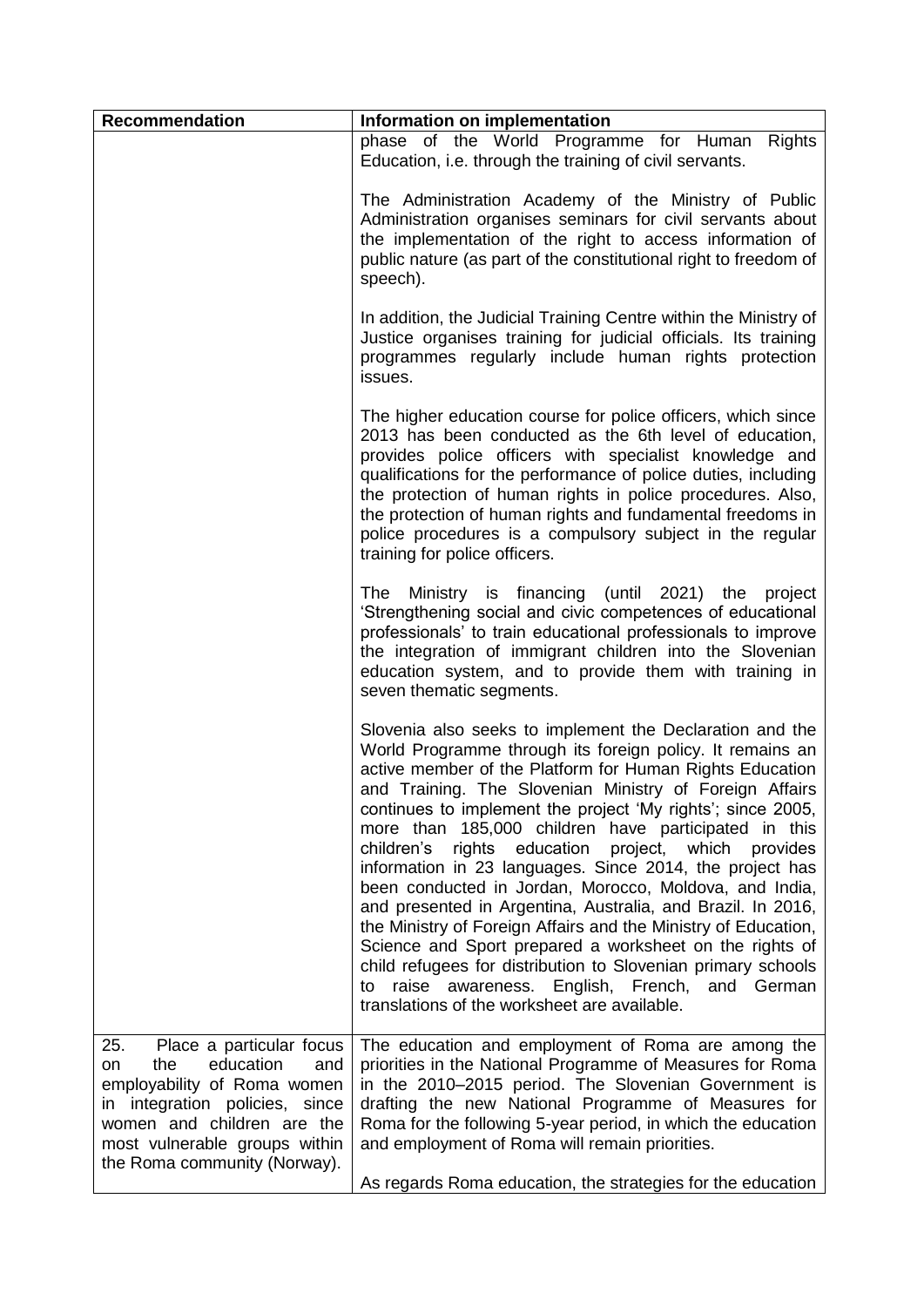| <b>Recommendation</b> | Information on implementation                                                                                                                                                                                                                                                                                                                                                                                                                                                                                                                                                                                                                                                                                                                                                                                                              |
|-----------------------|--------------------------------------------------------------------------------------------------------------------------------------------------------------------------------------------------------------------------------------------------------------------------------------------------------------------------------------------------------------------------------------------------------------------------------------------------------------------------------------------------------------------------------------------------------------------------------------------------------------------------------------------------------------------------------------------------------------------------------------------------------------------------------------------------------------------------------------------|
|                       | of Roma in the Republic of Slovenia dedicate special<br>attention to the education of Roma adults with a view to<br>increasing the educational level and promoting workforce<br>development among them, and to establishing counselling<br>centres or networks in areas where Roma live.                                                                                                                                                                                                                                                                                                                                                                                                                                                                                                                                                   |
|                       | The Ministry of Education, Science and Sport creates the<br>conditions for including Roma in the education system and<br>the conditions for increasing the educational level among<br>Roma with different approaches.                                                                                                                                                                                                                                                                                                                                                                                                                                                                                                                                                                                                                      |
|                       | Roma children are given equal opportunities to access<br>quality education. The legislation in force (Article 29 of the<br>Preschool Institutions Act) provides for special norms and<br>additional funding from the national budget for groups of<br>Roma children in preschool institutions.                                                                                                                                                                                                                                                                                                                                                                                                                                                                                                                                             |
|                       | The principle of integration is implemented in all Slovenian<br>educational institutions (without segregation), which use the<br>methods of individualisation, differentiation in the classroom,<br>flexible grouping, and ability grouping provided for by law for<br>all students equally. Particular attention is devoted to<br>teaching strategies, such as individualised and differentiated<br>instruction on the basis of the planned observation and<br>regular evaluation of progress achieved by individuals.<br>Roma children are not segregated from non-Roma children.<br>Schools attended only by Roma children exist only in Roma<br>settlements (e.g. Stara Cerkev Primary School, Zeljne<br>Affiliated Primary School, which is attended only by Roma<br>children because the school is located in a Roma<br>settlement). |
|                       | The state devotes special attention to the education of<br>Roma children, granting special concessions to schools that<br>they attend. The Ministry of Education, Science and Sport,<br>for example, provides additional funding for individual and<br>group activities for Roma schoolchildren. In addition, the<br>Ministry has introduced more favourable standards for<br>classes with Roma children; it provided funding<br>for<br>development and research studies concerning<br>the<br>integration of Roma children, and for the standardisation of<br>the Roma language as a basis for teaching it.                                                                                                                                                                                                                                |
|                       | The Ministry also provides indirect funding for numerous<br>projects aimed at increasing social and cultural capital (i.e.<br>empowerment) in Roma settlements, such as the project<br>'Together for knowledge - The development of a support<br>mechanism of learning for Roma community members'<br>which primarily focuses on education, so the multi-purpose<br>centres that have been established as part of the project<br>offer mostly educational activities, such as tutoring for Roma<br>students of primary and secondary schools, as well as<br>spare-time activities for schoolchildren, preschoolers, and<br>their parents. Through these activities, the multi-purpose                                                                                                                                                      |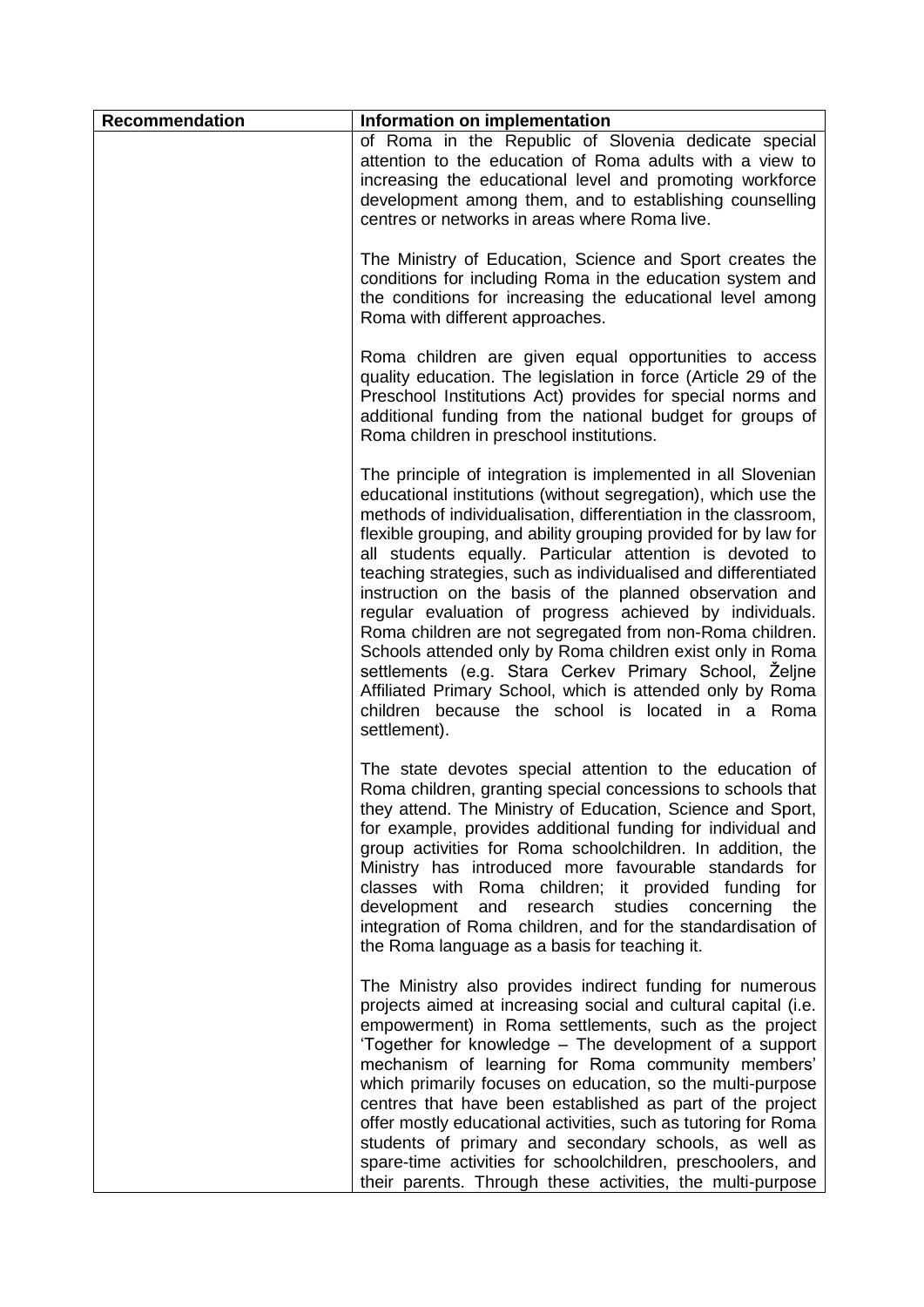| <b>Recommendation</b> | Information on implementation                                                                                                                                                                                                                                                                                                                                                                                                                                                                                                                                                                                                                                                                                                                                                                                                                                                                                                                                                                                                                           |
|-----------------------|---------------------------------------------------------------------------------------------------------------------------------------------------------------------------------------------------------------------------------------------------------------------------------------------------------------------------------------------------------------------------------------------------------------------------------------------------------------------------------------------------------------------------------------------------------------------------------------------------------------------------------------------------------------------------------------------------------------------------------------------------------------------------------------------------------------------------------------------------------------------------------------------------------------------------------------------------------------------------------------------------------------------------------------------------------|
|                       | centres, and consequently Roma settlements, connect with<br>primary schools, preschools, and other local institutions in<br>the local environment. The project is also aimed at<br>encouraging Roma children in primary schools to achieve<br>standards of knowledge, increasing their secondary school<br>enrolment, and raising the level of education among Roma<br>assistants.                                                                                                                                                                                                                                                                                                                                                                                                                                                                                                                                                                                                                                                                      |
|                       | The Ministry provides support for the project 'Good-quality<br>preschool programmes for Roma children and their parents',<br>which took place between January 2014 and December<br>2016 and was financed by The Open Society Foundation-<br>London. The project objective was to develop and put into<br>practice different forms of educational work with a view to<br>providing Roma children and their parents with access to<br>good-quality preschool programmes.                                                                                                                                                                                                                                                                                                                                                                                                                                                                                                                                                                                  |
|                       | In 2017, as a result of continued work in this field, 26 Roma<br>assistants are active: 24 of them are women, 20 of whom<br>are Roma community members; 6 of the latter are attending<br>university courses, and 6 are concluding secondary<br>education in preschool education. In addition to the female<br>Roma assistants, the project has provided jobs for 6 other<br>Roma community members.                                                                                                                                                                                                                                                                                                                                                                                                                                                                                                                                                                                                                                                     |
|                       | Slovenia promotes greater inclusion and employment<br>among Roma women. One of the objectives in the<br>Resolution<br>the<br>National Programme for<br>Equal<br>on<br>Opportunities for Women and Men for the 2015-2020<br>period is to increase the employment of women, particularly<br>young women with tertiary education and other vulnerable<br>and marginalised groups of women by conducting analyses<br>and, if necessary, establishing programmes to promote the<br>employment of marginalised groups of women (Roma,<br>disabled, and immigrant women) within the active<br>employment policy and other programmes.                                                                                                                                                                                                                                                                                                                                                                                                                          |
|                       | With the funding from the European Social Fund, the<br>Ministry of Labour, Family, Social Affairs and Equal<br>Opportunities will hold an open call in 2017 for the project of<br>establishing multi-purpose Roma centres. This 5-year<br>project will cost EUR 1,680 million, and should produce 11<br>such centres to be located in Roma settlements and provide<br>jobs for at least 11 Roma coordinators. They will coordinate<br>and organise activities and programmes which are designed<br>to promote the social integration and strengthen the socio-<br>economic situation of Roma community members, and<br>which are conducted by the Ministry of Labour, Family,<br>Social Affairs and Equal Opportunities, the Ministry of<br>Culture, the Ministry of Health, the Ministry of Education,<br>Science and Sport, and other interested implementing and<br>non-governmental organisations. The purpose of the<br>activities that will take place at the centres is to promote the<br>empowerment, social engagement, and integration of all |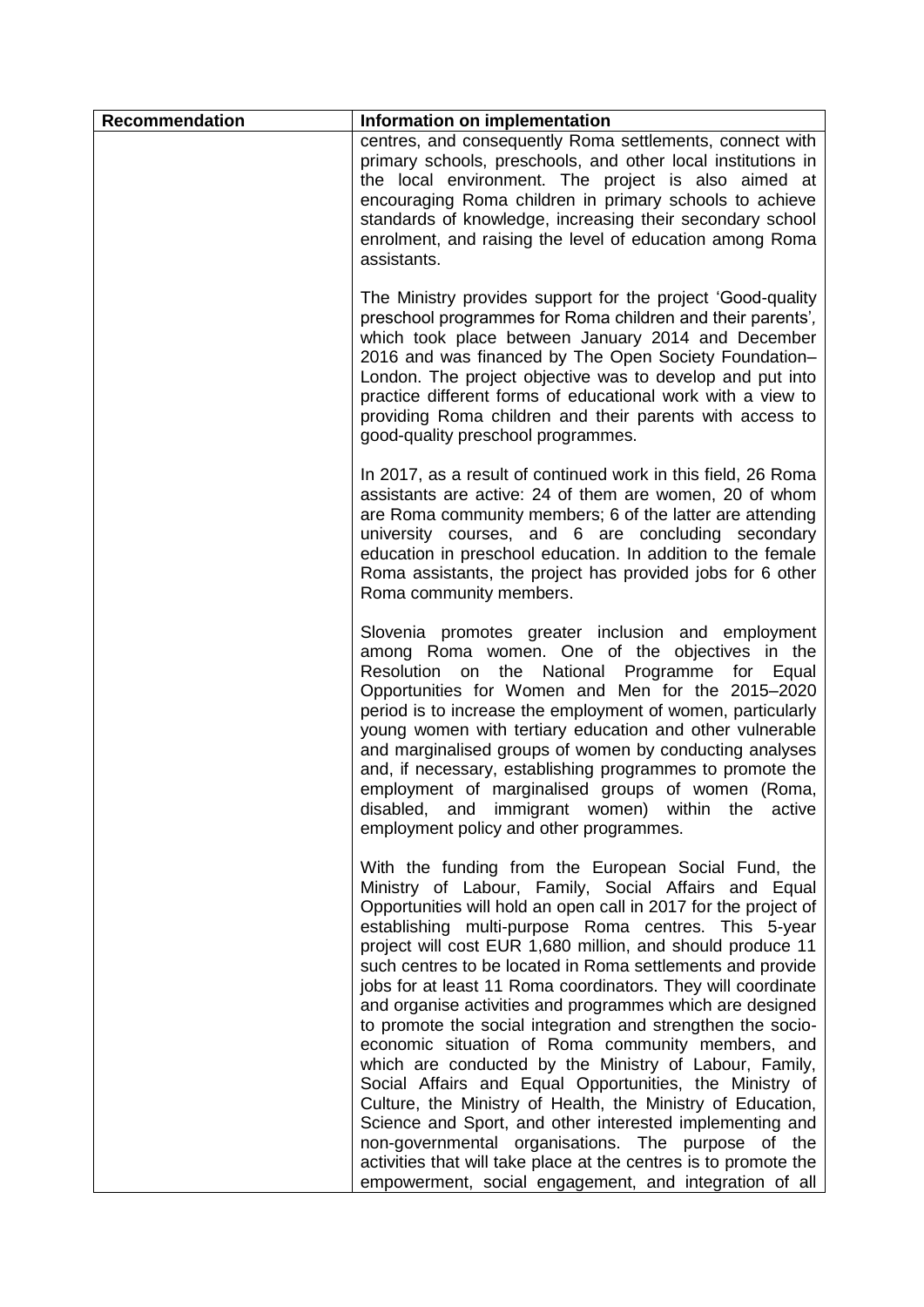| <b>Recommendation</b>                                                                                                                                                                        | Information on implementation                                                                                                                                                                                                                                                                                                                                                                                                                                                                                                                                                                                                                                                                                                                                                                                                                                                                                                                                  |
|----------------------------------------------------------------------------------------------------------------------------------------------------------------------------------------------|----------------------------------------------------------------------------------------------------------------------------------------------------------------------------------------------------------------------------------------------------------------------------------------------------------------------------------------------------------------------------------------------------------------------------------------------------------------------------------------------------------------------------------------------------------------------------------------------------------------------------------------------------------------------------------------------------------------------------------------------------------------------------------------------------------------------------------------------------------------------------------------------------------------------------------------------------------------|
|                                                                                                                                                                                              | generations and subgroups of Roma community members,<br>including the most vulnerable, such as Roma women and<br>children. The subjects addressed will include preventive<br>healthcare and education and training possibilities for Roma<br>girls and women.                                                                                                                                                                                                                                                                                                                                                                                                                                                                                                                                                                                                                                                                                                  |
|                                                                                                                                                                                              | Special attention is devoted to journalism training courses<br>for Roma, so in 2015 the national broadcasting service RTV<br>Slovenija organised a speaking course for 4 Roma women,<br>one of whom holds a permanent position at Radio Slovenija<br>and is a producer of a radio programme for Roma, while the<br>other three are contractors at TV Slovenija, producing a<br>television programme for Roma.                                                                                                                                                                                                                                                                                                                                                                                                                                                                                                                                                  |
|                                                                                                                                                                                              | Every year, the Ministry of Culture holds an open call for<br>cultural projects for the Roma in Slovenia, giving priority to<br>projects that engage Roma children and/or women; they<br>primarily involve creative workshops for children and their<br>parents, round tables, consultations on the integration of<br>women, tutoring for children in the form of workshops, etc.                                                                                                                                                                                                                                                                                                                                                                                                                                                                                                                                                                              |
| Continue efforts towards<br>29.<br>the introduction of human rights<br>educational<br>training<br>in<br>the<br>system<br>training<br>and<br>programmes (Senegal).                            | See response to recommendation No. 24.                                                                                                                                                                                                                                                                                                                                                                                                                                                                                                                                                                                                                                                                                                                                                                                                                                                                                                                         |
| Continue<br>the<br>30.<br>steps<br>aimed at the promotion of<br>human rights education at the<br>national and international levels<br>(Armenia).                                             | See response to recommendation No. 24.                                                                                                                                                                                                                                                                                                                                                                                                                                                                                                                                                                                                                                                                                                                                                                                                                                                                                                                         |
| Broaden the mandate of<br>31.<br>its equality bodies and increase<br>their<br>human<br>financial<br>and<br>resources (Australia).                                                            | See response to recommendation No. 22.                                                                                                                                                                                                                                                                                                                                                                                                                                                                                                                                                                                                                                                                                                                                                                                                                                                                                                                         |
| Take<br>further<br>steps<br>32.<br>strengthening<br>the<br>towards<br>mandate of the Human Rights<br>Ombudsman in order to ensure<br>full compliance with the Paris<br>Principles (Ireland). | Slovenia accepts the recommendations to strengthen the<br>mandate of the Human Rights Ombudsman and to ensure<br>full compliance with the 1993 Paris Principles relating to the<br>status of national human rights protection institutions. The<br>Government of the Republic of Slovenia and the Human<br>Rights Ombudsman agree that, to this end, the Human<br>Rights Ombudsman Act should be amended to strengthen<br>the institute of Human Rights Ombudsman so as to ensure<br>that all principles are applied for the granting of status A to<br>the institution in accordance with the Paris Principles. As a<br>result, on 23 December 2015, the Government adopted a<br>decision tasking the Ministry of Justice with the preparation<br>of amendment to the Act in cooperation with the<br>Ombudsman. An amendment which will ensure compliance<br>with the Paris Principles is being prepared and is expected<br>to be adopted by the end of 2017. |
| 33.<br>Bring its Human Rights                                                                                                                                                                | See response to recommendation No. 32.                                                                                                                                                                                                                                                                                                                                                                                                                                                                                                                                                                                                                                                                                                                                                                                                                                                                                                                         |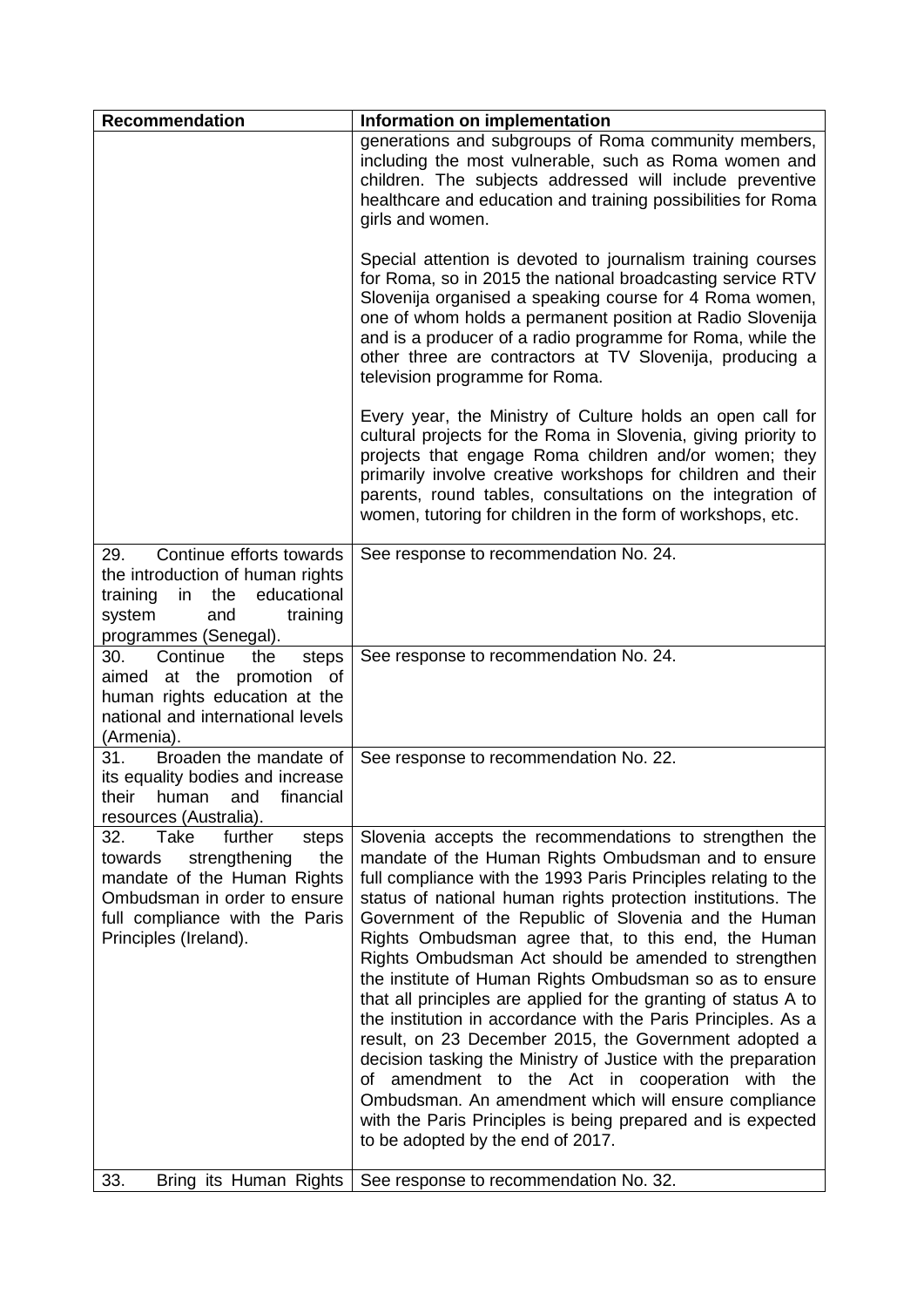| <b>Recommendation</b>                 | Information on implementation                   |
|---------------------------------------|-------------------------------------------------|
| Ombudsman's<br>Office<br>into         |                                                 |
| compliance<br>with<br>the<br>Paris    |                                                 |
| Principles,<br>including<br>by        |                                                 |
| with<br>providing it<br>adequate      |                                                 |
| financial and human resources         |                                                 |
| (Malaysia).                           |                                                 |
| Strengthen<br>34.<br>the              | See response to recommendations Nos. 22 and 32. |
| mandates of the Ombudsman             |                                                 |
| Rights and the<br>for Human           |                                                 |
| Defender of the principle of          |                                                 |
| equality and avoid any overlap        |                                                 |
| the execution<br>of<br>their<br>in    |                                                 |
| mandates<br>respective                |                                                 |
| (Morocco).                            |                                                 |
| Accelerate the process<br>35.         | See response to recommendation No. 32.          |
| of reform of the Ombudsman            |                                                 |
| for Human Rights in order to          |                                                 |
|                                       |                                                 |
| comply with the Paris Principles      |                                                 |
| (Tunisia).<br>National                |                                                 |
| the<br>36.<br><b>Bring</b>            | See response to recommendation No. 32.          |
| Human Rights Institution into         |                                                 |
| compliance<br>with<br>the<br>Paris    |                                                 |
| Principles<br>broaden<br>and<br>its   |                                                 |
| mandate<br>to<br>carry<br>out         |                                                 |
| investigations into allegations of    |                                                 |
| ill-treatment<br>torture<br>and       |                                                 |
| (Ukraine).                            |                                                 |
| Create the conditions<br>37.          | See response to recommendation No. 32.          |
| that allow the Human Rights           |                                                 |
| Ombudsperson to acquire the A         |                                                 |
| status according to the Paris         |                                                 |
| Principles,<br>by<br>enlarging<br>its |                                                 |
| mandate to receive allegations        |                                                 |
| of torture and abuse and by           |                                                 |
| providing this body with the          |                                                 |
| necessary resources to enable         |                                                 |
| it to fulfil its functions (Chile).   |                                                 |
| Ensure the compliance<br>38.          | See response to recommendation No. 32.          |
| of its National Ombudsman with        |                                                 |
| the Paris Principles (Egypt);         |                                                 |
| Continue with the efforts to          |                                                 |
| guarantee the compliance of           |                                                 |
| the<br>Human<br><b>Rights</b>         |                                                 |
| Ombudsperson with the Paris           |                                                 |
| Principles (Peru); Take<br>more       |                                                 |
| effective measures in order to        |                                                 |
| bring the Ombudsman's Office          |                                                 |
| in compliance with the Paris          |                                                 |
| Principles (Azerbaijan).              |                                                 |
| Take<br>39.<br>the<br>necessary       | See response to recommendation No. 32.          |
| steps to include the human            |                                                 |
| rights Ombudsman under the            |                                                 |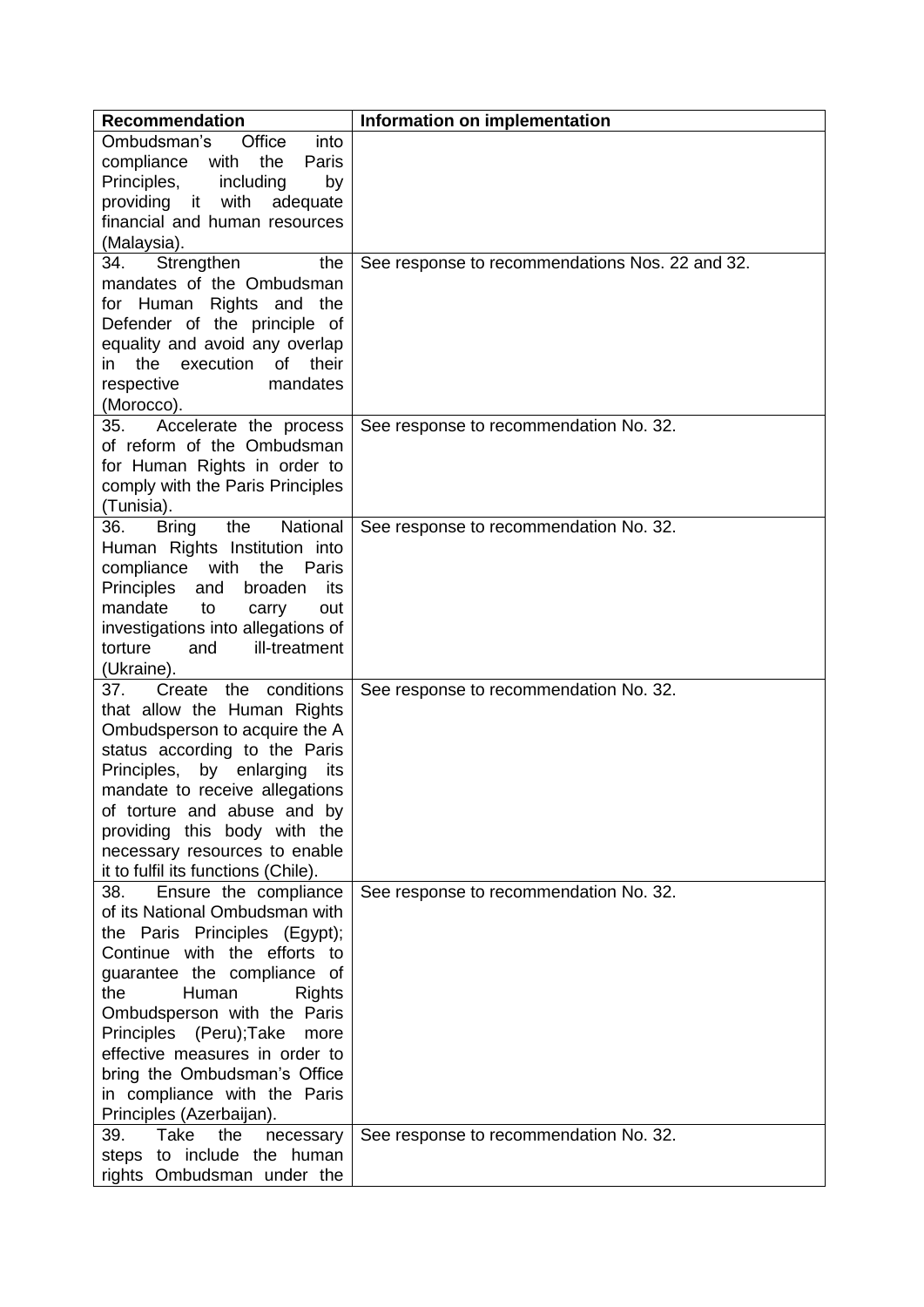| <b>Recommendation</b>                                                                                                                                                                            | Information on implementation                                                                                                                                                                                                                                                                                                                                                                                                                                                                                                                                                                                                                                                                                                                                                                                                                                                                                                                                                                                                                                                                                                                                                                                                                                                                                                                                                                                                                                                                                                                                  |
|--------------------------------------------------------------------------------------------------------------------------------------------------------------------------------------------------|----------------------------------------------------------------------------------------------------------------------------------------------------------------------------------------------------------------------------------------------------------------------------------------------------------------------------------------------------------------------------------------------------------------------------------------------------------------------------------------------------------------------------------------------------------------------------------------------------------------------------------------------------------------------------------------------------------------------------------------------------------------------------------------------------------------------------------------------------------------------------------------------------------------------------------------------------------------------------------------------------------------------------------------------------------------------------------------------------------------------------------------------------------------------------------------------------------------------------------------------------------------------------------------------------------------------------------------------------------------------------------------------------------------------------------------------------------------------------------------------------------------------------------------------------------------|
| Group A of the Paris Principles<br>relating to the status of National<br>Rights<br>Institutions<br>Human<br>(Greece).                                                                            |                                                                                                                                                                                                                                                                                                                                                                                                                                                                                                                                                                                                                                                                                                                                                                                                                                                                                                                                                                                                                                                                                                                                                                                                                                                                                                                                                                                                                                                                                                                                                                |
| Implement<br>the<br>2006-<br>40.<br>2016 Programme for Children<br>and Youth (Israel).                                                                                                           | An evaluation of the Programme for Children and Youth for<br>the 2013–2016 period is underway, and a new Strategy for<br>the Rights of the Child for the 2017-2021 period is being<br>prepared based on the recommendations contained in the<br>Council of Europe Strategy for the Rights of the Child,<br>adopted in spring 2016, and needs that are specific to<br>Slovenia and concern children's needs and the quality of<br>their lives.                                                                                                                                                                                                                                                                                                                                                                                                                                                                                                                                                                                                                                                                                                                                                                                                                                                                                                                                                                                                                                                                                                                  |
| Implement the child and<br>42.<br>youth program of 2013-2016<br>(Saudi Arabia).                                                                                                                  | See response to recommendation No. 40.                                                                                                                                                                                                                                                                                                                                                                                                                                                                                                                                                                                                                                                                                                                                                                                                                                                                                                                                                                                                                                                                                                                                                                                                                                                                                                                                                                                                                                                                                                                         |
| 43.<br>cooperation<br>Increase<br>with relevant UN treaty bodies,<br>in particular, by submitting its<br>periodic report to the Human<br>Rights Committee<br>overdue<br>since 2010 (Uzbekistan). | Slovenia<br>implemented the recommendation<br>has<br>by<br>submitting the Third Periodic Report of the Republic of<br>Slovenia under the International Covenant on Civil and<br>Political Rights in July 2014.<br>Slovenia presented the Report at the UN Human Rights<br>Committee session on 15 and 16 March 2016.                                                                                                                                                                                                                                                                                                                                                                                                                                                                                                                                                                                                                                                                                                                                                                                                                                                                                                                                                                                                                                                                                                                                                                                                                                           |
| discrimination<br>Address<br>44.<br>by public and private sectors as<br>a matter of priority (Israel).                                                                                           | See response to recommendations Nos. 46-54.                                                                                                                                                                                                                                                                                                                                                                                                                                                                                                                                                                                                                                                                                                                                                                                                                                                                                                                                                                                                                                                                                                                                                                                                                                                                                                                                                                                                                                                                                                                    |
| 45.<br>efforts<br>Step<br>up<br>to<br>prevent or limit hatred, racist<br>xenophobic<br>and<br>and<br>acts<br>speeches, including<br>the<br>on<br>Internet (Malaysia).                            | The prosecution of hate speech offences is regulated by<br>Article 297 of the Criminal Code (Public Incitement to<br>Hatred, Violence or Intolerance), as amended in 2011 (and<br>adopted in 2012). The article was amended so as to provide<br>a more detailed definition of the elements of the criminal<br>offence in order to ensure its differentiation from minor<br>offences under Article 20 of the Protection of Public Order<br>Act; to harmonise Slovenian legislation with EU documents<br>2008/913/JHA<br>(Council Framework<br>Decision<br>28<br>of<br>November<br>2008<br>combating<br>certain<br>forms<br>and<br>on<br>expressions of racism and xenophobia by means of criminal<br>law) and the criminal law means and provisions of Council<br>of Europe documents (2003 Additional Protocol to the<br>Convention on Cybercrime, concerning the criminalisation of<br>acts of a racist and xenophobic nature committed through<br>computer systems); the statutory elements because of<br>which the criminal offences of public incitement to hatred<br>are considered more serious, and thus subject to stricter<br>sanctions, have been amended to include publications on<br>the internet so as to dispel any doubts about the fact that<br>publications in mass media also include websites as the<br>public part of the internet, which provides for the sanctioning<br>of editors or persons acting as editors.<br>Hate speech in the media is also prohibited (Media Act;<br>Audiovisual Media Services Act). The Ministry of Culture |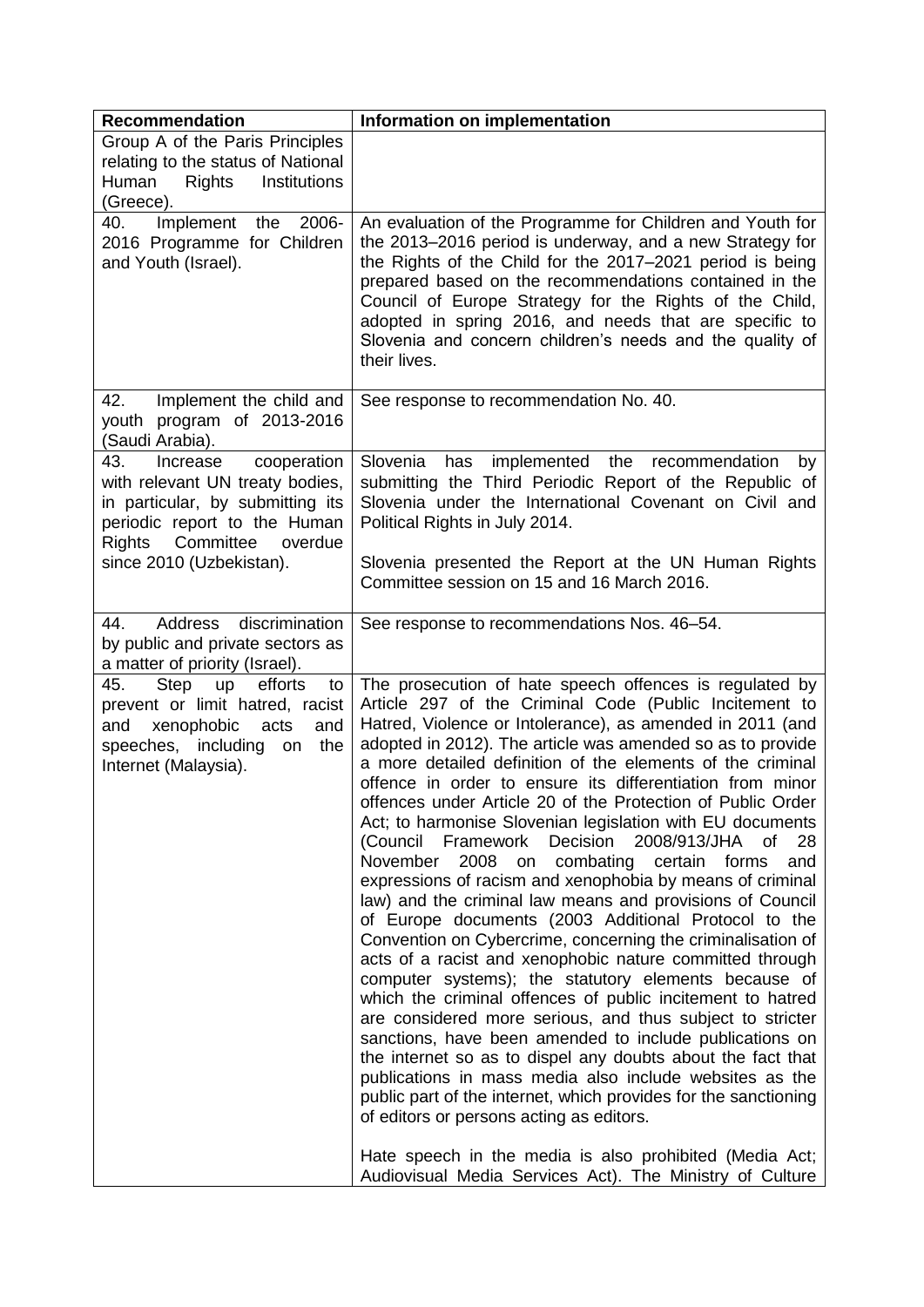| <b>Recommendation</b> | Information on implementation                                                                                                                                                                                                                                                                                                                                                                                                                                                                                                                                                                                                                                                                                                                                                                                                                                                                                               |
|-----------------------|-----------------------------------------------------------------------------------------------------------------------------------------------------------------------------------------------------------------------------------------------------------------------------------------------------------------------------------------------------------------------------------------------------------------------------------------------------------------------------------------------------------------------------------------------------------------------------------------------------------------------------------------------------------------------------------------------------------------------------------------------------------------------------------------------------------------------------------------------------------------------------------------------------------------------------|
|                       | also continues to encourage the fight against hate speech<br>through yearly calls for the co-funding of broadcasts. The<br>national broadcasting service plays a major role in warning<br>against hate speech and raising awareness of its<br>prohibition. The RTV Slovenija Act stipulates that, through<br>its broadcasts, the national broadcasting service RTV<br>Slovenija promotes the raising of awareness about the<br>different cultures that exist in the Republic of Slovenia and<br>their members, promotes the culture of public dialogue, and<br>provides a broad arena for public debate on social issues.<br>Furthermore, the Act stipulates that, in the production of<br>broadcasts, RTV Slovenija journalists must respect the<br>principles of constitutionality and legality, including the<br>prohibition on inciting cultural, religious, sexual, racial,<br>national or other forms of intolerance. |
|                       | The Government of the Republic of Slovenia has recently<br>noted an increased incidence of acts of intolerance and of<br>hate speech, particularly in Web-based media.                                                                                                                                                                                                                                                                                                                                                                                                                                                                                                                                                                                                                                                                                                                                                      |
|                       | In April 2016, the Act amending the Media Act entered into<br>force, stipulating that a publisher who allows public<br>comments in a given medium must establish a commenting<br>policy and publish it appropriately in the medium.<br>Comments violating the policy must be removed as soon as<br>possible, or within one working day at the latest after they<br>are reported.                                                                                                                                                                                                                                                                                                                                                                                                                                                                                                                                            |
|                       | Such regulation is an effective means of self-regulation and<br>reduction of online hate speech and offensive language,<br>which is also an objective in the Resolution on the National<br>Programme of Crime Prevention and Suppression for the<br>2012-2016 period. The Government of the Republic of<br>Slovenia is well aware that it is necessary to establish and<br>support mechanisms of self-regulation to respond to hate<br>speech, i.e. it is also necessary to support other ways of<br>responding to hate speech and discussion on the topic.                                                                                                                                                                                                                                                                                                                                                                 |
|                       | Additional repressive measures are not possible due to the<br>need to protect human rights (the issue of conformity with<br>the constitutional order of the Republic of Slovenia).                                                                                                                                                                                                                                                                                                                                                                                                                                                                                                                                                                                                                                                                                                                                          |
|                       | Furthermore, in 2016, the Act amending the Minor Offences<br>Act was drafted, with Article 24 allowing for interference with<br>the right to privacy of correspondence (Article 37 of the<br>Constitution of the Republic of Slovenia) to enable the<br>tracing of perpetrators of minor offences (natural persons)<br>concerning hate speech; the Article primarily concerned<br>online comments (the issue of acquiring data on IP address<br>owners). At the Committee on Justice session of 6 April<br>2016, deputies sought to delete this draft provision (no<br>votes against) because it was said to interfere unduly with<br>the right to privacy of correspondence and freedom of<br>expression or even to mean the introduction of censorship.                                                                                                                                                                   |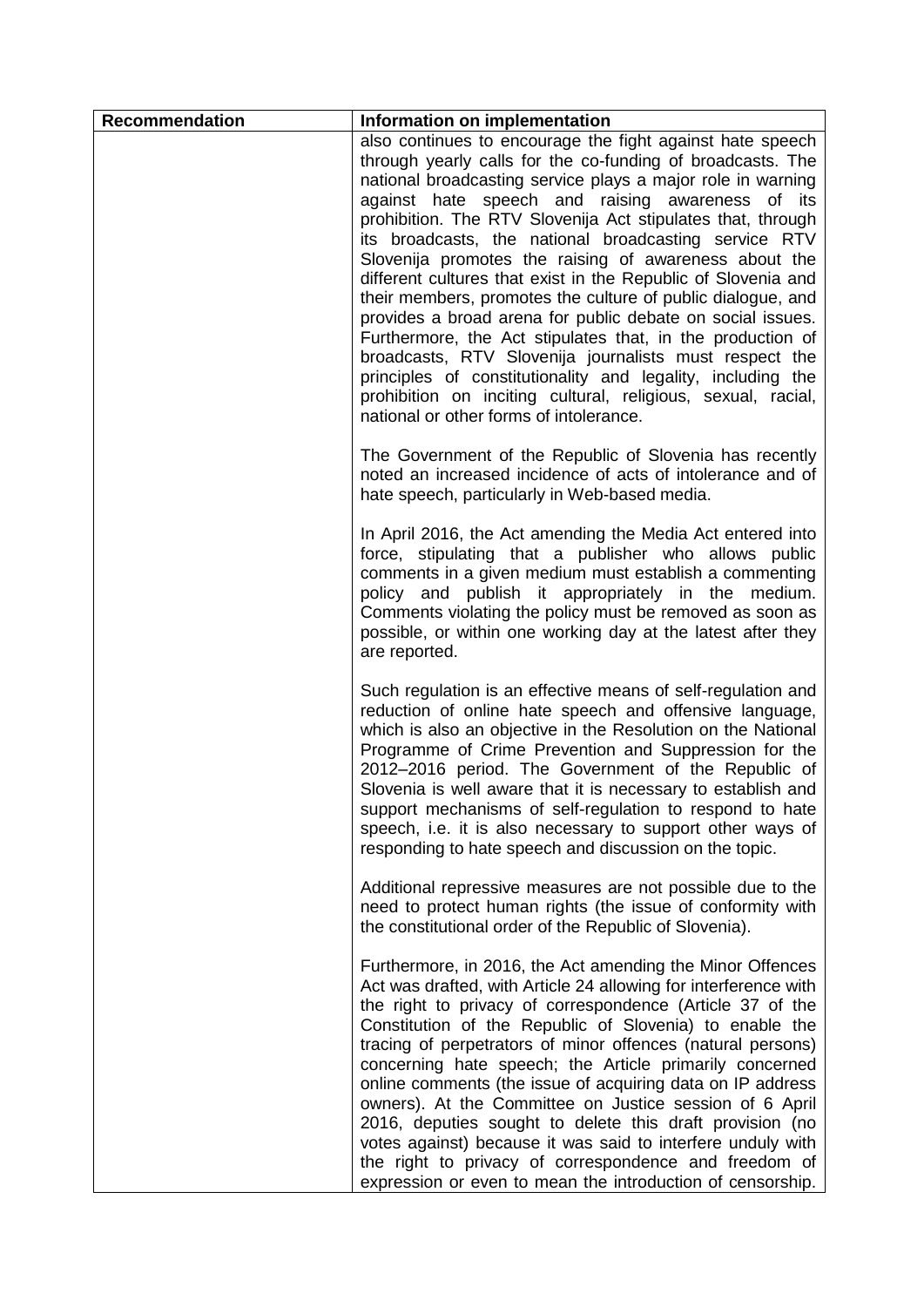| <b>Recommendation</b>                                                                                                                                          | Information on implementation                                                                                                                                                                                                                                                                                                                                                                                                                                                                                                                                                                                                                                                                                                                                                                                                                                                                                    |
|----------------------------------------------------------------------------------------------------------------------------------------------------------------|------------------------------------------------------------------------------------------------------------------------------------------------------------------------------------------------------------------------------------------------------------------------------------------------------------------------------------------------------------------------------------------------------------------------------------------------------------------------------------------------------------------------------------------------------------------------------------------------------------------------------------------------------------------------------------------------------------------------------------------------------------------------------------------------------------------------------------------------------------------------------------------------------------------|
|                                                                                                                                                                | The Act amending the Minor Offences Act, without the draft<br>provision, entered into force on 7 November 2016.                                                                                                                                                                                                                                                                                                                                                                                                                                                                                                                                                                                                                                                                                                                                                                                                  |
|                                                                                                                                                                | Therefore, Slovenia believes that all arguments concerning<br>the issue have been tested, and it has been established to<br>what extent a state governed by the rule of law may use<br>legislation to interfere with the right to privacy of<br>correspondence (Article 37 of the Constitution) or the<br>freedom of expression (Article 39, paragraph 1, of the<br>Constitution).                                                                                                                                                                                                                                                                                                                                                                                                                                                                                                                               |
| 46.<br>Take necessary steps<br>for criminalization of all acts of<br>intolerance and hate speech<br>(Pakistan).                                                | See response to recommendation No. 45.                                                                                                                                                                                                                                                                                                                                                                                                                                                                                                                                                                                                                                                                                                                                                                                                                                                                           |
| Strengthen measures to<br>47.<br>discrimination<br>combat<br>and<br>facilitate victims' access<br>to<br>remedies (Senegal).                                    | Slovenia has further strengthened its efforts to combat<br>by adopting the Protection<br>discrimination<br>Against<br>Discrimination Act (on 21 April 2016), which replaces and<br>amends the 2004 Implementation of the Principle of Equal<br>Treatment Act. The Protection Against Discrimination Act<br>stipulates that a person who believes that they have been or<br>are being discriminated against may file an action<br>requesting the cessation of discrimination, the payment of<br>compensation for discrimination or the publication of the<br>ruling in the media. Notwithstanding the provisions of the act<br>governing civil proceedings, a person<br>subject to<br>discrimination may authorise the Advocate or a non-<br>governmental organisation working in the field of protection<br>against discrimination and human rights protection to<br>represent them in the judicial proceedings. |
| Establish<br>48.<br>better<br>a<br>coordination<br>the<br>between<br>different institutional bodies<br>competent in matters of non-<br>discrimination (Spain). | The Protection Against Discrimination Act (adopted on 21<br>April 2016) more clearly defines the tasks and powers of the<br>Advocate of the Principle of Equality, thus enhancing the<br>work between different<br>institutions<br>coordination<br>of<br>responsible for combating discrimination.                                                                                                                                                                                                                                                                                                                                                                                                                                                                                                                                                                                                               |
|                                                                                                                                                                | The police and the Supreme State Prosecutor's Office of the<br>Republic of Slovenia closely cooperate on investigating and<br>prosecuting all forms of intolerance, and such cooperation<br>enables the exchange of positions, thus promoting initiatives<br>amendments to<br>legislation,<br>unified<br>prosecutors'<br>for<br>practices, and more effective investigation of minor offences<br>and criminal offences.                                                                                                                                                                                                                                                                                                                                                                                                                                                                                          |
|                                                                                                                                                                | Examples of good practice include the Anti-Hate Speech<br>Council, the Spletno Oko (Web Eye) hotline (of the Faculty<br>of Social Sciences) and several other organisations. The<br>police (Criminal Police Directorate within the General Police<br>Directorate), independently and in cooperation with the<br>Faculty of Social Sciences in Ljubljana via the Web Eye,<br>deal with reports made under Article 297 of the Criminal<br>Code on a daily basis. Also, great hopes are being placed                                                                                                                                                                                                                                                                                                                                                                                                                |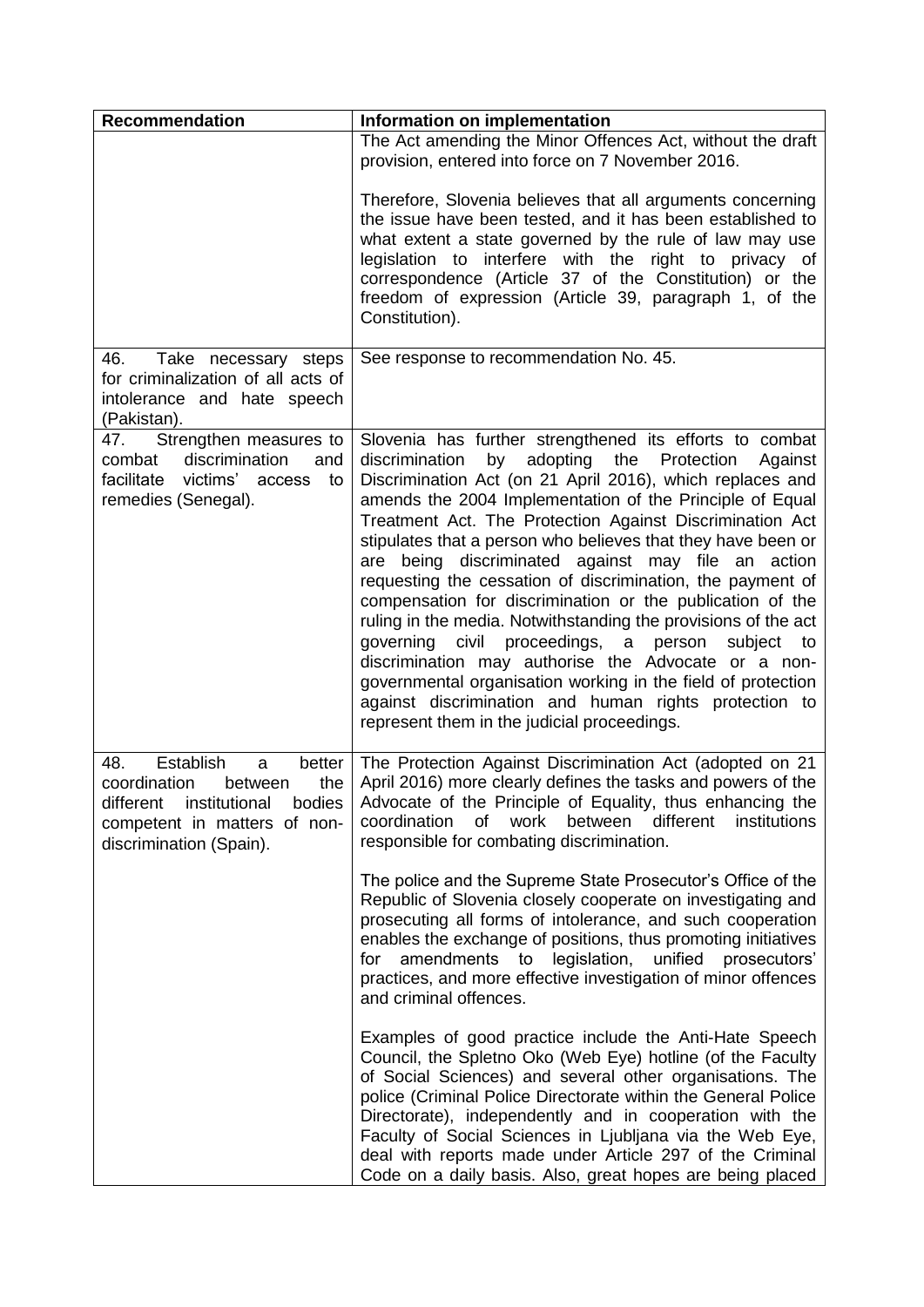| <b>Recommendation</b>                                                                                                                                                                                                                                                                                                                | Information on implementation                                                                                                                                                                                                                                                                                                                                                                                                                                                                                                                                                                                                                                                                                                        |
|--------------------------------------------------------------------------------------------------------------------------------------------------------------------------------------------------------------------------------------------------------------------------------------------------------------------------------------|--------------------------------------------------------------------------------------------------------------------------------------------------------------------------------------------------------------------------------------------------------------------------------------------------------------------------------------------------------------------------------------------------------------------------------------------------------------------------------------------------------------------------------------------------------------------------------------------------------------------------------------------------------------------------------------------------------------------------------------|
|                                                                                                                                                                                                                                                                                                                                      | on the national Radicalisation Awareness Network platform,<br>which is being established (the Radicalisation Awareness<br>Network (RAN) brings together experts on raising<br>awareness of radicalisation); it forms part of an EU network<br>of experts, and its purpose is to transfer established<br>practices from the EU to the national level, to ensure the<br>coordinated and effective identification, and prevention, of<br>new forms of violent radicalisation leading to violent<br>extremism. This project has been implemented successfully,<br>and the police, among other bodies, conduct activities to<br>identify violent radicalisation, of which hate speech and the<br>expression of hatred are integral parts. |
| 49.<br>Intensify its efforts to<br>fight<br>discrimination<br>and<br>intolerance, particularly against<br>Muslims,<br>immigrants<br>and<br>people of African descent, and<br>encourage senior State officials<br>and politicians to take a clear<br>against<br>racist<br>stand<br>or<br>xenophobic political discourse<br>(Tunisia). | Slovenia has further strengthened its efforts to combat<br>by adopting the Protection<br>discrimination<br>Against<br>Discrimination Act (on 21 April 2016), which replaces and<br>amends the 2004 Implementation of the Principle of Equal<br><b>Treatment Act.</b>                                                                                                                                                                                                                                                                                                                                                                                                                                                                 |
|                                                                                                                                                                                                                                                                                                                                      | Slovenia contributes to the fight against discrimination by<br>protecting the cultural rights of minorities, and on the basis<br>of this dynamic model of protection, develops various<br>measures, not solely financial, against discrimination.                                                                                                                                                                                                                                                                                                                                                                                                                                                                                    |
|                                                                                                                                                                                                                                                                                                                                      | authorities<br>responsible for the<br>The<br>detection<br>and<br>prosecution of criminal offences closely cooperate in<br>implementing measures for detecting criminal offences and<br>identifying their perpetrators, which enables them to jointly<br>develop good practices. The police and the District Public<br>Prosecutor's Office establish dialogue if there is a suspicion<br>of a criminal offence of discrimination and intolerance. The<br>police adopt and implement all the required measures for<br>the prevention, detection, and investigation of criminal<br>offences and minor offences.                                                                                                                         |
|                                                                                                                                                                                                                                                                                                                                      | The Ministry of the Interior provides continued co-funding for<br>numerous programmes of assistance for the integration of<br>third-country nationals in Slovenian society, and carries out<br>campaigns and marks World Refugee Day to promote<br>tolerance and intercultural dialogue among the Slovenian<br>general public.                                                                                                                                                                                                                                                                                                                                                                                                       |
| Adopt policies to ensure<br>50.<br>equality of rights for all persons,<br>discrimination<br>without<br>0f<br>gender, religion, race or sexual<br>orientation,<br>line<br>with<br>in<br>international<br>standards<br>(Uruguay).                                                                                                      | The Protection Against Discrimination Act (adopted on 21<br>April 2016) determined the protection of every individual<br>against discrimination,<br>irrespective of their<br>gender,<br>nationality, race or ethnic origin, language, religion or<br>beliefs, disability, age, sexual orientation, sexual identity or<br>expression, social position, property<br>status,<br>sexual<br>education or any other personal circumstance in various<br>fields of social life when enforcing human rights and<br>fundamental freedoms, exercising rights and obligations and<br>in other legal relationships in political, economic, social,<br>cultural, civil or other fields.                                                           |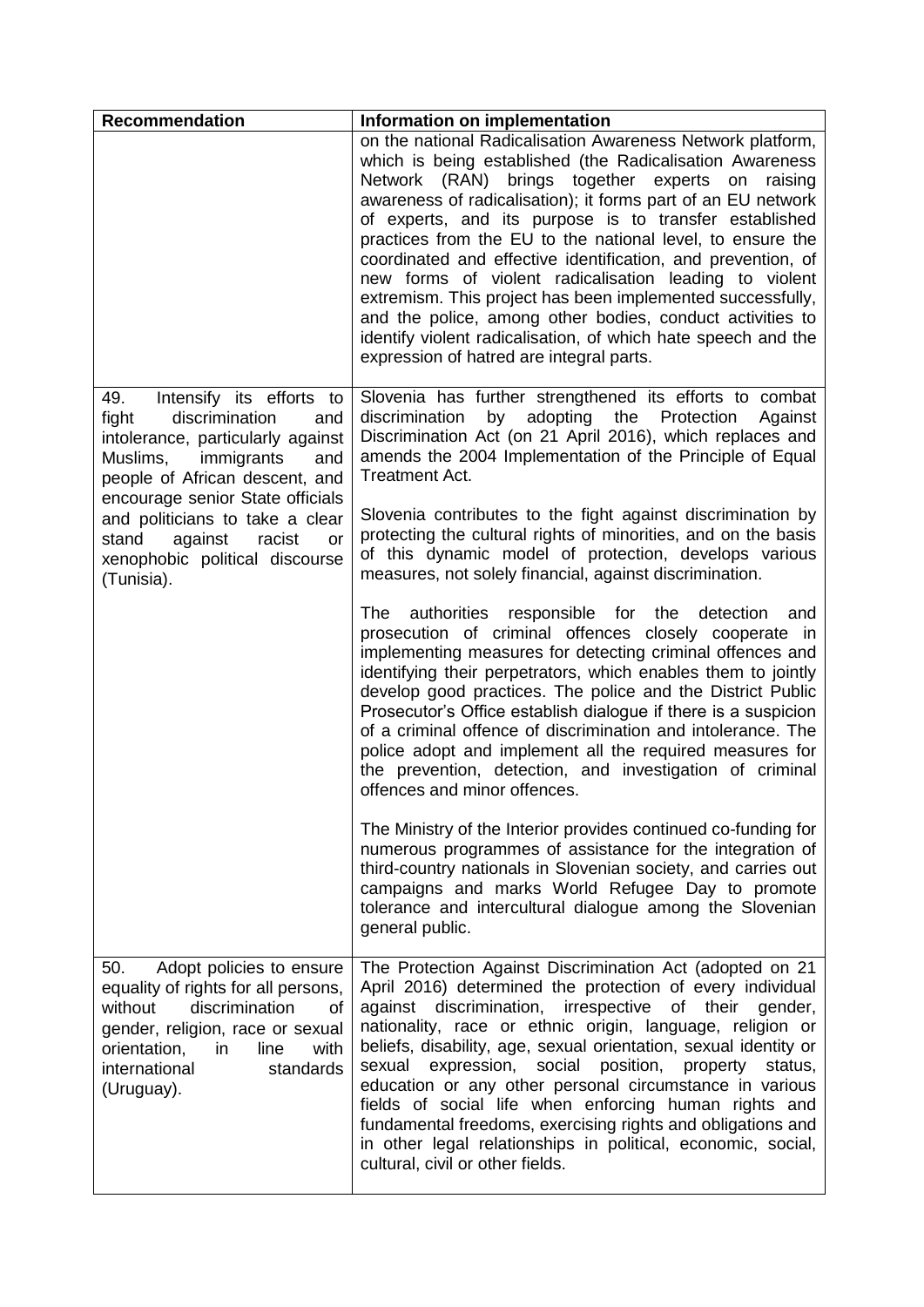| <b>Recommendation</b>                                                                                                                                     | Information on implementation                                                                                                                                                                                                                                                                                                                                                                                                                                                                                                                                                                                                                             |
|-----------------------------------------------------------------------------------------------------------------------------------------------------------|-----------------------------------------------------------------------------------------------------------------------------------------------------------------------------------------------------------------------------------------------------------------------------------------------------------------------------------------------------------------------------------------------------------------------------------------------------------------------------------------------------------------------------------------------------------------------------------------------------------------------------------------------------------|
| Take<br>51.<br>the<br>necessary<br>measures to effectively fight<br>against the discrimination by<br>and<br>public<br>private<br>actors<br>(Belgium).     | The Protection Against Discrimination Act (adopted on 21<br>April 2016) binds state authorities, local communities,<br>holders of public authorisations, legal entities and natural<br>persons to ensure protection against discrimination or equal<br>treatment of all persons in all fields of decision making, legal<br>transactions and other operations or conduct.                                                                                                                                                                                                                                                                                  |
| 52.<br>Strengthen measures to<br>ensure that there are effective<br>remedies for potential victims of<br>discrimination (Benin).                          | See response to recommendation No. 51.                                                                                                                                                                                                                                                                                                                                                                                                                                                                                                                                                                                                                    |
| Continue to formulate,<br>53.<br>implement and enhance public<br>aimed<br>policies<br>at<br>raising                                                       | With regard to legal remedies, see the response to<br>recommendation No. 47.                                                                                                                                                                                                                                                                                                                                                                                                                                                                                                                                                                              |
| awareness of discrimination-<br>related issues in society and<br>ensure effective remedies to<br>victims of discrimination and<br>statelessness (Brazil). | Slovenia contributes to the fight against discrimination by<br>protecting the cultural rights of minorities, and on the basis<br>of this dynamic model of protection, develops various<br>measures, not only financial, against discrimination.                                                                                                                                                                                                                                                                                                                                                                                                           |
|                                                                                                                                                           | To show greater tolerance towards immigrants and<br>refugees, Slovenia annually observes World Refugee Day<br>(20 April) by running media campaigns aimed to raise<br>awareness among the wider Slovenian public of issues<br>related to migration and integration. The campaigns cover<br>the thematic area of migration and social development.                                                                                                                                                                                                                                                                                                         |
|                                                                                                                                                           | Slovenia is also implementing a project intended to enhance<br>intercultural dialogue in the broadest possible sense, as it<br>promotes the active integration of third-country nationals<br>into civil society and open communication on the impact of<br>cultural diversity on the development of society.                                                                                                                                                                                                                                                                                                                                              |
|                                                                                                                                                           | Through regular annual calls for applications, Slovenia co-<br>finances activities related to "raising awareness and fighting<br>discrimination against, and intolerance of, the Roma<br>community" (Public call for applications for co-financing<br>activities of Roma associations in 2015) and to "raising<br>awareness, preventing discrimination and<br>eliminating<br>prejudice and stereotypes with regard to members of the<br>Roma community, within the Roma community and between<br>various parts or groups of the Roma community" (Public call<br>for applications for co-financing programmes of Roma<br>community organisations in 2016). |
| Pursue and strengthen<br>54.<br>policies against discrimination<br>and intolerance (Côte d'Ivoire).                                                       | See responses to recommendations Nos. 49–51 and 53.                                                                                                                                                                                                                                                                                                                                                                                                                                                                                                                                                                                                       |
| 55.<br>Ensure the follow-up of<br>legislative<br>measures<br>of<br>the<br>protection and<br>inclusion<br>of<br>foreigners (Côte d'Ivoire).                | See responses to recommendations Nos. 49-51 and 53.                                                                                                                                                                                                                                                                                                                                                                                                                                                                                                                                                                                                       |
| Take<br>56.<br>concrete                                                                                                                                   | See response to recommendation No. 45.                                                                                                                                                                                                                                                                                                                                                                                                                                                                                                                                                                                                                    |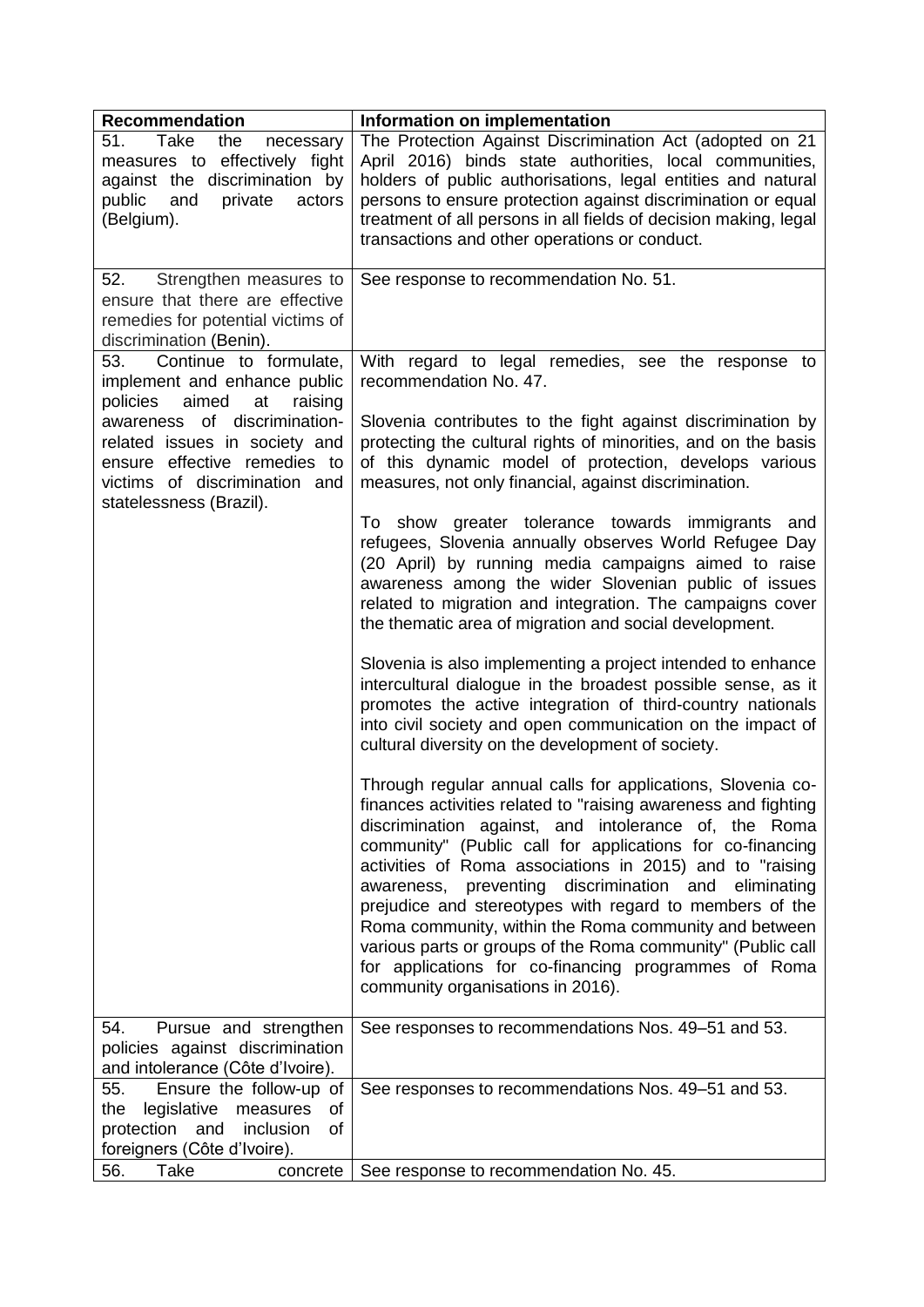| <b>Recommendation</b>                                                                                                                                                                                                                         | Information on implementation                                                                                                                                                                                                                                                                                                                                                                                                                                                                                                                                                                                                                                                                                                                             |
|-----------------------------------------------------------------------------------------------------------------------------------------------------------------------------------------------------------------------------------------------|-----------------------------------------------------------------------------------------------------------------------------------------------------------------------------------------------------------------------------------------------------------------------------------------------------------------------------------------------------------------------------------------------------------------------------------------------------------------------------------------------------------------------------------------------------------------------------------------------------------------------------------------------------------------------------------------------------------------------------------------------------------|
| measures to prevent racially<br>crimes<br>motivated<br>and<br>investigate and prosecute all<br>political<br>of<br>discourse<br>acts<br>against minorities (Egypt).                                                                            |                                                                                                                                                                                                                                                                                                                                                                                                                                                                                                                                                                                                                                                                                                                                                           |
| Continue<br>the<br>57.<br>with<br>campaigns to eliminate<br>all<br>of<br>forms<br>discrimination,<br>particularly from school age,<br>through human<br>rights<br>and<br>education (Mexico).                                                   | In accordance with the Protection Against Discrimination Act<br>(adopted on 21 April 2016), state authorities, local<br>communities, self-governing national communities and<br>holders of public authorisations in their respective fields and<br>within their competences must provide conditions for the<br>equal treatment of all people, irrespective of any personal<br>circumstances, by raising awareness and monitoring the<br>situation in this field and with measures of a normative and<br>political nature.                                                                                                                                                                                                                                 |
|                                                                                                                                                                                                                                               | The area of human rights education within the education<br>system is systemically regulated. Human rights education<br>falls within the general goals of the curricula, particularly for<br>the following subjects: environmental education (1st to 3rd<br>grade of elementary school - ISCED 1), social sciences,<br>and natural and technical sciences (4th and 5th grade,<br>ISCED 1), geography (6th to 9th grade – ISCED 1 and 2),<br>civic education and ethics (7th to 8th grade - ISCED), and<br>is included in the curricula for history (6th to 9th grade $-$<br>ISCED 1 and 2) and in a number of mandatory elective<br>subjects. Students can also attend extracurricular activities<br>provided by schools based on the interests expressed. |
|                                                                                                                                                                                                                                               | Furthermore, within the UNESCO ASP network, there are<br>several other projects underway in which students learn to<br>respect human rights (in 2017, 93 institutions were part of<br>the network: 5 preschool institutions, 62 elementary schools<br>and 26 secondary schools). The priority themes and tasks<br>of the network include peace, human rights, intercultural<br>learning, education for sustainable development and global<br>citizenship.                                                                                                                                                                                                                                                                                                 |
| 58.<br>Ensure<br>thorough<br>a<br>anti-<br>implementation<br>of<br>the<br>discrimination<br>legislation<br>in<br>order to prevent and combat<br>the discrimination based on any<br>criteria,<br>racial<br>notably<br>and<br>ethnic (Romania). | Slovenia strives for the effective implementation of anti-<br>discrimination legislation.<br>basic<br>legislative act is the Protection<br>Against<br>The<br>Discrimination Act passed on 21 April 2016 (for more on the<br>Act, see responses to recommendations Nos. 22, 47, 50<br>and 51).                                                                                                                                                                                                                                                                                                                                                                                                                                                             |
| Continue making efforts<br>59.<br>to achieve full social equality<br>and<br>women<br>between<br>men<br>(Nicaragua).                                                                                                                           | Slovenia strives for the social equality of women and men,<br>by adopting strategic documents such as the<br>also<br><b>Resolution</b><br>the<br>National Programme for<br>on<br>Equal<br>Opportunities for Women and Men. The Resolution for the<br>period until 2020 was adopted in 2015; it defines goals and<br>measures for enforcing the equality of women and men in<br>all key areas. Eight priority areas of action are determined:                                                                                                                                                                                                                                                                                                              |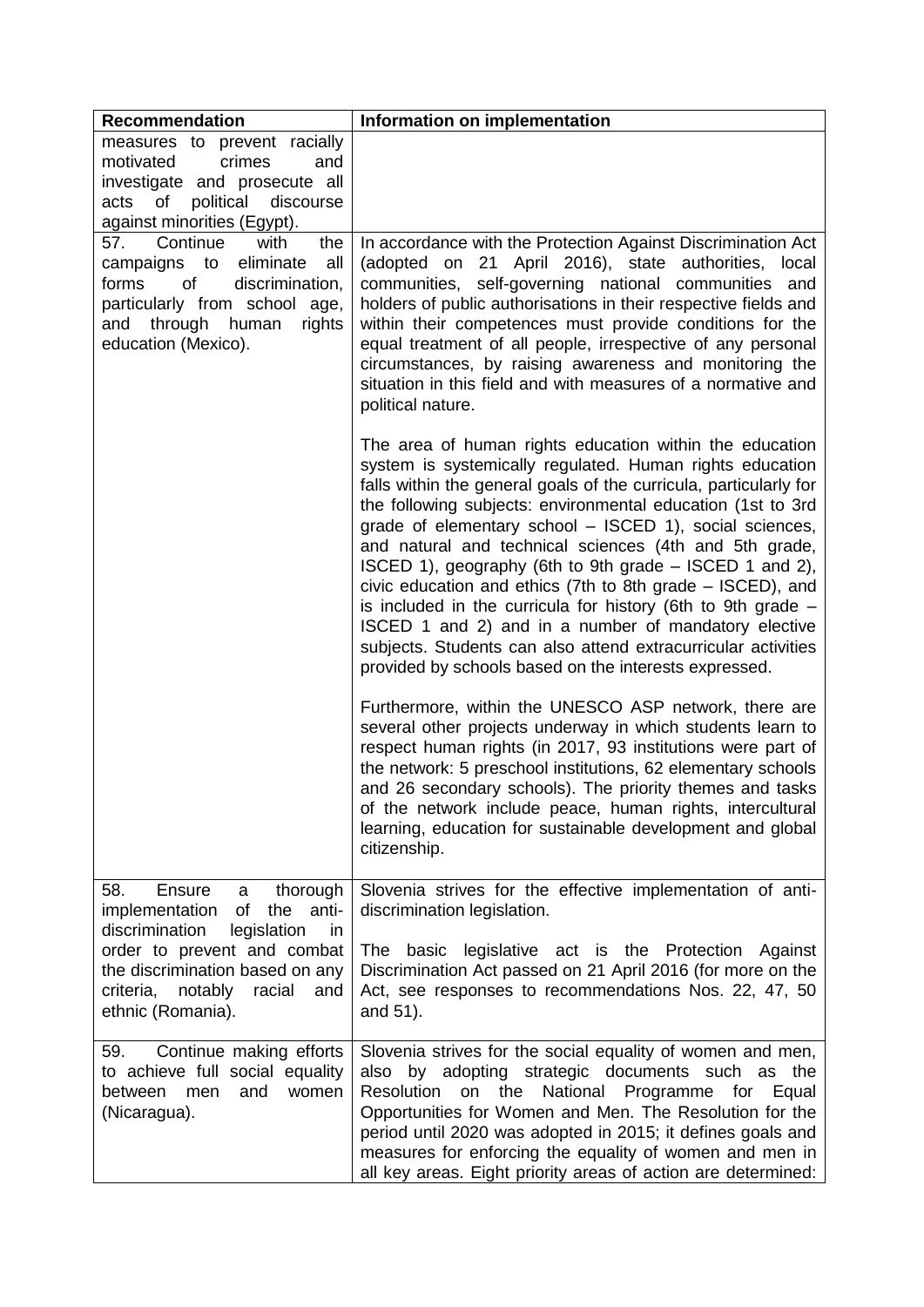| <b>Recommendation</b>                                                                                                                                                                                                                                                                           | Information on implementation                                                                                                                                                                                                                                                                                                                                                                                                                                                                                                                                                                                                                                                                                                                                                                           |
|-------------------------------------------------------------------------------------------------------------------------------------------------------------------------------------------------------------------------------------------------------------------------------------------------|---------------------------------------------------------------------------------------------------------------------------------------------------------------------------------------------------------------------------------------------------------------------------------------------------------------------------------------------------------------------------------------------------------------------------------------------------------------------------------------------------------------------------------------------------------------------------------------------------------------------------------------------------------------------------------------------------------------------------------------------------------------------------------------------------------|
|                                                                                                                                                                                                                                                                                                 | equal economic independence, coordination of professional<br>and private or family life, knowledge-based society without<br>gender stereotypes, social inclusion, women's and men's<br>health, balanced representation of women and men at all<br>levels of decision making, violence against women, and<br>foreign policy and<br>gender equality<br>in<br>development<br>cooperation.                                                                                                                                                                                                                                                                                                                                                                                                                  |
| 60.<br>Adopt<br>proactive<br>measures to ensure access to<br>equal<br>opportunities<br>and<br>gender<br>promote<br>equal<br>decision-<br>representation<br>in<br>positions,<br>making<br>and<br>implement<br>non-discriminatory<br>policies to ensure equal pay for<br>women and men (Bahrain). | Slovenia strives to ensure equal opportunities and promotes<br>a balanced representation of both genders in leadership<br>positions. The Resolution on the National Programme for<br>Equal Opportunities for Women and Men for the 2015-2020<br>Period contains the following objective: "Increase the share<br>of women in leadership and managerial positions in the<br>economy". To achieve this objective, Slovenia foresees the<br>promoting<br>adoption<br>of<br>measures<br>the<br>balanced<br>representation of genders in decision-making positions in<br>corporations.                                                                                                                                                                                                                        |
| 61.<br>Take<br>appropriate<br>enable<br>to<br>more<br>measures<br>women to hold elective offices<br>(Benin).                                                                                                                                                                                    | Slovenia's electoral law already contains gender quotas. In<br>candidate lists for European and local elections, at least<br>40% representation of genders is required. The percentage<br>is slightly lower for elections to the National Assembly,<br>namely 35%. If the Government opts to amend the National<br>Assembly Elections Act, it will probably propose raising the<br>required representation share of each gender.<br>During the last ten years, an upward trend has been<br>observed in the representation of women in politics. In 2014,<br>32 women, or 35.6%, were elected in National Assembly<br>elections; in the 2014 local elections, 31.8% of councillors<br>were women; of Slovenian members of the European<br>Parliament in the 2014–2019 mandate, 3 are women and 5<br>men. |
| Increase its efforts to<br>62.<br>combat<br>against<br>racial<br>racist<br>attacks,<br>discrimination<br>particularly against the Roma<br>(Iran (Islamic Republic of)).                                                                                                                         | S Slovenia strives for the effective implementation of anti-<br>discrimination legislation.<br>The basic legislative act is the Protection Against<br>Discrimination Act passed on 21 April 2016 (for more on the<br>Act, see responses to recommendations Nos. 22, 47, 50<br>and 51).<br>Hate speech and violence can also be prosecuted under<br>Articles 131 (Violation of Right to Equality), 165 (Insult to the<br>Slovenian People or National Communities) and 297 (Public<br>Incitement to Hatred, Violence or Intolerance) of the<br>Criminal Code as amended in 2011 (and enforced in 2012).                                                                                                                                                                                                  |
| 63.<br>Introduce measures that<br>will<br>discrimination<br>prevent<br>against Roma and make further<br>efforts to combat all forms of                                                                                                                                                          | Slovenia strives for the effective implementation of anti-<br>discrimination legislation.<br>The<br>basic<br>legislative act is the Protection<br>Against                                                                                                                                                                                                                                                                                                                                                                                                                                                                                                                                                                                                                                               |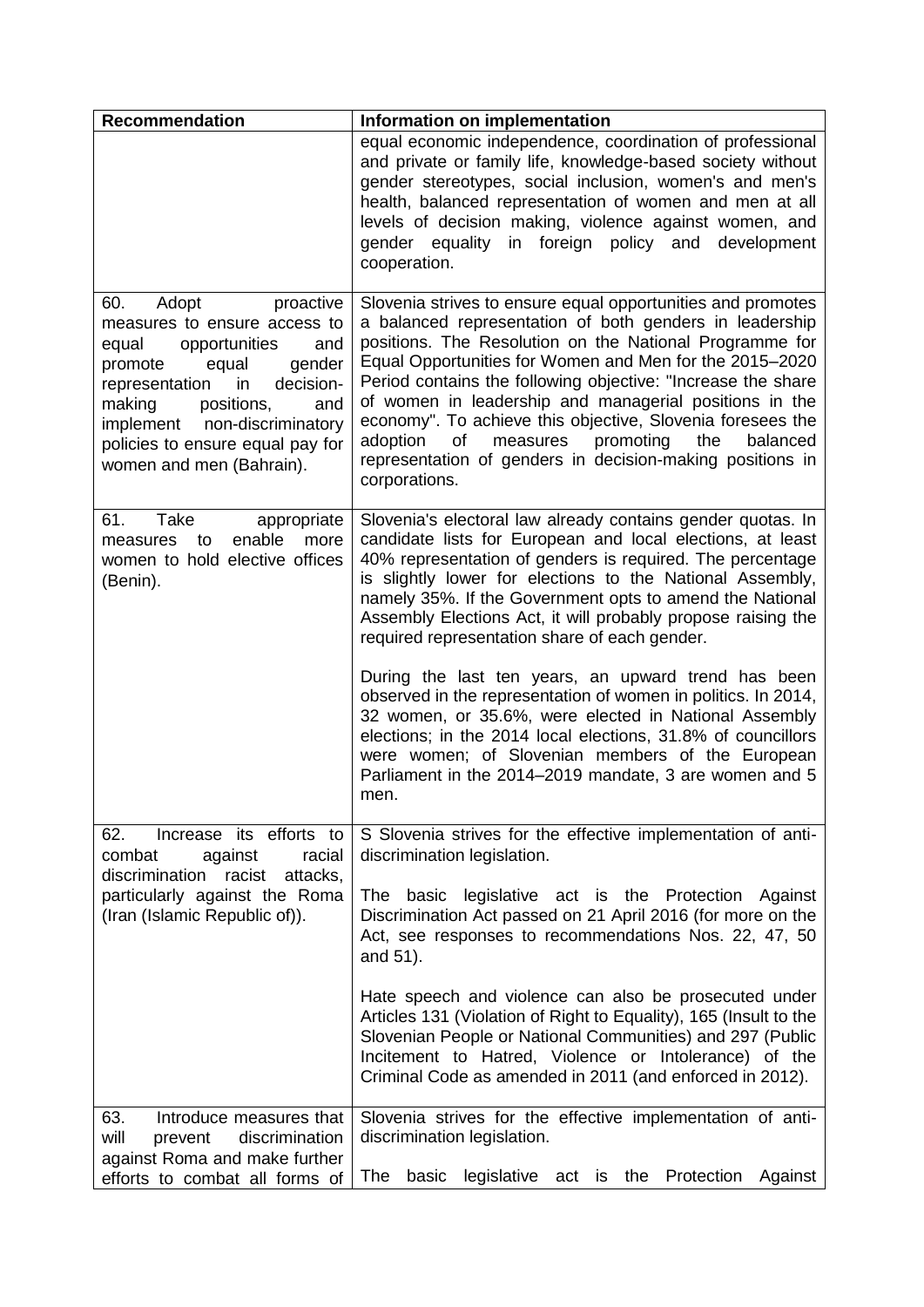| <b>Recommendation</b>                                                                                                   |                                      |                   | Information on implementation                                                                                                                                                                                                                                                                                                                                                                                                                                                                                                                                                                                                                                                                                                                                                                                                                                                                                                                                                                                                                                                   |
|-------------------------------------------------------------------------------------------------------------------------|--------------------------------------|-------------------|---------------------------------------------------------------------------------------------------------------------------------------------------------------------------------------------------------------------------------------------------------------------------------------------------------------------------------------------------------------------------------------------------------------------------------------------------------------------------------------------------------------------------------------------------------------------------------------------------------------------------------------------------------------------------------------------------------------------------------------------------------------------------------------------------------------------------------------------------------------------------------------------------------------------------------------------------------------------------------------------------------------------------------------------------------------------------------|
| intolerance<br>(Nigeria).                                                                                               | and                                  | racism            | Discrimination Act passed on 21 April 2016 (for more on the<br>Act, see responses to recommendations Nos. 22, 47, 50<br>and 51).                                                                                                                                                                                                                                                                                                                                                                                                                                                                                                                                                                                                                                                                                                                                                                                                                                                                                                                                                |
|                                                                                                                         |                                      |                   | Comprehensive measures to prevent the discrimination of<br>Roma were included in the National Programme of<br>Measures for Roma for the Period 2010-2015 adopted by<br>the Government of the Republic of Slovenia in March 2010,<br>and will be included in the new national programme of<br>measures for Roma for the following 5-year period, which is<br>already being drafted. These measures cover various areas<br>of social life (improving housing conditions,<br>raising<br>educational level, reducing unemployment, improving<br>eliminating<br>prejudice,<br>healthcare,<br>stereotypes<br>and<br>discrimination, preserving the Roma culture, language and<br>identity, and promoting information and publishing activities<br>of the Roma community). Their overall goal is to improve<br>the situation of the Roma community, including with positive<br>measures in areas where this is deemed necessary. The<br>measures are designed both to prevent and eliminate the<br>exclusion of Roma from the society, and to prevent and<br>eliminate discrimination. |
|                                                                                                                         |                                      |                   | Through regular annual calls for applications, the Office for<br>National Minorities co-finances activities related to "raising<br>fighting<br>discrimination<br>and<br>against,<br>awareness<br>and<br>intolerance of, the Roma community" (Public call for<br>applications for co-financing activities of Roma associations<br>"raising<br>in<br>2015)<br>and<br>awareness,<br>preventing<br>to<br>discrimination and eliminating prejudice and stereotypes<br>with regard to members of the Roma community, within the<br>Roma community and between various parts or groups of<br>the Roma community" (Public call for applications for co-<br>financing programmes of Roma community organisations in<br>2016).                                                                                                                                                                                                                                                                                                                                                            |
|                                                                                                                         |                                      |                   | One of the measures to eliminate discrimination of the<br>Roma community is ensuring their political participation. The<br>Local Self-Government Act provides that, in areas where<br>the Roma community autochthonously resides, Roma have<br>at least one representative on the municipal council. The<br>Act is being implemented.                                                                                                                                                                                                                                                                                                                                                                                                                                                                                                                                                                                                                                                                                                                                           |
|                                                                                                                         |                                      |                   | Slovenia has already formulated and introduced a number<br>of measures for those key areas where Roma still face<br>discrimination and where positive measures are needed,<br>and will continue with these activities.                                                                                                                                                                                                                                                                                                                                                                                                                                                                                                                                                                                                                                                                                                                                                                                                                                                          |
| 64.<br>establish a climate of trust,<br>understanding<br>respect between the different<br>religions<br>in<br>(Morocco). | Continue its policy to<br>and<br>the | mutual<br>country | The Ministry of Culture holds consultations and receptions<br>for representatives of registered religious communities,<br>where these representatives constructively cooperate and<br>communicate among themselves in the most dignified<br>manner.                                                                                                                                                                                                                                                                                                                                                                                                                                                                                                                                                                                                                                                                                                                                                                                                                             |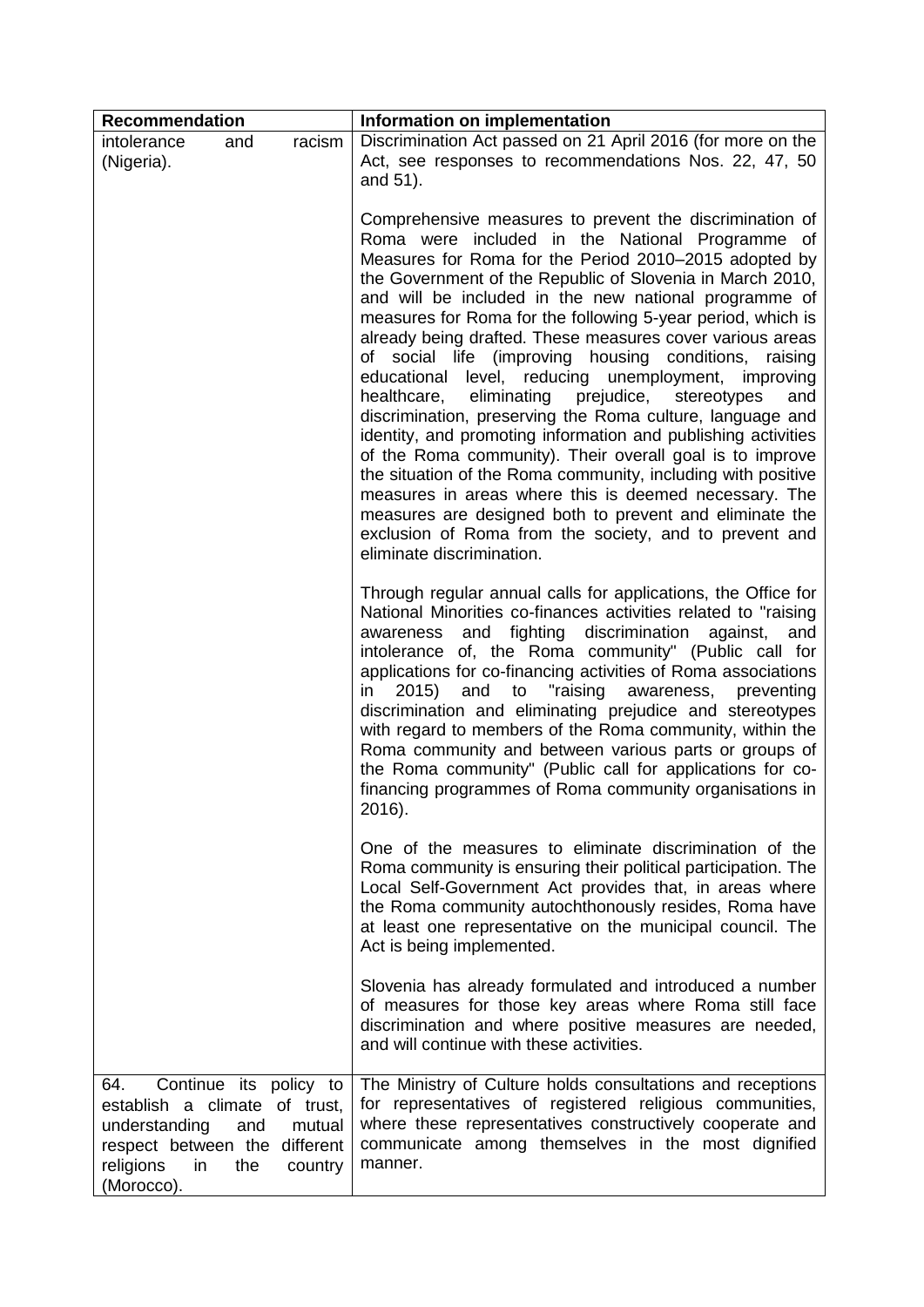| <b>Recommendation</b>                                                                                                            | Information on implementation                                                                                                                                                                                                                                                                                                                                                                                                                                                                                                                                                                                                                                                                 |
|----------------------------------------------------------------------------------------------------------------------------------|-----------------------------------------------------------------------------------------------------------------------------------------------------------------------------------------------------------------------------------------------------------------------------------------------------------------------------------------------------------------------------------------------------------------------------------------------------------------------------------------------------------------------------------------------------------------------------------------------------------------------------------------------------------------------------------------------|
|                                                                                                                                  | In 2015, the Government established the Council for<br>Dialogue on Freedom of Religion with representatives of the<br>four largest religious communities in the country and two<br>elected representatives of all other religious communities.                                                                                                                                                                                                                                                                                                                                                                                                                                                |
| Adopt<br>65.<br>non-<br>policies<br>with<br>discriminatory<br>regard to realization of civil,<br>political, economic, social and | Slovenia strives for the effective implementation of anti-<br>discrimination legislation.                                                                                                                                                                                                                                                                                                                                                                                                                                                                                                                                                                                                     |
| cultural rights of all ethnic and<br>religious communities without<br>any discrimination (Pakistan).                             | The basic legislative act is the Protection Against<br>Discrimination Act passed on 21 April 2016 (for more on the<br>Act, see responses to recommendations Nos. 22, 47, 50<br>and 51).                                                                                                                                                                                                                                                                                                                                                                                                                                                                                                       |
|                                                                                                                                  | Slovenia has been systematically implementing measures<br>for various minority ethnic communities since 1990. The<br>Ministry of Culture ensures respect for cultural rights by<br>making it possible for minority ethnic communities to<br>preserve, develop and promote their own national, linguistic<br>and cultural identities. Among its other activities, it publishes<br>annual calls for applications for co-financing media<br>programmes intended to support the media in creating and<br>disseminating programmes enforcing the rights of the Italian<br>and Hungarian national communities and the Roma<br>community in Slovenia to public information and to being<br>informed. |
|                                                                                                                                  | Ensuring the right of members of minority and ethnic<br>communities in the Republic of Slovenia to<br>public<br>information and being informed is consistent with the Radio<br>and Television Corporation of Slovenia Act and is primarily<br>a public service obligation of RTV Slovenia. As part of its<br>public service, RTV Slovenia broadcasts a radio and<br>television channel for the autochthonous Italian and<br>Hungarian national communities, respectively, and radio<br>and television programmes for the Roma community.                                                                                                                                                      |
|                                                                                                                                  | Local and regional radio and television stations of special<br>importance are legally bound to broadcast programmes<br>featuring the life and work of Slovenians abroad, members<br>of the Hungarian and Italian national communities, and<br>Roma, if they are receivable in areas where these<br>communities live.                                                                                                                                                                                                                                                                                                                                                                          |
|                                                                                                                                  | Comprehensive measures to prevent the discrimination of<br>Roma were included in the National Programme of<br>Measures for Roma for the Period 2010-2015 adopted by<br>the Government of the Republic of Slovenia in March 2010<br>more on the Programme, see response to<br>(for<br>recommendation No. 63), and will be included in the new<br>national programme of measures for Roma for the following<br>5-year period, which is already being drafted.                                                                                                                                                                                                                                   |
|                                                                                                                                  | With relation to the Italian and<br>Hungarian<br>national<br>communities, on 23 July 2015, the Government of the                                                                                                                                                                                                                                                                                                                                                                                                                                                                                                                                                                              |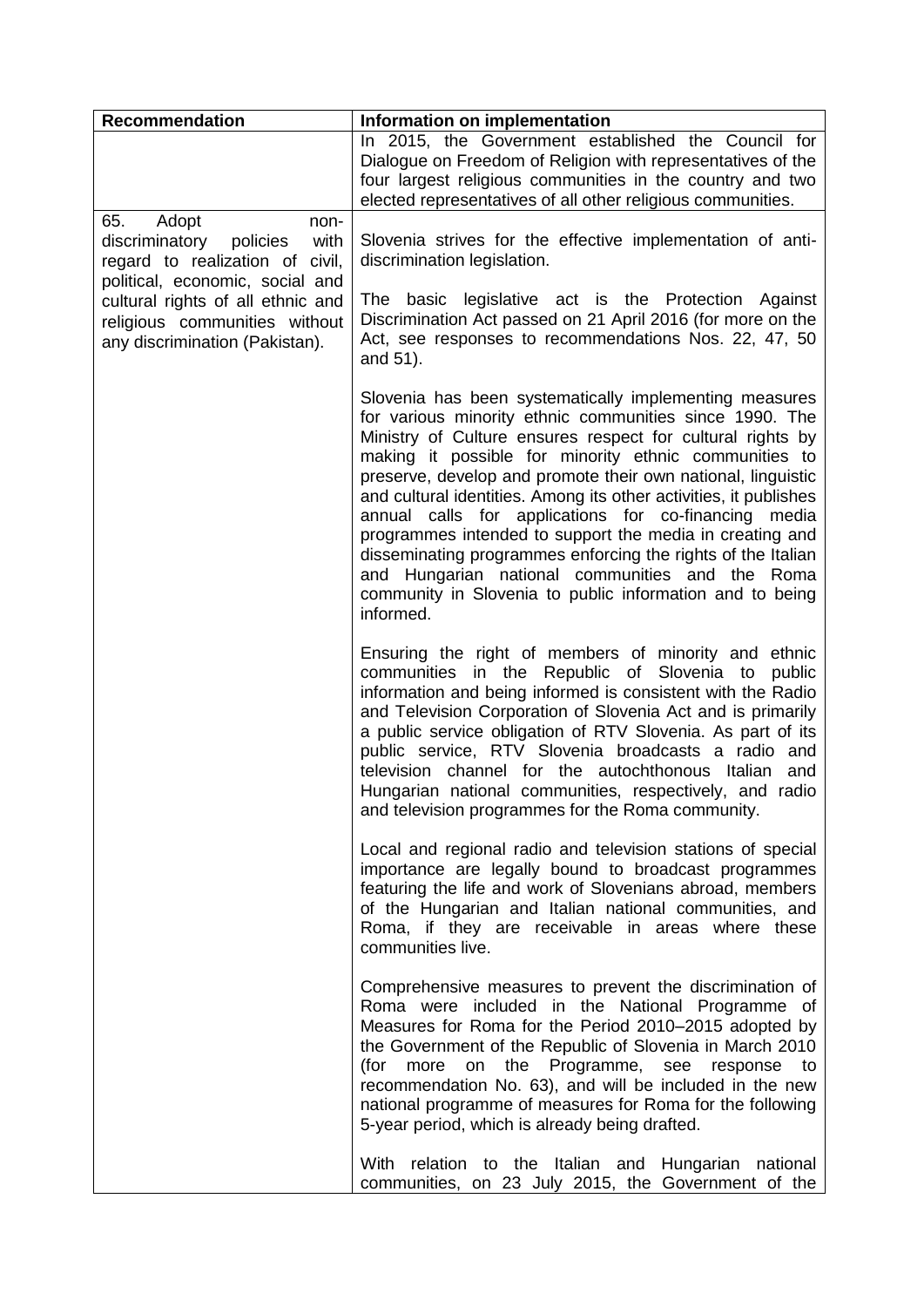| <b>Recommendation</b>                                                                                                                                                                 | Information on implementation                                                                                                                                                                                                                                                                                                                                                                                                                                                                                                                                                                                                                                                                                                                                                                                                                                                                                                                                                                                                                                                             |
|---------------------------------------------------------------------------------------------------------------------------------------------------------------------------------------|-------------------------------------------------------------------------------------------------------------------------------------------------------------------------------------------------------------------------------------------------------------------------------------------------------------------------------------------------------------------------------------------------------------------------------------------------------------------------------------------------------------------------------------------------------------------------------------------------------------------------------------------------------------------------------------------------------------------------------------------------------------------------------------------------------------------------------------------------------------------------------------------------------------------------------------------------------------------------------------------------------------------------------------------------------------------------------------------|
|                                                                                                                                                                                       | Republic of Slovenia adopted the Programme of Measures<br>for the Implementation of Regulations on Bilingualism for<br>the 2015-2018 Period.                                                                                                                                                                                                                                                                                                                                                                                                                                                                                                                                                                                                                                                                                                                                                                                                                                                                                                                                              |
| Continue<br>66.<br>combat<br>to<br>intolerance based on the ethnic<br>origin and to ensure the full<br>respect of the human rights of<br>the so called "erased" people<br>(Portugal). | In order to regulate the status of persons deleted from the<br>register of permanent residents,<br>in<br>2010, Slovenia<br>introduced amendments to the Act Regulating the Legal<br>Status of Citizens of Former Yugoslavia Living in the<br>Republic of Slovenia, which took effect on 24 July 2010.<br>The National Assembly adopted the Act with a view to finally<br>regulating the legal status of persons who had been deleted<br>from the register of permanent residents. According to the<br>Act, persons deleted from the register of permanent<br>residents who do not reside in Slovenia on reasonable<br>grounds are also entitled to a permanent residence permit.<br>As defined under the Amending Act, reasonable grounds for<br>absence include departure from Slovenia due to the<br>consequences of deletion from the register or due to the<br>failure to acquire a residence permit, failure to return to<br>Slovenia because of war in other successor states to the<br>Socialist Federative Republic of Yugoslavia, expulsion from<br>Slovenia, and refused entry. |
|                                                                                                                                                                                       | In 2013, Slovenia passed another special legislative act<br>concerning people removed from the register of permanent<br>residents, namely the Act Regulating the Compensation for<br>Damage Sustained as a Result of Erasure from the Register<br>of Permanent Residents, which entered into force on 18<br>December 2013 and took effect on 18 June 2014. As<br>specified in the introductory provisions, the purpose of the<br>Act is to remedy violations of human rights and fundamental<br>freedoms for persons erased from the register. The Act also<br>executes the judgement of the Grand Chamber of the<br>European Court of Human Rights of 26 June 2012 in the<br>case of Kurić and others v. Slovenia. It regulates the right to<br>pecuniary compensation and to other forms of just<br>satisfaction as redress for damage sustained as a result of<br>erasure.                                                                                                                                                                                                             |
|                                                                                                                                                                                       | At its 1257th session held on 25 May 2016, the Council of<br>Europe Committee of Ministers responsible for monitoring<br>the execution of ECHR judgements adopted its final<br>Resolution on Kurić and others v. Slovenia. Based on the<br>action plan for the execution of the judgement, the<br>Committee of Ministers decided that Slovenia has complied<br>with the requests specified in the ECHR Grand Chamber<br>judgement of 26 June 2012 and of 12 March 2014 by<br>adopting both individual measures related to applicants and<br>general measures. By passing the Act Regulating the<br>Compensation for Damage Sustained as a Result of<br>Erasure from the Register of Permanent Residents,<br>Slovenia complied with the requests for general measures<br>specified in the pilot judgement. Thus, the Council of Europe                                                                                                                                                                                                                                                     |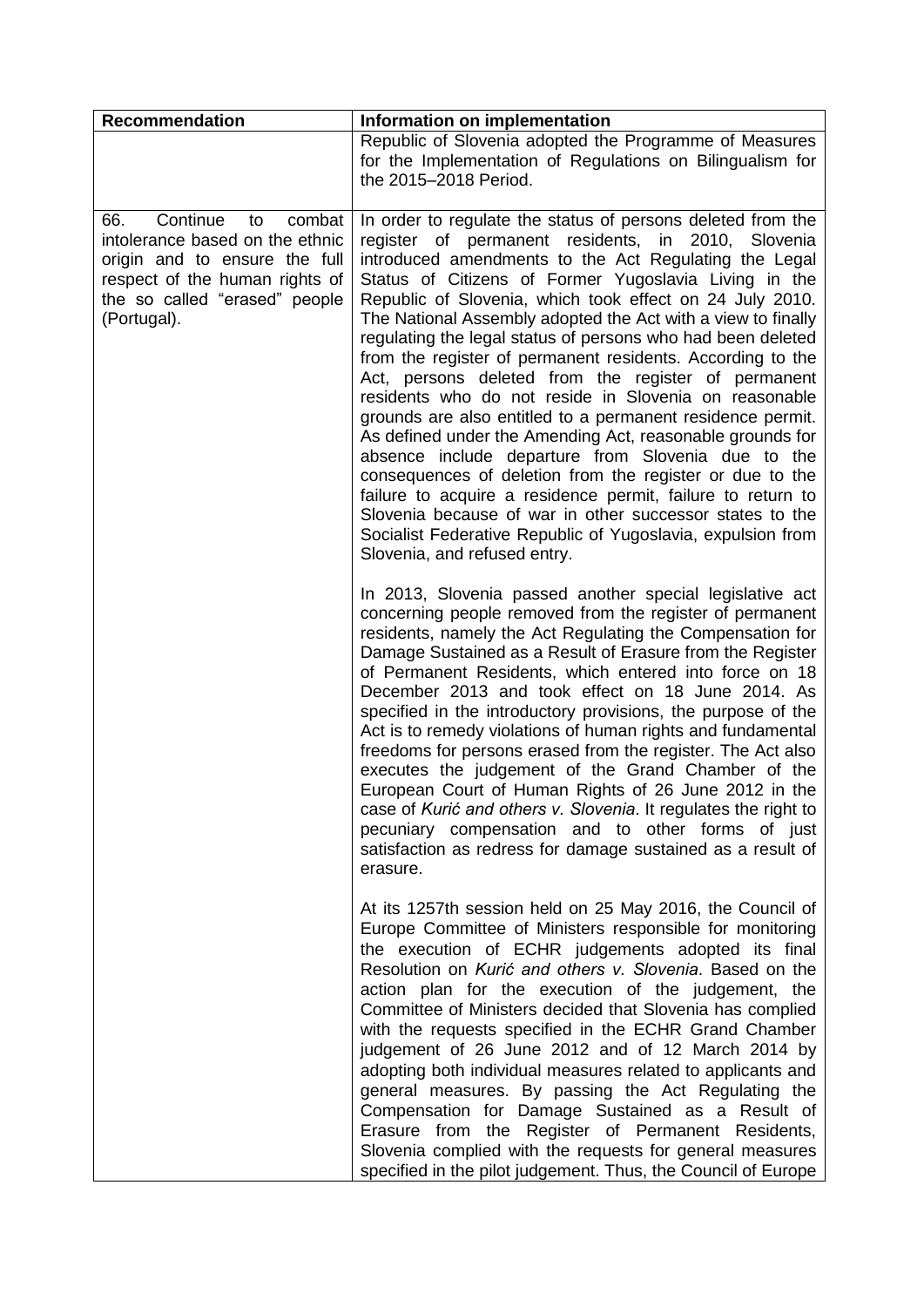| <b>Recommendation</b>                                                                                                                                  | Information on implementation                                                                                                                                                                                                                                                                                                                                                                                                                                                                                                                                                                                                                                                                                                                                                                                                                                                                                                                                                                                                                                                                                                                            |
|--------------------------------------------------------------------------------------------------------------------------------------------------------|----------------------------------------------------------------------------------------------------------------------------------------------------------------------------------------------------------------------------------------------------------------------------------------------------------------------------------------------------------------------------------------------------------------------------------------------------------------------------------------------------------------------------------------------------------------------------------------------------------------------------------------------------------------------------------------------------------------------------------------------------------------------------------------------------------------------------------------------------------------------------------------------------------------------------------------------------------------------------------------------------------------------------------------------------------------------------------------------------------------------------------------------------------|
|                                                                                                                                                        | Committee of Ministers closed the procedure in the case of<br>Kurić and others v. Slovenia.                                                                                                                                                                                                                                                                                                                                                                                                                                                                                                                                                                                                                                                                                                                                                                                                                                                                                                                                                                                                                                                              |
|                                                                                                                                                        | On 17 November 2016, the European Court of Human<br>Rights issued a judgement in the case of Anastasov and<br>others v. Slovenia (Application No. 65020/13).<br>The<br>applicants, who were deleted from Slovenia's Register of<br>Permanent Residents, lodged the application with the<br>ECHR in October 2013. The ECHR decided to strike the<br>application referring to 212 applicants from its list of cases<br>and to close the pilot judgement procedure initiated in the<br>case of Kurič and others v. Slovenia. The Court was<br>satisfied with the system of compensation introduced by the<br>Slovenian Government, and its functioning in practice.<br>According to the ECHR, the 'erased' who had regularised<br>their legal status (in this particular case, the 212 applicants)<br>have reasonable prospects of receiving compensation for<br>damage in the Republic of Slovenia. The ECHR concluded<br>that the issue of compensation for the 'erased' had been<br>resolved at the national level, and did not find any special<br>circumstance regarding respect for human rights which<br>required continued examination of the case. |
| that<br>Roma<br>67.<br>Ensure<br>children<br>have<br>equal<br>opportunities<br>in<br>access<br>to to<br>quality education at all levels<br>(Slovakia). | See responses to recommendations Nos. 24 and 25.                                                                                                                                                                                                                                                                                                                                                                                                                                                                                                                                                                                                                                                                                                                                                                                                                                                                                                                                                                                                                                                                                                         |
| efforts<br>68.<br>Strengthen<br>to<br>combat discrimination against<br>children belonging to national                                                  | With regard to the enforcement of the children's rights, see<br>response to recommendation No. 40.                                                                                                                                                                                                                                                                                                                                                                                                                                                                                                                                                                                                                                                                                                                                                                                                                                                                                                                                                                                                                                                       |
| minorities, particularly Roma,<br>and reduce the number of<br>children<br>living<br>in<br>poverty<br>(Poland).                                         | With regard to special measures related to the education of<br>children,<br>members<br>of<br>the<br>Roma<br>community,<br>see<br>recommendation No. 25.                                                                                                                                                                                                                                                                                                                                                                                                                                                                                                                                                                                                                                                                                                                                                                                                                                                                                                                                                                                                  |
|                                                                                                                                                        | With regard to special measures related to the education of<br>children, members of the Italian and Hungarian national<br>communities, see recommendation No. 86.                                                                                                                                                                                                                                                                                                                                                                                                                                                                                                                                                                                                                                                                                                                                                                                                                                                                                                                                                                                        |
|                                                                                                                                                        | The topics to be implemented in the framework of the multi-<br>purpose Roma centres (MPRC) will be for all generations of<br>the Roma community, including children and youth (for<br>more information on MPRCs, see recommendation No. 25).                                                                                                                                                                                                                                                                                                                                                                                                                                                                                                                                                                                                                                                                                                                                                                                                                                                                                                             |
|                                                                                                                                                        | The tasks of the Roma activators employed in MPRCs will<br>include the implementation of activities and topics designed<br>to eliminate prejudice and to build trust between Roma and<br>the majority local population. By implementing the topics<br>and activities intended to eliminate prejudice, MPRCs will<br>contribute to the fight against discrimination, as prejudice as<br>such is one of the most prominent bases for discrimination.                                                                                                                                                                                                                                                                                                                                                                                                                                                                                                                                                                                                                                                                                                       |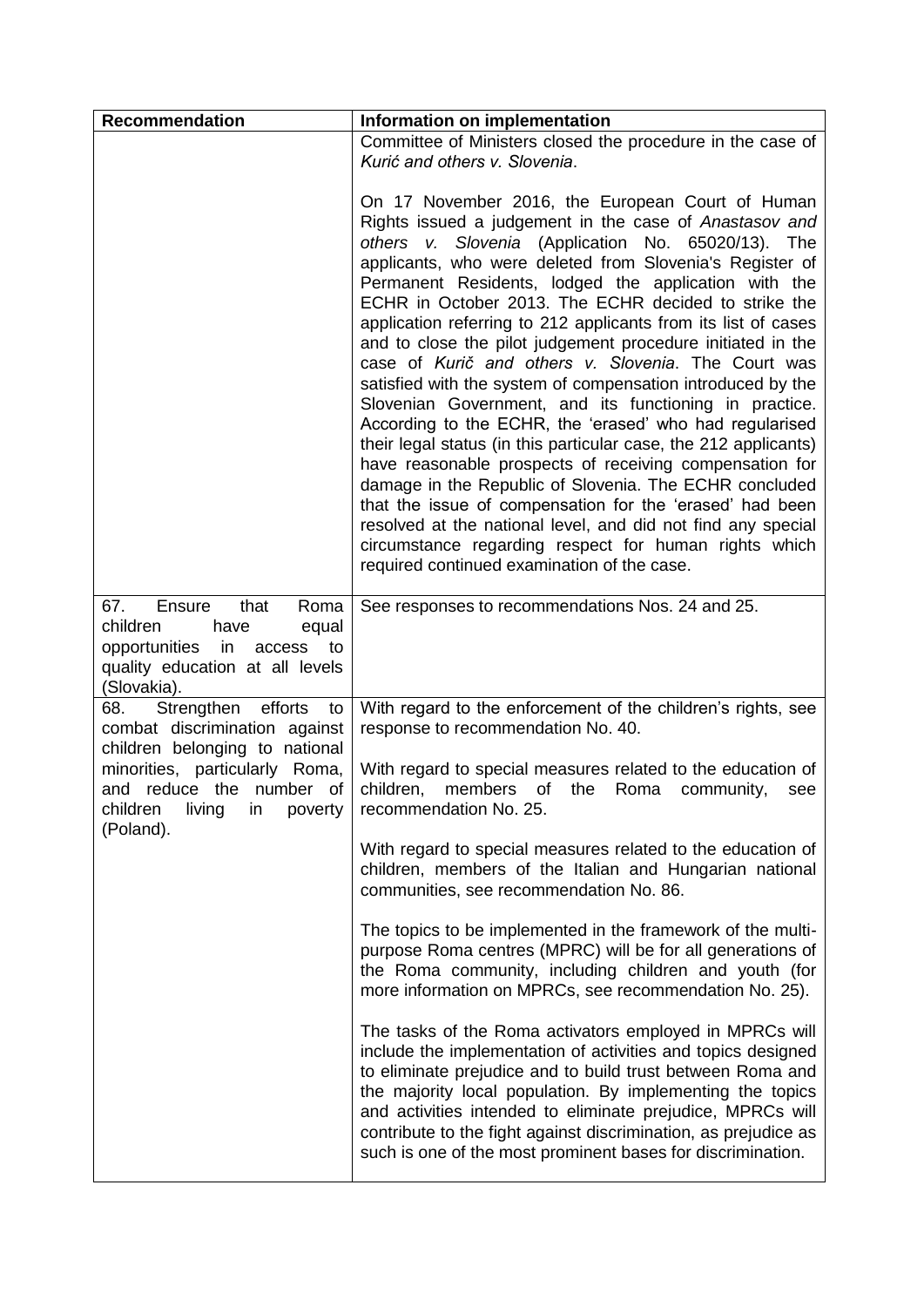| <b>Recommendation</b>                                                                                                                                                                                                                                                                                 | Information on implementation                                                                                                                                                                                                                                                                                                                                                                                                                                                                                    |
|-------------------------------------------------------------------------------------------------------------------------------------------------------------------------------------------------------------------------------------------------------------------------------------------------------|------------------------------------------------------------------------------------------------------------------------------------------------------------------------------------------------------------------------------------------------------------------------------------------------------------------------------------------------------------------------------------------------------------------------------------------------------------------------------------------------------------------|
| Step<br>efforts<br>69.<br>up<br>to<br>combat discrimination against<br>national minorities, including<br>Roma, and provide the victims<br>of discrimination with access to<br>effective<br>protection<br>legal                                                                                        | Comprehensive measures to prevent discrimination against<br>Roma were included in the National Programme of<br>Measures for Roma for the Period 2010-2015 adopted by<br>the Government of the Republic of Slovenia in March 2010<br>(see recommendation No. 63).                                                                                                                                                                                                                                                 |
| (Russian Federation).                                                                                                                                                                                                                                                                                 | Slovenia has established a dynamic model for protecting the<br>cultural rights of minorities, and on this basis develops<br>different<br>only<br>financial,<br>measures,<br>not<br>against<br>discrimination. The Ministry of Culture guarantees the Roma<br>community co-financing for their own cultural projects, and<br>provides other services for Roma: counselling, workshops,<br>expert assistance, etc.                                                                                                 |
|                                                                                                                                                                                                                                                                                                       | Changes and amendments to the Roma Community Act are<br>in preparation, as the Government of the Republic of<br>Slovenia is aware that since the Act was adopted and<br>during its implementation certain shortcomings have been<br>noted, and consequently certain provisions should be<br>redrafted, updated and amended.                                                                                                                                                                                      |
|                                                                                                                                                                                                                                                                                                       | With regard to the rights of members of the Italian and<br>national communities,<br>Hungarian<br>see<br>response<br>to<br>recommendation No. 65.                                                                                                                                                                                                                                                                                                                                                                 |
| Criminalise all acts of<br>70.<br>discrimination directed against<br>(Sierra<br>Roma<br>the<br>persons<br>Leone).                                                                                                                                                                                     | This issue is regulated by the Criminal Code, more<br>specifically by Articles 131 (Violation of Right to Equality),<br>165 (Insult to Slovenian People or National Communities)<br>and 297 (Public Incitement to Hatred, Violence or<br>Intolerance).                                                                                                                                                                                                                                                           |
| 71.<br>Take further measures<br>combat<br>all<br>forms<br>οf<br>to<br>discrimination<br>the<br>against<br>Roma community, and ensure<br>equal opportunities for their<br>enjoyment of economic, social<br>and cultural rights, including<br>education, health, employment<br>and housing (Sri Lanka). | By adopting the National Programme of Measures for Roma<br>for the Period 2010-2015, Slovenia endeavoured to<br>eliminate discrimination against the Roma community and<br>improve its situation, which it will strive to do also in the<br>future, namely by adopting the new national programme of<br>measures for Roma for the following 5-year period, which is<br>already<br>preparation<br>(see<br>information<br>in<br>under<br>recommendation No. 63).                                                   |
|                                                                                                                                                                                                                                                                                                       | With regard to the education of children, members of the<br>Roma community, see recommendation No. 25.                                                                                                                                                                                                                                                                                                                                                                                                           |
|                                                                                                                                                                                                                                                                                                       | The assessments carried out so far have shown that in<br>order to ensure the integration of Roma children, it is<br>necessary to increase the social and cultural capital of the<br>Roma community, which can most easily be done by<br>implementing activities within environments populated by<br>Roma. To this end, in the framework of the project 'Increase<br>in social and cultural capital in areas with a Roma<br>population', Roma education incubators started to be<br>established as early as 2010. |
|                                                                                                                                                                                                                                                                                                       | In some places, Roma education incubators or multi-                                                                                                                                                                                                                                                                                                                                                                                                                                                              |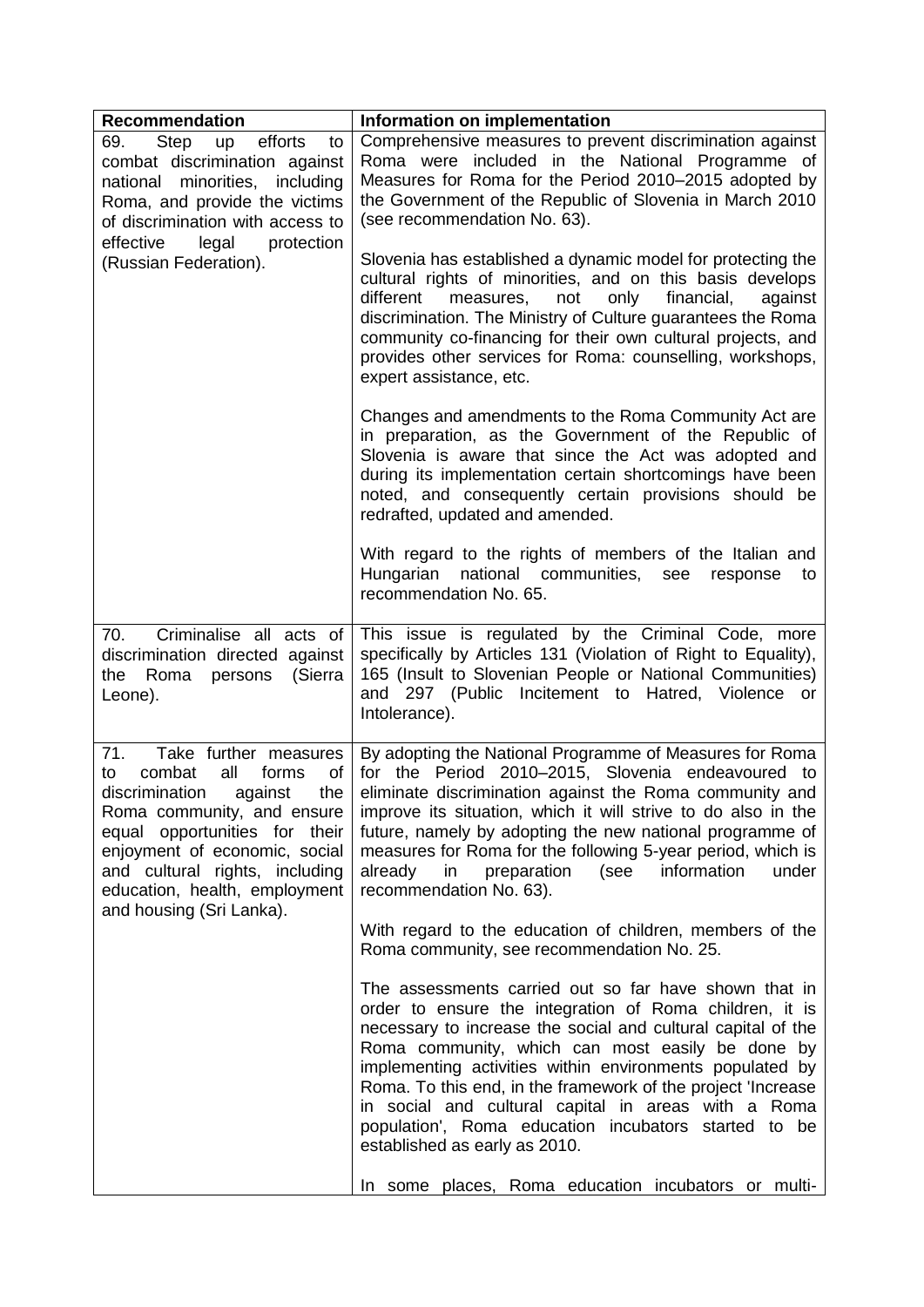| <b>Recommendation</b> | Information on implementation                                                                                                                                                                                                                                                                                                                                                                                                                                                                                                                                                                                                                                                                                        |
|-----------------------|----------------------------------------------------------------------------------------------------------------------------------------------------------------------------------------------------------------------------------------------------------------------------------------------------------------------------------------------------------------------------------------------------------------------------------------------------------------------------------------------------------------------------------------------------------------------------------------------------------------------------------------------------------------------------------------------------------------------|
|                       | purpose centres (hereinafter: centres) are organised as<br>premises where substantive programmes are being<br>implemented, while in other places, programmes are being<br>implemented at schools or in the homes of particular<br>students. These premises and programmes are designed to<br>stimulate the personal growth and development of young<br>people in various areas, from improving educational<br>attainment through informal education to developing<br>individual interests and quality leisure activities.                                                                                                                                                                                            |
|                       | In the framework of the project, 8 Roma education<br>incubators/centres were established at 15 locations; they<br>were organised in keeping with the specific features of<br>particular local environments. All centres provided additional<br>learning assistance and leisure workshops every day. The<br>content of the workshops was adapted to the interests of the<br>children participating.                                                                                                                                                                                                                                                                                                                   |
|                       | The project was implemented from 1 April 2014 to 30<br>November 2015. These activities at multi-purpose centres<br>are continuing in the period from 2016 to 2021.                                                                                                                                                                                                                                                                                                                                                                                                                                                                                                                                                   |
|                       | Slovenia has established a dynamic model for protecting the<br>cultural rights of minorities, and on this basis also develops<br>different measures against discrimination that are not only<br>of financial nature. In addition to cultural project funding,<br>organisations and individuals from the Roma community<br>have access to counselling and assistance provided by civil<br>servants when applying for projects and during their<br>implementation.                                                                                                                                                                                                                                                     |
|                       | Roma can participate equally in the labour market and use<br>all the services provided by the Employment Service of<br>Slovenia. Roma are one of the priority target groups for<br>active employment policy measures and other services in<br>the labour market, which improves their employment<br>possibilities.                                                                                                                                                                                                                                                                                                                                                                                                   |
|                       | On the basis of the public debate, which was concluded in<br>the early 2016, the Ministry of the Environment and Spatial<br>Planning prepared drafts of the new spatial planning and<br>construction legislation. In the autumn of 2016, a new public<br>debate on the new proposals was carried out and was<br>concluded in November 2016; in March and April 2017, the<br>legislative proposal underwent interministerial coordination<br>and was submitted to the Government, which is expected to<br>adopt it by the end of April. The legislative procedure will<br>continue in the National Assembly of the Republic of<br>Slovenia, and the legislation is expected to enter into force<br>on 1 January 2018. |
|                       | The new legislation consists of three acts which are<br>intended<br>better<br>spatial<br>planning<br>to<br>ensure<br>and<br>comprehensive siting of buildings, as well as facilitate the                                                                                                                                                                                                                                                                                                                                                                                                                                                                                                                             |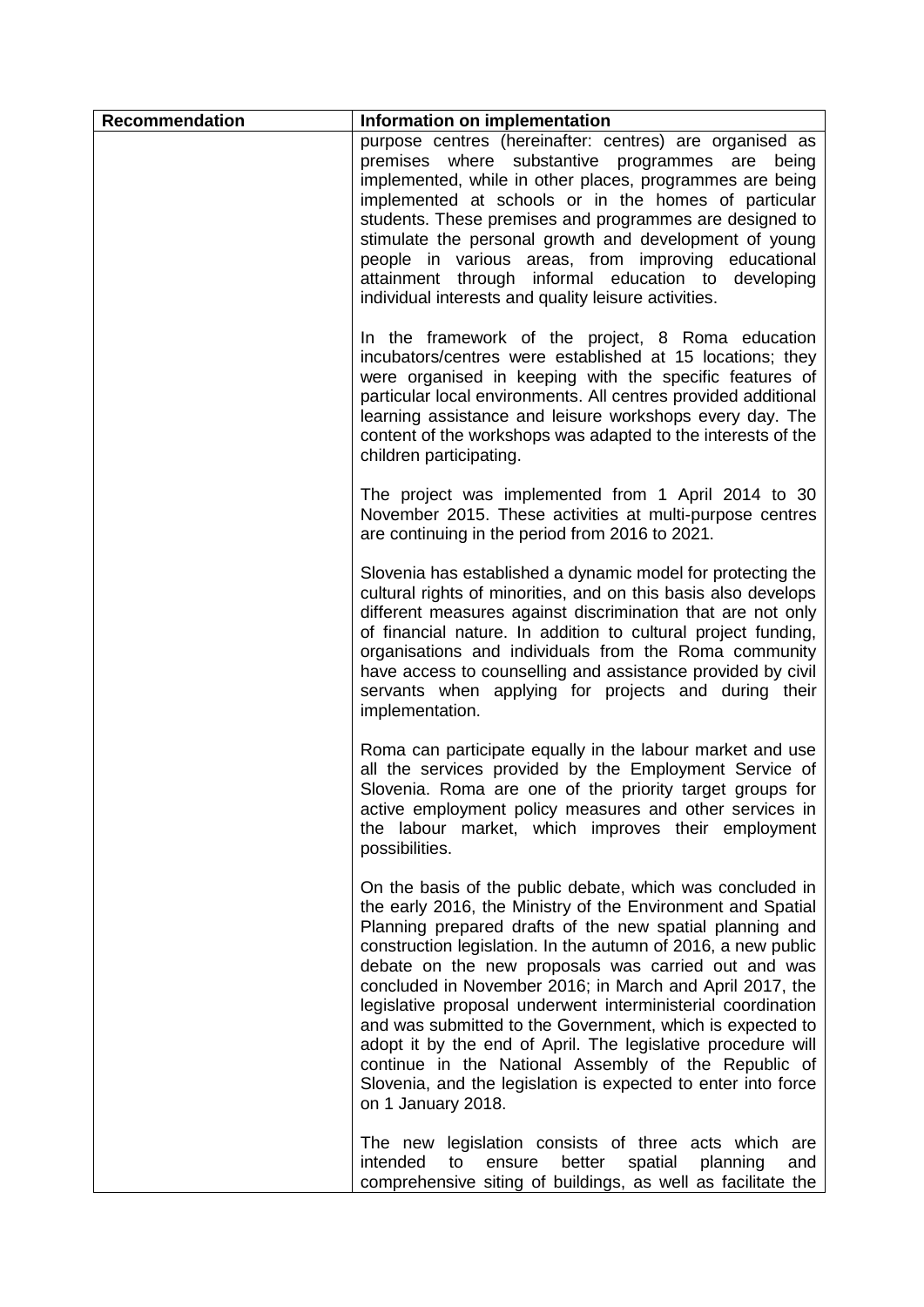| <b>Recommendation</b>                                                                                                                                                                                                                              | Information on implementation                                                                                                                                                                                                                                                                                                                                                                                                                                                                                               |
|----------------------------------------------------------------------------------------------------------------------------------------------------------------------------------------------------------------------------------------------------|-----------------------------------------------------------------------------------------------------------------------------------------------------------------------------------------------------------------------------------------------------------------------------------------------------------------------------------------------------------------------------------------------------------------------------------------------------------------------------------------------------------------------------|
|                                                                                                                                                                                                                                                    | legalisation of residential buildings erected without the<br>necessary permits. The proposed solutions concern above<br>all two categories of buildings: those existing for a long<br>period (20 years or more) and specific cases of illegal<br>buildings where special circumstances (including social)<br>need to be taken into account. This possibility of legalisation<br>will also address the problems of legalising buildings in<br>settlements populated by special social groups, such as the<br>Roma community. |
| Further<br>72.<br>improve<br>the<br>living conditions of Roma and                                                                                                                                                                                  | With regard to the general programme of measures for<br>Roma, see response to recommendation No. 63.                                                                                                                                                                                                                                                                                                                                                                                                                        |
| especially to ensure access to<br>running<br>water,<br>electricity,<br>housing, as well as to provide<br>education, employment<br>and<br>health care for all members of<br>Roma community (The former<br>Republic<br>Yugoslav<br>of<br>Macedonia). | The National Programme of Measures for Roma for the<br>Period 2010–2015 also included measures in the areas<br>pointed out in the recommendation, namely measures to<br>improve the housing conditions of members of the Roma<br>community, raise educational levels, increase employment<br>and improve healthcare for all members of the the Roma<br>community in Slovenia.                                                                                                                                               |
|                                                                                                                                                                                                                                                    | With regard to adequate housing, see response<br>to<br>recommendation No. 71.                                                                                                                                                                                                                                                                                                                                                                                                                                               |
|                                                                                                                                                                                                                                                    | With<br>regard<br>education,<br>to<br>see<br>response<br>to<br>recommendations Nos. 25 and 71.                                                                                                                                                                                                                                                                                                                                                                                                                              |
|                                                                                                                                                                                                                                                    | Access to electricity is the same for all citizens in Slovenia,<br>including Roma. The electricity distributor in Slovenia is a<br>public service company, and its prices are determined by<br>the Energy Agency. The conditions for connection to the<br>power grid are set down and published in a general legal act<br>approved by the Government. One of the critical conditions<br>for connection is an issued building permit. Buildings without<br>a permit may not be connected to the public power grid.           |
|                                                                                                                                                                                                                                                    | No problems have been observed with regard to connecting<br>buildings with valid building permits to the power grid. This<br>is why we are of the opinion that no changes are needed to<br>the legislation regulating connection to the power grid with<br>regard to the access of Roma to electricity.                                                                                                                                                                                                                     |
|                                                                                                                                                                                                                                                    | In the framework of a European Social Fund project, a 5-<br>year project involving the construction of multi-purpose<br>Roma centres worth EUR 1,680 million in Roma<br>settlements, the purpose of which will be to encourage the<br>social inclusion of Roma. Some of the activities will focus on<br>the social inclusion of Roma women and on preventive<br>healthcare.                                                                                                                                                 |
|                                                                                                                                                                                                                                                    | As one of the few countries in the world, Slovenia amended<br>its Constitution in November 2016 to make access to<br>drinking water a fundamental right for all citizens.<br>Regulations governing the drinking water supply in Slovenia                                                                                                                                                                                                                                                                                    |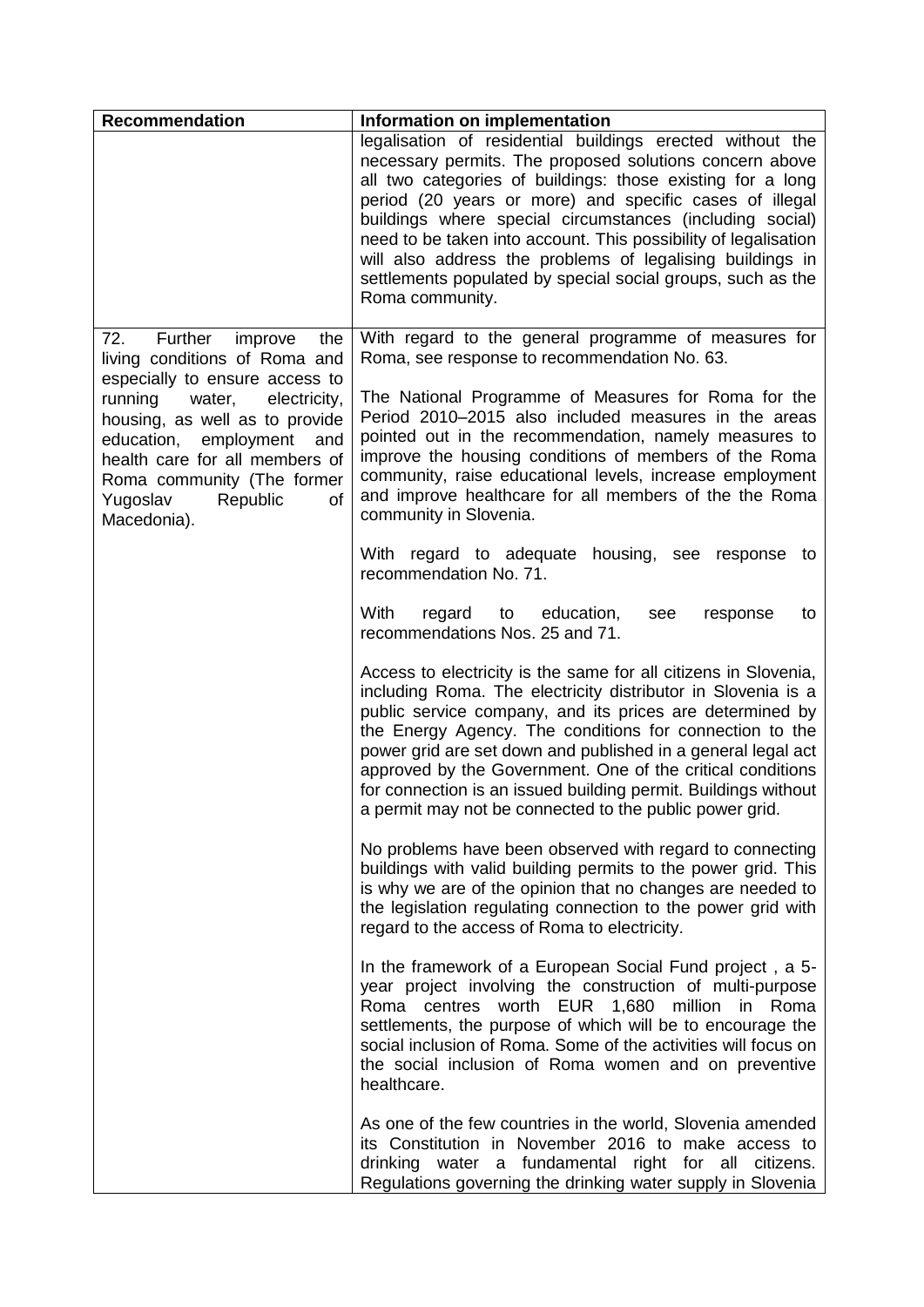| <b>Recommendation</b>                                                                                                                                                                                                            | Information on implementation                                                                                                                                                                                                                                                                                                                                                                                                                                                                                                                                                                                                                                                                                                                                                                                                                                                                                              |
|----------------------------------------------------------------------------------------------------------------------------------------------------------------------------------------------------------------------------------|----------------------------------------------------------------------------------------------------------------------------------------------------------------------------------------------------------------------------------------------------------------------------------------------------------------------------------------------------------------------------------------------------------------------------------------------------------------------------------------------------------------------------------------------------------------------------------------------------------------------------------------------------------------------------------------------------------------------------------------------------------------------------------------------------------------------------------------------------------------------------------------------------------------------------|
|                                                                                                                                                                                                                                  | are equally applicable to all citizens, irrespective of gender,<br>race, skin colour, language, religion, political or other<br>conviction, national or social origin, national minority status,<br>material standing, birth or any other circumstance. All<br>citizens have equal access to drinking water.                                                                                                                                                                                                                                                                                                                                                                                                                                                                                                                                                                                                               |
| 73.<br>Measurably<br>improve<br>access to the legal system for<br>Roma individuals and other<br>individuals belonging to groups<br>facing discrimination, and carry<br>out a campaign to increase<br>among<br>these<br>awareness | Slovenia has established a dynamic model for protecting the<br>cultural rights of minorities, and on this basis develops<br>various measures, not only financial, against discrimination.<br>The Ministry of Culture guarantees the Roma community<br>co-financing of their own cultural projects, and provides<br>other services for Roma: counselling, workshops and expert<br>assistance.                                                                                                                                                                                                                                                                                                                                                                                                                                                                                                                               |
| minorities of their rights and<br>of<br>redress<br>when<br>means<br>(United<br>infringements occur<br>Kingdom of Great Britain and<br>Northern Ireland).                                                                         | Between 2013 and 2014, a youth campaign, "No Hate<br>Speech Movement", was implemented, initiated and run by<br>the Council of Europe in order to raise the awareness of the<br>root causes, forms and consequences of hate speech,<br>particularly online, and to build the competences of the<br>young and youth organisations needed to combat hate<br>speech. In 2015, the campaign was extended for a further<br>two years on the basis of the Action plan against violent<br>extremism and radicalisation leading to terrorism adopted<br>by the Committee of Ministers of the Council of Europe. The<br>purpose of the campaign is to combat racism and<br>discrimination expressed as hate speech online, and build<br>competences which young<br>people and<br>the<br>youth<br>organisations need in order to recognise this form of<br>violation of human rights and to take the necessary action<br>against it. |
|                                                                                                                                                                                                                                  | In 2013, the implementation of the No Hate Speech<br>started<br>Slovenia,<br>Movement<br>in<br>when<br>the<br>steering<br>coordination of the campaign was taken over by the Office<br>of the Republic of Slovenia for Youth. The Office set up a<br>national campaign committee and invited relevant youth<br>organisations and other institutions to sit on it.                                                                                                                                                                                                                                                                                                                                                                                                                                                                                                                                                          |
|                                                                                                                                                                                                                                  | In 2014, a change occurred in the leadership and<br>coordination of the national campaign committee, when this<br>role was assumed by the National Youth Council of<br>Slovenia, which it still holds in 2017.                                                                                                                                                                                                                                                                                                                                                                                                                                                                                                                                                                                                                                                                                                             |
| 74.<br>Strengthen<br>legislative<br>practical<br>and<br>measures<br>to<br>all<br>prevent<br>forms<br>of                                                                                                                          | Under the Criminal Code in force, discrimination on the<br>grounds of ethnic origin is a criminal offence (see response<br>to recommendation No. 70).                                                                                                                                                                                                                                                                                                                                                                                                                                                                                                                                                                                                                                                                                                                                                                      |
| discrimination<br>against ethnic<br>foreigners<br>minorities<br>and<br>(Uzbekistan).                                                                                                                                             | In Slovenia, measures to prevent discrimination against<br>ethnic minorities were further regulated in the Act amending<br>the Criminal Procedure Act transposing into criminal law two<br>directives, Directive 2010/64/EU of the European Parliament<br>and of the Council of 20 October 2010 on the right to<br>interpretation and translation in criminal proceedings, and                                                                                                                                                                                                                                                                                                                                                                                                                                                                                                                                             |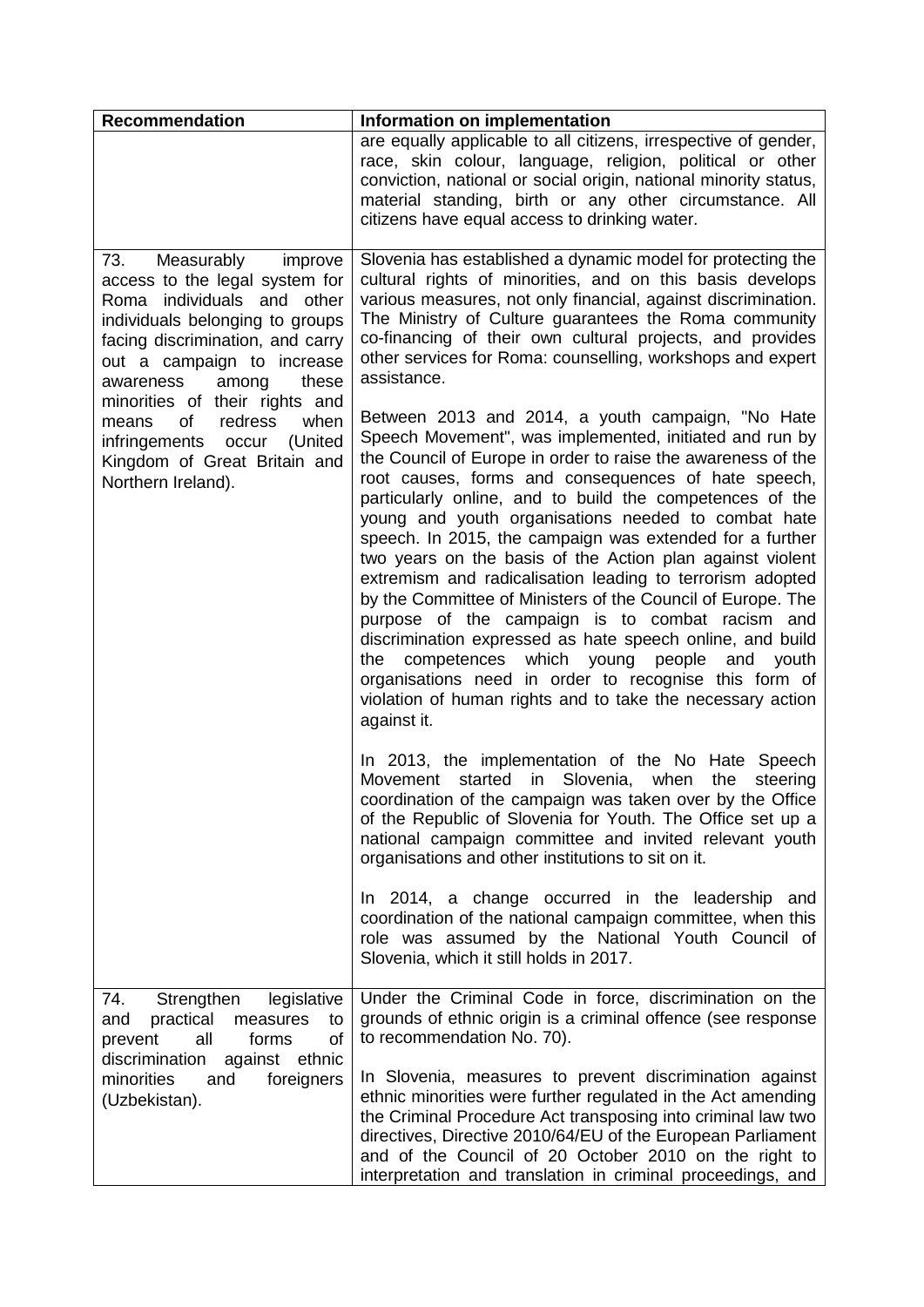| <b>Recommendation</b>                                                                                                                                                                                     | Information on implementation                                                                                                                                                                                                                                                                                                                                                                                                                                                                                                                                                                                                                          |
|-----------------------------------------------------------------------------------------------------------------------------------------------------------------------------------------------------------|--------------------------------------------------------------------------------------------------------------------------------------------------------------------------------------------------------------------------------------------------------------------------------------------------------------------------------------------------------------------------------------------------------------------------------------------------------------------------------------------------------------------------------------------------------------------------------------------------------------------------------------------------------|
|                                                                                                                                                                                                           | Directive 2012/13/EU of the European Parliament and of the<br>Council of 22 May 2012 on the right to information in<br>criminal proceedings.                                                                                                                                                                                                                                                                                                                                                                                                                                                                                                           |
|                                                                                                                                                                                                           | Directive 2010/64/EU of the European Parliament and of the<br>Council of 20 October 2010 on the right to interpretation and<br>translation in criminal proceedings was adopted at the EU<br>level to ensure better protection of human rights in terms of<br>a fair trial and to implement the principle of mutual<br>recognition in criminal matters; furthermore, it regulates in<br>more detail respect for the right to defence during pre-trial<br>investigation and criminal proceedings for suspects and<br>accused persons who do not understand the official<br>language of the country where proceedings take place.                         |
|                                                                                                                                                                                                           | As the principle of mutual recognition of judgements and<br>other decisions taken by judicial authorities has become one<br>of the foundations for cooperation between EU Member<br>States in criminal and civil matters, and with the aim of<br>maintaining and developing an area of freedom, security<br>and justice, the European Parliament and the Council<br>adopted Directive 2012/13/EU of 22 May 2012 on the right<br>to information in criminal proceedings. The Directive lays<br>down common minimum standards to be applied in the field<br>of information about rights and about charges to be given to<br>suspects or accused persons. |
|                                                                                                                                                                                                           | The Act amending the Criminal Procedure Act also foresees<br>the implementation of Directive 2012/29/EU of the European<br>Parliament and of the Council of 25 October 2012<br>establishing minimum standards on the rights, support and<br>protection of victims of crime, and replacing Council<br>Framework Decision 2001/220/JHA.<br>The purpose of<br>Directive 2012/29/EU is to ensure that victims of crime<br>obtain relevant information, support and the possibility to<br>participate in criminal proceedings, as well as the necessary<br>protection.                                                                                      |
|                                                                                                                                                                                                           | In accordance with the Aliens Act, third-country nationals<br>are entitled to participate in programmes facilitating their<br>inclusion in cultural, economic and social life in Slovenia<br>Initial Integration<br>Immigrants<br>of<br>(the<br>programme<br>(abbreviated ZIP)). The manner and scope of programmes<br>are determined in the Decree on the ways and scope of<br>providing programmes of support for integrating third-<br>country nationals.                                                                                                                                                                                           |
| 75.<br>Guarantee the right of<br>people<br>to adequate<br>Roma<br>housing, water and sanitation,<br>and<br>work, education,<br>their<br>of tenure<br>their<br>security<br>of<br>settlements<br>(Venezuela | See responses to recommendations Nos. 25, 63, 71 and 72.                                                                                                                                                                                                                                                                                                                                                                                                                                                                                                                                                                                               |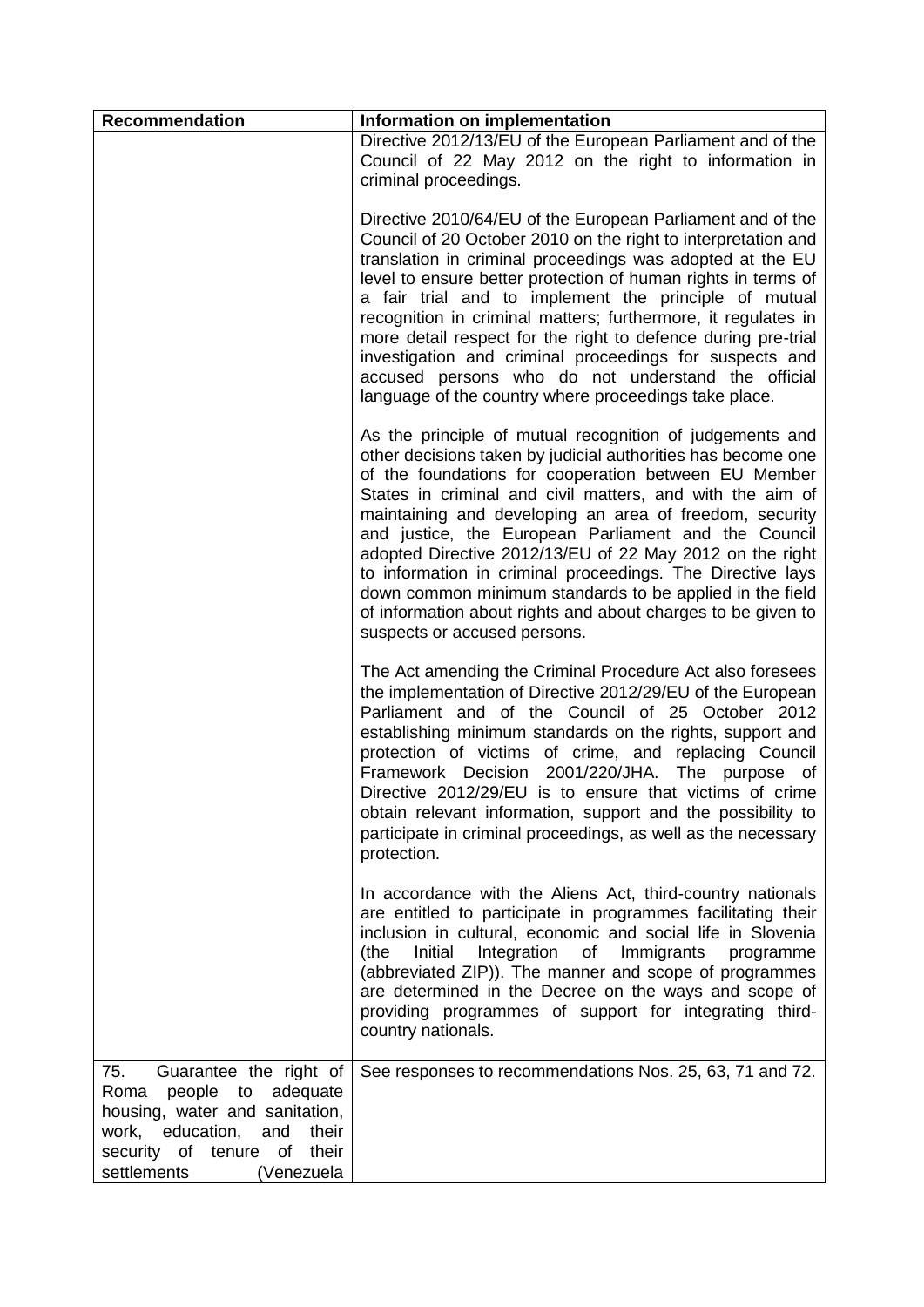| <b>Recommendation</b>                                                                                                                                                                                                                                                | Information on implementation                                                                                                                                                                                                                                                                                                                                                                                                                                                                                                                                                                                                                                                                                                                                                                                                                                                                                                                                                                                                                                            |
|----------------------------------------------------------------------------------------------------------------------------------------------------------------------------------------------------------------------------------------------------------------------|--------------------------------------------------------------------------------------------------------------------------------------------------------------------------------------------------------------------------------------------------------------------------------------------------------------------------------------------------------------------------------------------------------------------------------------------------------------------------------------------------------------------------------------------------------------------------------------------------------------------------------------------------------------------------------------------------------------------------------------------------------------------------------------------------------------------------------------------------------------------------------------------------------------------------------------------------------------------------------------------------------------------------------------------------------------------------|
| (Bolivarian Republic of)).                                                                                                                                                                                                                                           |                                                                                                                                                                                                                                                                                                                                                                                                                                                                                                                                                                                                                                                                                                                                                                                                                                                                                                                                                                                                                                                                          |
| 76.<br>Take<br>necessary<br>measures to fight all forms of<br>intolerance and hate speech<br>against persons belonging to<br>minorities (Algeria).                                                                                                                   | See response to recommendation No. 45.                                                                                                                                                                                                                                                                                                                                                                                                                                                                                                                                                                                                                                                                                                                                                                                                                                                                                                                                                                                                                                   |
| 77.<br>Strengthen<br>its<br>policy<br>aimed at combating prejudices<br>against minorities (Angola).                                                                                                                                                                  | The Ministry of Culture funds various cultural projects<br>intended for minority members; they are implemented by<br>NGOs and individuals, and foresee the participation of<br>minority members. These projects enable learning about<br>different cultures and identities, and thus importantly<br>contribute to eliminating prejudice about minorities.<br>Through regular annual calls for applications, the Office for<br>National Minorities co-finances activities related to "raising<br>awareness and fighting discrimination<br>against,<br>and<br>intolerance of, the Roma community" (Public call for<br>applications for co-financing activities of Roma associations<br>"raising<br>2015<br>and<br>awareness,<br>in.<br>to<br>preventing<br>discrimination and eliminating prejudice and stereotypes<br>with regard to members of the Roma community, within the<br>Roma community and between various parts or groups of<br>the Roma community" (Public call for applications for co-<br>financing programmes of Roma community organisations in<br>2016). |
| Take<br>additional<br>78.<br>to<br>measures<br>necessary<br>eliminate discrimination against<br>the Roma community and other<br>vulnerable<br>groups<br>the<br>in<br>country (Argentina).                                                                            | See responses to recommendations Nos. 25, 63, 71, 72 and<br>74.                                                                                                                                                                                                                                                                                                                                                                                                                                                                                                                                                                                                                                                                                                                                                                                                                                                                                                                                                                                                          |
| Strengthen its<br>human<br>79.<br>rights framework, including<br>access to human rights training,<br>in order to increase protections<br>people<br>Roma<br>against<br>for<br>violations<br>of<br>their<br>rights<br>(Australia).                                     | See response to recommendation No. 24.                                                                                                                                                                                                                                                                                                                                                                                                                                                                                                                                                                                                                                                                                                                                                                                                                                                                                                                                                                                                                                   |
| Combat<br>discrimination<br>80.<br>against Roma and implement<br>special measures in education,<br>housing,<br>health<br>and<br>employment spheres, as well<br>as to investigate and prosecute<br>all discriminatory acts directed<br>at Rome children (Azerbaijan). | See responses to recommendations Nos. 25, 63, 71 and 72.                                                                                                                                                                                                                                                                                                                                                                                                                                                                                                                                                                                                                                                                                                                                                                                                                                                                                                                                                                                                                 |
| Adopt immediate<br>81.<br>and<br>positive measures to combat all<br>of<br>discrimination,<br>forms<br>xenophobia<br>and<br>related<br>intolerance against the Roma                                                                                                   | See responses to recommendations Nos. 24, 25, 63, 71 and<br>72.<br>In order to reduce discrimination against and intolerance of<br>Roma communities and other ethnic groups in quality                                                                                                                                                                                                                                                                                                                                                                                                                                                                                                                                                                                                                                                                                                                                                                                                                                                                                   |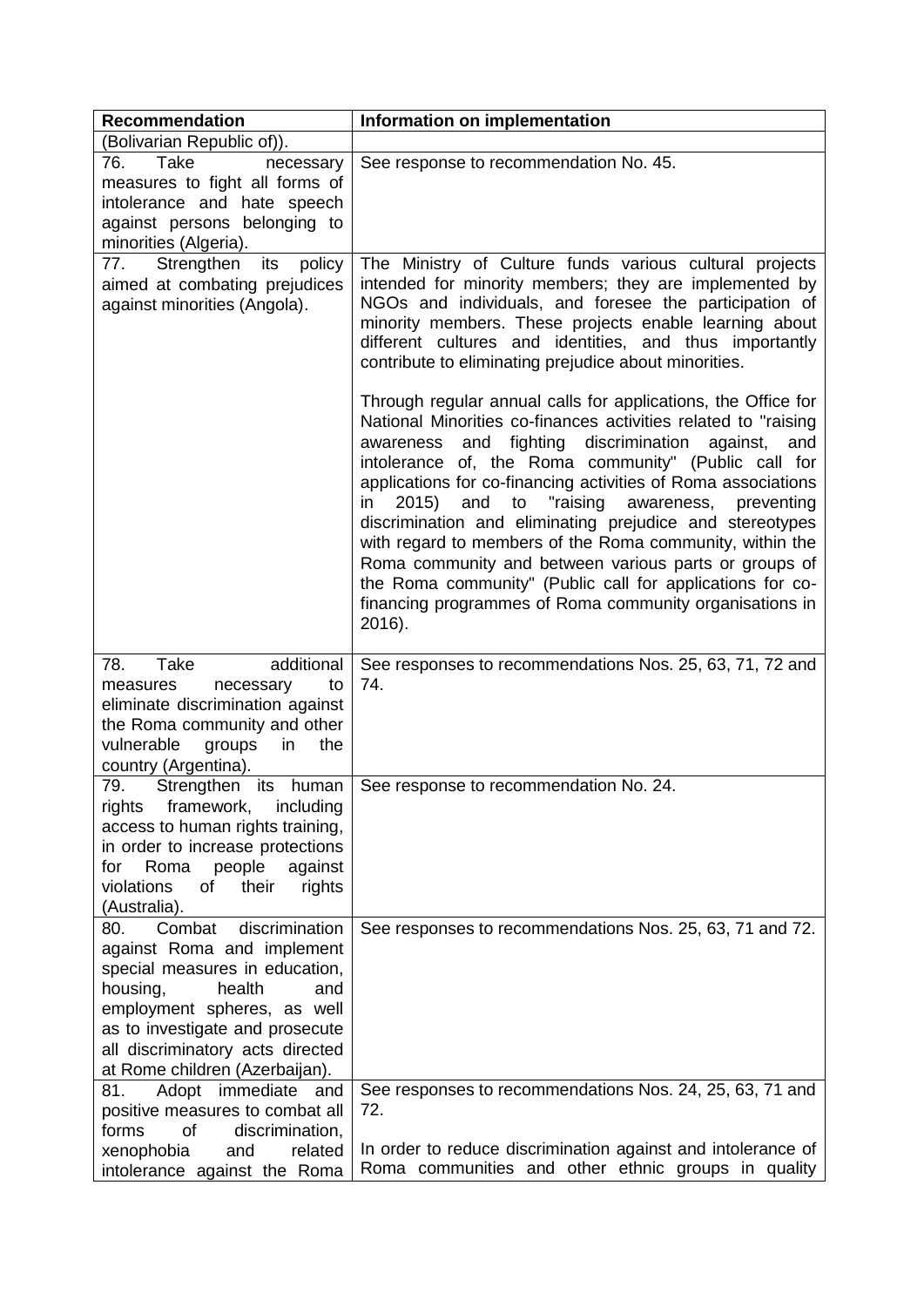| <b>Recommendation</b>                                                                                                                                                                                                 | Information on implementation                                                                                                                                                                                                                                                                                                                                                                                                                                                                                                                                                                                                                                                                                                                       |
|-----------------------------------------------------------------------------------------------------------------------------------------------------------------------------------------------------------------------|-----------------------------------------------------------------------------------------------------------------------------------------------------------------------------------------------------------------------------------------------------------------------------------------------------------------------------------------------------------------------------------------------------------------------------------------------------------------------------------------------------------------------------------------------------------------------------------------------------------------------------------------------------------------------------------------------------------------------------------------------------|
| communities and other ethnic<br>groups, with regard to access<br>to housing, quality education,<br>employment<br>healthcare<br>and<br>(Bahrain).                                                                      | education, the Ministry of Education, Science and Sport<br>provides various forms of learning support for Roma<br>children to improve their school performance, which is<br>organised either at school or in Roma settlements. What is<br>important is that learning assistance is also provided by<br>educated Roma (those who have completed or are<br>completing pedagogical study programmes). Thus yet<br>another goal has been achieved, namely that young<br>educated Roma were given jobs. At schools, learning<br>assistance is provided by specially trained tutors. When no<br>suitable premises are available in Roma settlements,<br>learning assistance can be provided in mobile centres (so-<br>called multi-purpose Roma centres). |
|                                                                                                                                                                                                                       | In addition to the regular inclusion of Roma children in pre-<br>school institutions, which is more frequent in towns, an<br>increasing number of Roma children are being included in<br>pre-school education in Roma settlements in the framework<br>of the above-mentioned projects funded by the European<br>Social Fund and the Ministry of Education, Science and<br>Sport.                                                                                                                                                                                                                                                                                                                                                                    |
|                                                                                                                                                                                                                       | In this context, an important emphasis is on the training of<br>professionals who need to obtain knowledge on teaching a<br>second language and creating a stimulating bilingual<br>environment which promotes the linguistic development of<br>children and has a positive impact on pre-reading and pre-<br>literacy skills of the children whose mother tongue is not<br>Slovene.                                                                                                                                                                                                                                                                                                                                                                |
|                                                                                                                                                                                                                       | In all the activities carried out by the Ministry of Education,<br>Science and Sport, the main emphasis is on familiarisation<br>with both Romani and Slovene, and on instilling the basic<br>discipline and group dynamics which facilitate pre-school<br>children's transition to elementary school.                                                                                                                                                                                                                                                                                                                                                                                                                                              |
| Take further measures<br>82.<br>to provide security of tenure<br>and to promote<br>access to<br>sanitation,<br>education,<br>water,<br>health and employment for all<br>Roma communities (Brazil).                    | See responses to recommendations Nos. 24, 25, 63, 71 and<br>72.                                                                                                                                                                                                                                                                                                                                                                                                                                                                                                                                                                                                                                                                                     |
| 83.<br>Intensify its efforts to<br>ensure that the Roma are not<br>discrimination,<br>victims<br>of<br>especially in areas such as<br>access to housing and the right<br>to drinking water and sanitation<br>(Chile). | See responses to recommendations Nos. 24, 25, 63, 71 and<br>72.                                                                                                                                                                                                                                                                                                                                                                                                                                                                                                                                                                                                                                                                                     |
| Continue<br>increase<br>84.<br>to<br>input in the education for Roma<br>and other minorities (China).                                                                                                                 | See responses to recommendations Nos. 24, 25, 71 and<br>160.<br>The Ministry of Education, Science and Sport is currently                                                                                                                                                                                                                                                                                                                                                                                                                                                                                                                                                                                                                           |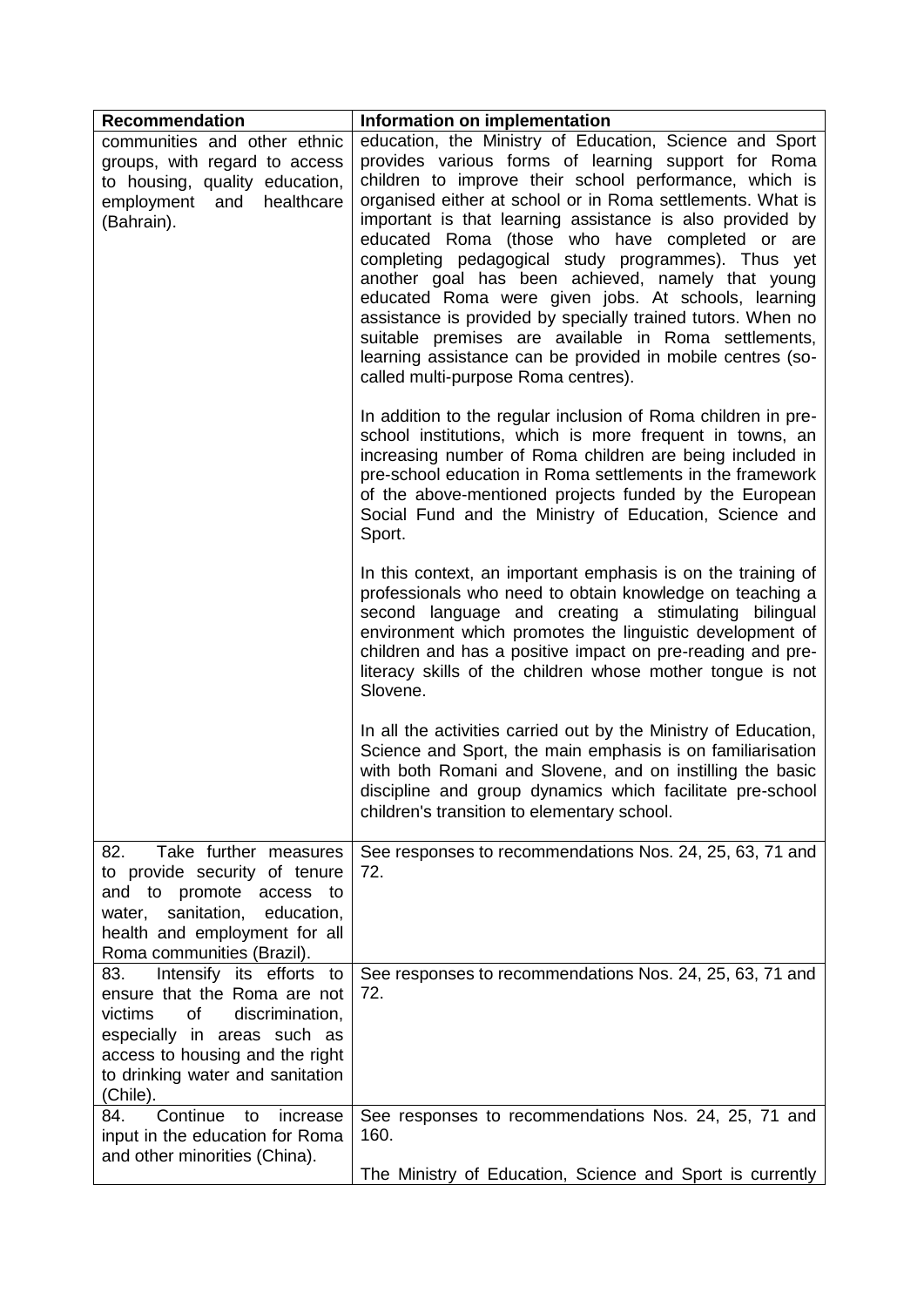| <b>Recommendation</b>                                                                                                                                                                                   | Information on implementation                                                                                                                                                                                                                                                                                                                                                                                                                                                                                                                                                                                                                                                                                                                                                |
|---------------------------------------------------------------------------------------------------------------------------------------------------------------------------------------------------------|------------------------------------------------------------------------------------------------------------------------------------------------------------------------------------------------------------------------------------------------------------------------------------------------------------------------------------------------------------------------------------------------------------------------------------------------------------------------------------------------------------------------------------------------------------------------------------------------------------------------------------------------------------------------------------------------------------------------------------------------------------------------------|
|                                                                                                                                                                                                         | implementing a new project (following up on earlier<br>projects): 'Together for knowledge - activities related to<br>support mechanisms for knowledge acquisition for Roma<br>community members'. It builds upon earlier projects<br>focusing on the motivation of Roma children for greater<br>participation and better performance in education, either<br>with the help of Roma assistants working in elementary<br>schools, in the framework of the so-called Roma education<br>incubators (now multi-purpose centres) established in<br>particular Roma settlements in Slovenia or as part of<br>extracurricular activities. The project is being implemented<br>from 1 January 2016 to 31 August. 2021.                                                                |
| 85.<br>Strengthen the activities<br>to raise awareness in society<br>about the need to eliminate<br>discrimination, intolerance and<br>hate speech against minorities<br>and other groups (Costa Rica). | See responses to recommendations Nos. 45 and 49.                                                                                                                                                                                                                                                                                                                                                                                                                                                                                                                                                                                                                                                                                                                             |
| Continue<br>86.<br>reinforcing<br>measures to guarantee respect<br>for the human rights of national                                                                                                     | With regard to the core document on measures for Roma<br>adopted by the Government of the Republic of Slovenia,<br>see response to recommendation No. 63.                                                                                                                                                                                                                                                                                                                                                                                                                                                                                                                                                                                                                    |
| communities, Roma and other<br>ethnic groups (Cuba).                                                                                                                                                    | With regard to measures aimed at ensuring bilingualism in<br>areas where the Italian and Hungarian national communities<br>reside, see response to recommendation No. 65.                                                                                                                                                                                                                                                                                                                                                                                                                                                                                                                                                                                                    |
|                                                                                                                                                                                                         | Slovenia will continue to create the financial conditions for<br>the implementation of cultural projects and thus ensure<br>respect for the right of minorities. Two important documents<br>have been adopted: the Action Plan for Language<br>Education 2014–2018, and the Action Plan on Language<br>Reference Tools 2014-2018, which also devote special<br>attention to minorities.                                                                                                                                                                                                                                                                                                                                                                                      |
|                                                                                                                                                                                                         | Education for members of the Italian and Hungarian national<br>communities is an integral part of the education system in<br>the Republic of Slovenia. The objectives of the system are<br>defined in the Organisation and Financing of Education Act,<br>while sector-specific instruments (Preschool Institutions Act,<br>Elementary School Act, Grammar School Act and<br>Vocational Education Act) determine the goals of particular<br>parts of the education system. The Organisation and<br>Financing of Education Act defines special objectives which<br>enable members of national communities to preserve their<br>identities,<br>and<br>linguistic<br>and<br>cultural<br>promote<br>the<br>harmonious coexistence of people living in ethnically mixed<br>areas. |
|                                                                                                                                                                                                         | Specific features of the education system and the exercise<br>of special rights of the national communities in education<br>are governed by the Act Guaranteeing Special Rights to<br><b>Members</b><br>of<br>the<br>Italian<br>and<br>Hungarian<br>National                                                                                                                                                                                                                                                                                                                                                                                                                                                                                                                 |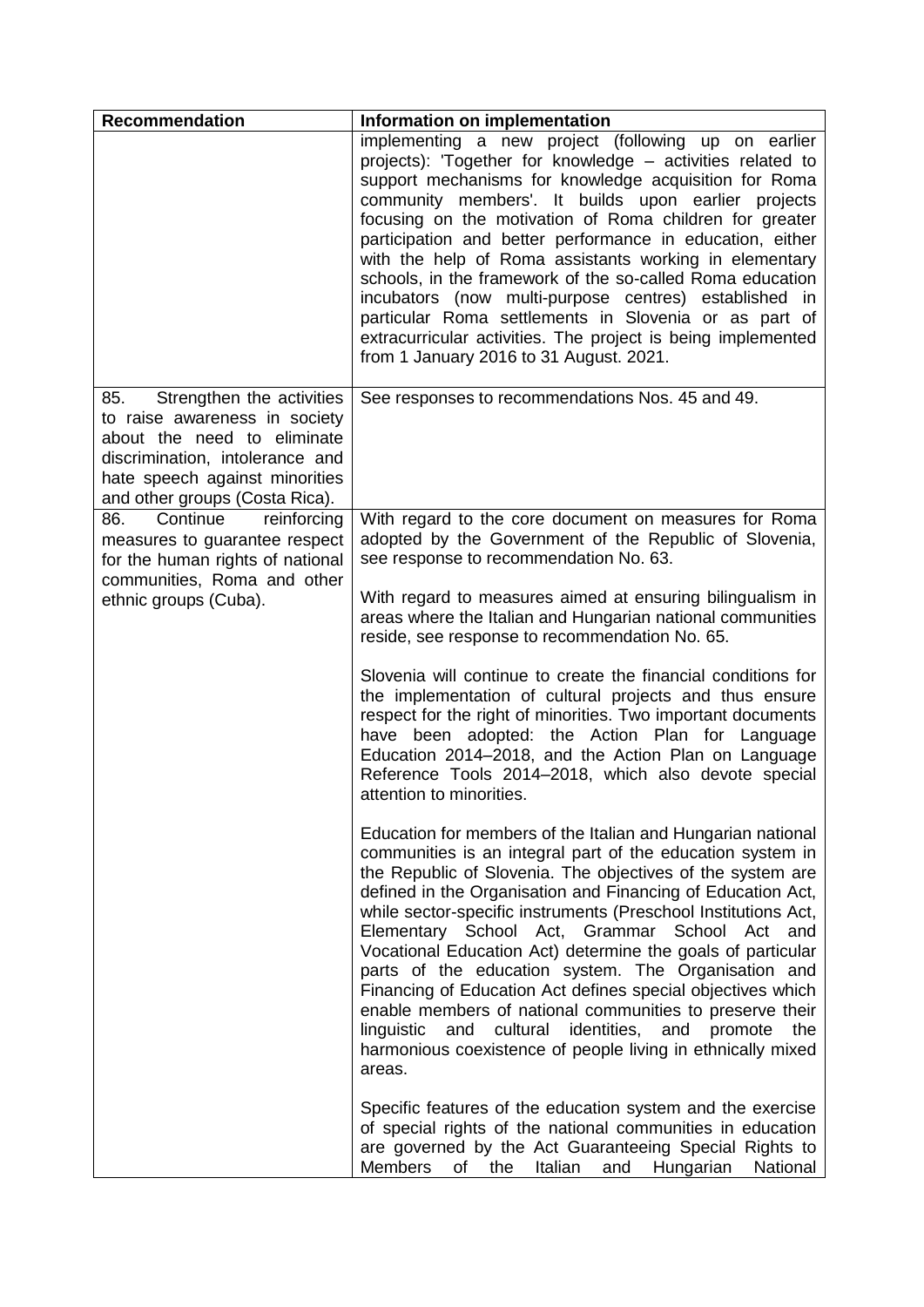| <b>Recommendation</b> | Information on implementation                                                                                                                                                                                                                                                                                                                                                                                                                                                                                                                                                                                                                                                                                                                                                                            |
|-----------------------|----------------------------------------------------------------------------------------------------------------------------------------------------------------------------------------------------------------------------------------------------------------------------------------------------------------------------------------------------------------------------------------------------------------------------------------------------------------------------------------------------------------------------------------------------------------------------------------------------------------------------------------------------------------------------------------------------------------------------------------------------------------------------------------------------------|
|                       | Communities in the Field of Education. This Act regulates in<br>more detail the special education objectives for members of<br>the Italian and Hungarian national communities, special<br>organisational features, the<br>network of pre-school<br>institutions and schools, and adaptation of validated<br>programmes, and<br>specifies<br>special conditions<br>for<br>professionals employed in pre-school institutions<br>and<br>bilingual instruction and funding<br>the<br>schools,<br>for<br>construction of pre-school institutions and schools.                                                                                                                                                                                                                                                 |
|                       | In ethnically mixed areas populated by Slovenes and<br>members of the Italian national community, instruction for<br>members of the Italian community is provided in the Italian<br>language. In this area, three secondary schools providing<br>instruction in Italian have been established, in addition to<br>elementary schools with Italian as the language of<br>instruction. After graduating from secondary school, a small<br>percentage of students seek employment, while most go on<br>to study at higher education or university institutions in<br>Slovenia, and some in Italy. In schools with Italian as the<br>language of instruction, Slovene is a compulsory subject. In<br>pre-school institutions with Slovene as the language of<br>instruction, Italian is a compulsory subject. |
|                       | In ethnically mixed areas in which the Hungarian national<br>community resides, bilingual instruction in pre-school<br>institutions and schools is provided in Slovene and<br>Hungarian. These pre-school institutions and schools are<br>by children of Slovenian and Hungarian<br>attended<br>nationalities. This arrangement enables the children to learn<br>a second language in addition to their mother tongue and<br>become familiar with the culture of the other nation.<br>Educational activities are carried out in both languages.<br>When learning the mother tongue and the second language,<br>children are divided into groups, which enables them to<br>learn their mother tongue at an advanced level.                                                                                |
|                       | For students who complete elementary school in the<br>language of a national community or bilingual elementary<br>school and who enrol in secondary schools outside<br>ethnically mixed area, such schools, alone or together with<br>other schools, must provide classes in the language of the<br>national community as an optional subject. Courses in the<br>language of the national community must be provided if at<br>least five students wish to attend, and are tuition-free.                                                                                                                                                                                                                                                                                                                  |
|                       | Classes in pre-school institutions and in schools providing<br>instruction in Italian are given by education professionals<br>fluent in Italian as the language of instruction. In bilingual<br>institutions, education is provided<br>educational<br>by<br>professionals fluent in both languages. When employing<br>teaching staff, bilingual pre-school institutions and bilingual<br>ensure proportional<br>schools<br>must<br>representation<br>of<br>professionals of Slovenian nationality and those belonging                                                                                                                                                                                                                                                                                    |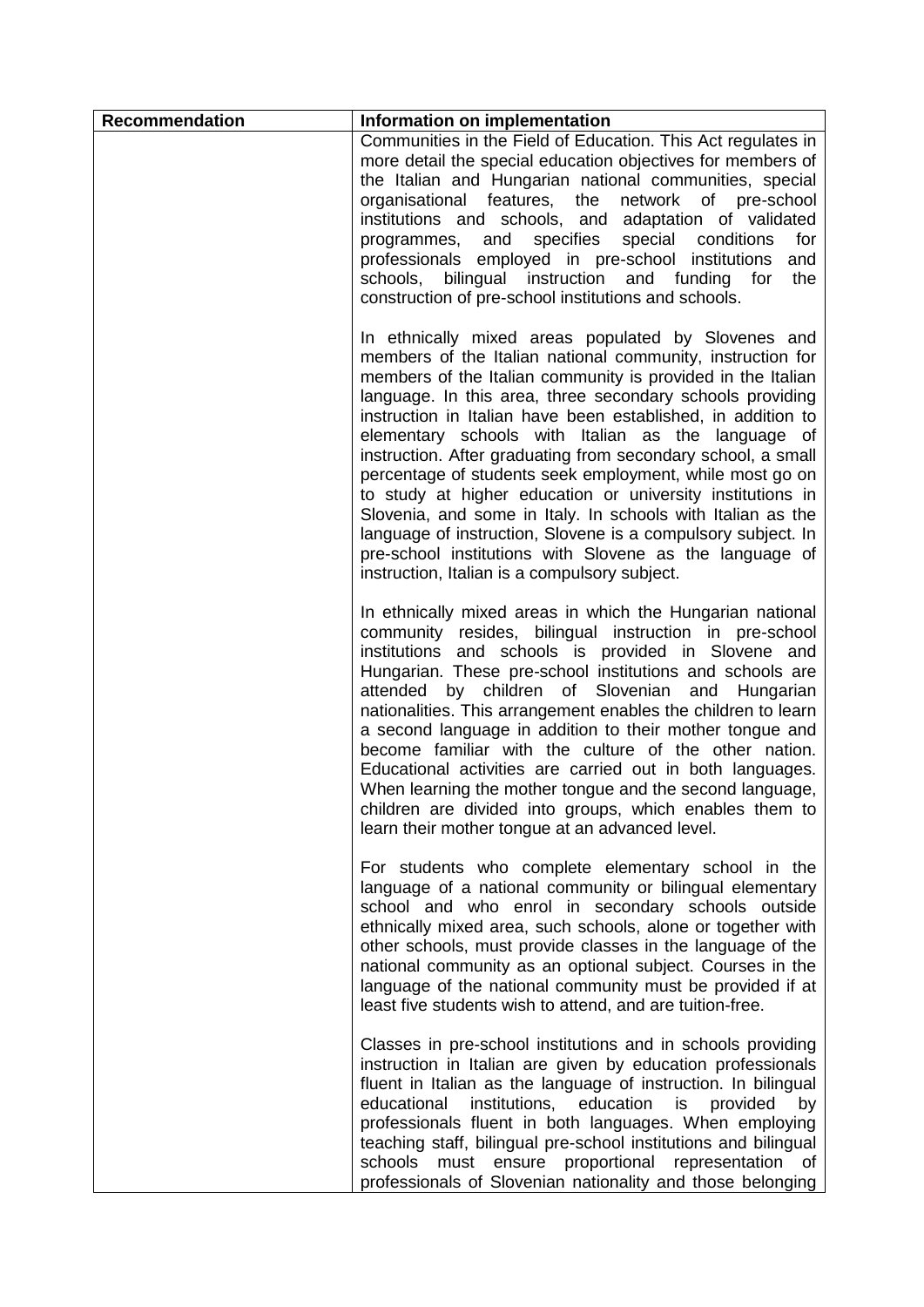| <b>Recommendation</b> | Information on implementation                                                                                                                                                                                                                                                                                                                                                                                                                                                                                                                                                                                                                                                                                                                                                                                                                                                                                                                                                                    |
|-----------------------|--------------------------------------------------------------------------------------------------------------------------------------------------------------------------------------------------------------------------------------------------------------------------------------------------------------------------------------------------------------------------------------------------------------------------------------------------------------------------------------------------------------------------------------------------------------------------------------------------------------------------------------------------------------------------------------------------------------------------------------------------------------------------------------------------------------------------------------------------------------------------------------------------------------------------------------------------------------------------------------------------|
|                       | to the Italian national community.                                                                                                                                                                                                                                                                                                                                                                                                                                                                                                                                                                                                                                                                                                                                                                                                                                                                                                                                                               |
|                       | The Ministry of Education, Science and Sport ensures<br>additional funds for improving the quality of minority<br>education within two projects in the framework of the<br>European Social Fund (1. Raising the quality of minority<br>education for the Hungarian national community in Slovenia<br>and for the Slovenian national community in Hungary; 2.<br>Raising the quality of minority education for the Italian<br>national community in Slovenia and for the Slovenian<br>national community in Italy). The projects are being<br>implemented from June 2016 to September 2020. Both are<br>a logical continuation of already completed projects the aim<br>of which is continuous support for the development and<br>preservation of bilingualism in the education system in the<br>areas where the two national minorities reside.                                                                                                                                                  |
|                       | Between 2013 and 2015, the Ministry financed the project<br>'Improved minority language competence of teaching<br>professionals in Italian schools in Slovenia, and Slovenian<br>and bilingual schools in Italy'. The aim of the project was to<br>establish professional and subject-related partnerships and<br>cooperation between the participating Italian schools in<br>Slovenia and Slovenian schools in Italy and universities in<br>Italy and Slovenia, which provided teachers with numerous<br>new insights and tools, also regarding the use of teaching<br>aids, for their professional and personal development.<br>These tools assisted teachers and students in classwork<br>and in developing new forms of teaching. The project<br>focused primarily on teacher training, the development of<br>linguistic and teaching skills (competence) and new<br>strategies for teaching in a bilingual environment using ICT<br>tools in order to make them more appealing to students. |
|                       | In addition, between 2013 and 2015, the Ministry financed<br>the project 'Improved minority language competence of<br>teaching professionals in bilingual education institutions in<br>the Prekmurje and Raba regions'. The purpose of the<br>project was to give teachers and managers of bilingual<br>education institutions in the Prekmurje and Raba regions<br>opportunities to learn the minority language and to<br>modernise the education system in bilingual education<br>institutions. The project was implemented in order to ensure<br>interconnectivity between<br>bilingual<br>better<br>education<br>institutions in the Prekmurje and Raba regions, help<br>overcome stereotypes among the majority and minority<br>populations and raise awareness of the importance of the<br>Hungarian and Slovene languages and cultures. The project<br>involved all bilingual education institutions in both regions.                                                                     |
|                       | The basic objective of the project was to raise the minority<br>language competence of teaching professionals in bilingual<br>education institutions in the Prekmurje and Raba regions,<br>which in turn contributed to improving the skills of children                                                                                                                                                                                                                                                                                                                                                                                                                                                                                                                                                                                                                                                                                                                                         |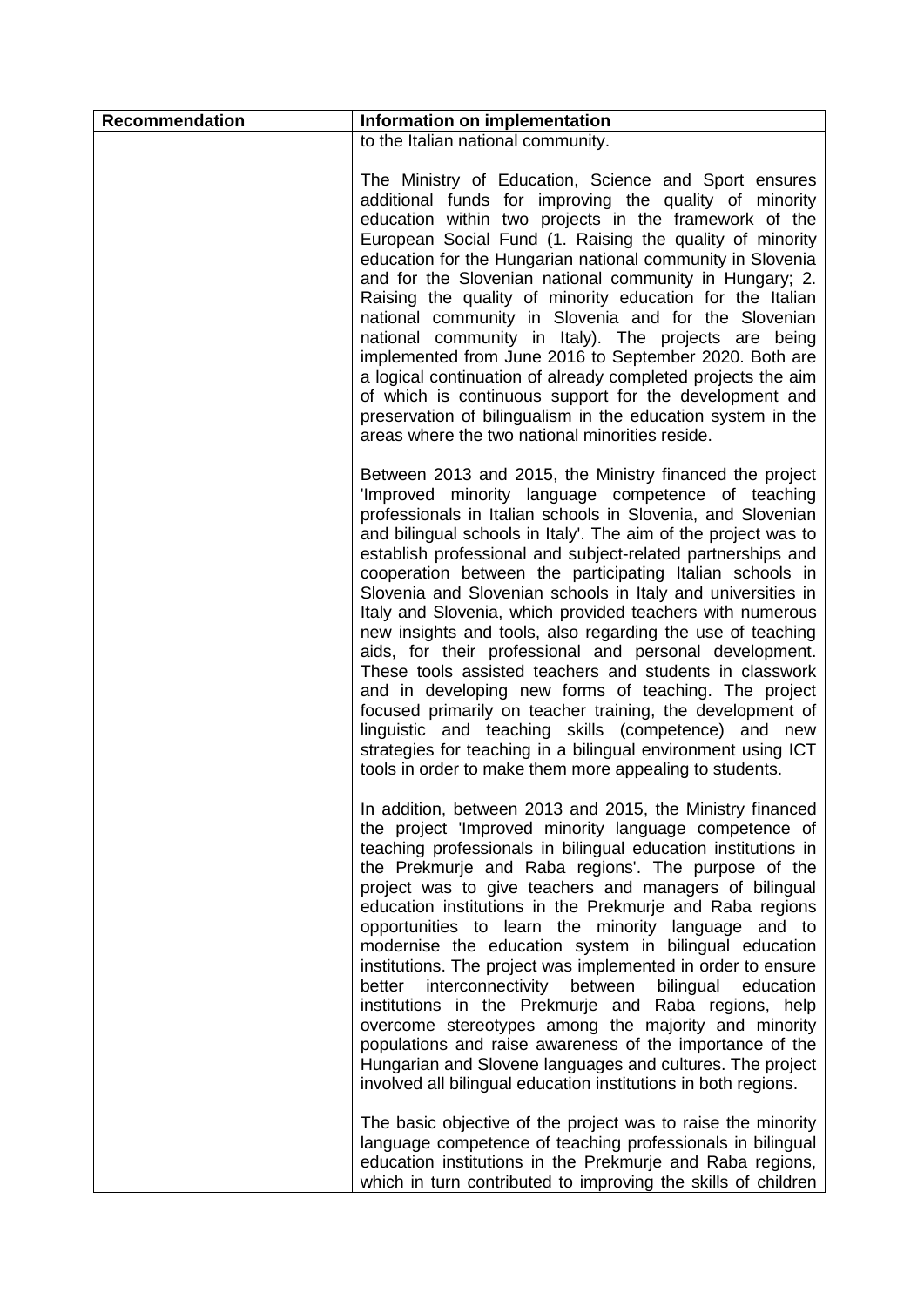| Recommendation                                                                                                                                                                                                                                          | Information on implementation                                                                                                                                                                                                                                                                                                                                          |
|---------------------------------------------------------------------------------------------------------------------------------------------------------------------------------------------------------------------------------------------------------|------------------------------------------------------------------------------------------------------------------------------------------------------------------------------------------------------------------------------------------------------------------------------------------------------------------------------------------------------------------------|
|                                                                                                                                                                                                                                                         | attending bilingual education institutions. The project's<br>indirect aim was to enhance the quality and effectiveness of<br>the respective education systems, especially in the teaching<br>of Hungarian and Slovene as minority languages in the<br>Prekmurje and Raba regions.                                                                                      |
|                                                                                                                                                                                                                                                         | In 2017, on the basis of the activities and analyses outlined<br>above, the Ministry of Education, Science and Sport, in<br>cooperation with the National Education Institute, is<br>implementing a project promoting the use of the mother<br>tongue, which targets members of the Hungarian, Italian<br>and Roma national minorities outside their settlement areas. |
| 87.<br>Strengthen measures to<br>discrimination,<br>combat<br>with<br>special attention to the situation<br>of minorities, by adopting laws<br>and policies for the effective<br>promotion and protection of<br>their rights (Ecuador).                 | See responses to recommendations Nos. 63, 65 and 69.                                                                                                                                                                                                                                                                                                                   |
| Take further measures<br>88.<br>to combat marginalisation and<br>discrimination against Roma<br>(Greece).                                                                                                                                               | See responses to recommendations Nos. 24, 25, 63, 71 and<br>72.                                                                                                                                                                                                                                                                                                        |
| Accelerate the approval<br>89.<br>of the reforms of the Roma<br>Community Act and strengthen<br>the coordination with all actors<br>the<br>involved<br>to<br>address<br>strategies of<br>the<br>National<br>Programme of Measures for<br>Roma (Mexico). | See response to recommendation No. 69.                                                                                                                                                                                                                                                                                                                                 |
| Continue<br>90.<br>to<br>improve<br>Roma's conditions, access to and 74.<br>sanitation,<br>water,<br>housing,<br>education and employment and<br>make further efforts to combat<br>all forms of intolerance and<br>racism against them (Thailand).      | See responses to recommendations Nos. 24, 25, 63, 71, 72                                                                                                                                                                                                                                                                                                               |
| 91.<br>Strengthen efforts<br>to<br>disparities<br>the<br>reduce<br>in<br>enjoyment of rights between<br>children of minority groups,<br>particularly Roma children, and<br>children of the majority of<br>population (Austria).                         | See responses to recommendations Nos. 25 and 63.<br>One of the goals of training programmes for social workers<br>in Slovenia is to increase the sensitivity of the profession for<br>dealing with Roma children and raise awareness of the<br>harmful consequences of early marriages of Roma girls and<br>boys.                                                      |
| Harmonize the rights of<br>92.<br>homosexual couples with those<br>of<br>heterosexual<br>couples<br>(Spain).                                                                                                                                            | In 2016, Slovenia adopted the Civil Union Act stipulating<br>equal conditions for entering into a civil<br>union of<br>heterosexual and same-sex couples, except in the part<br>relating to biomedically assisted procreation and joint<br>adoption of children.                                                                                                       |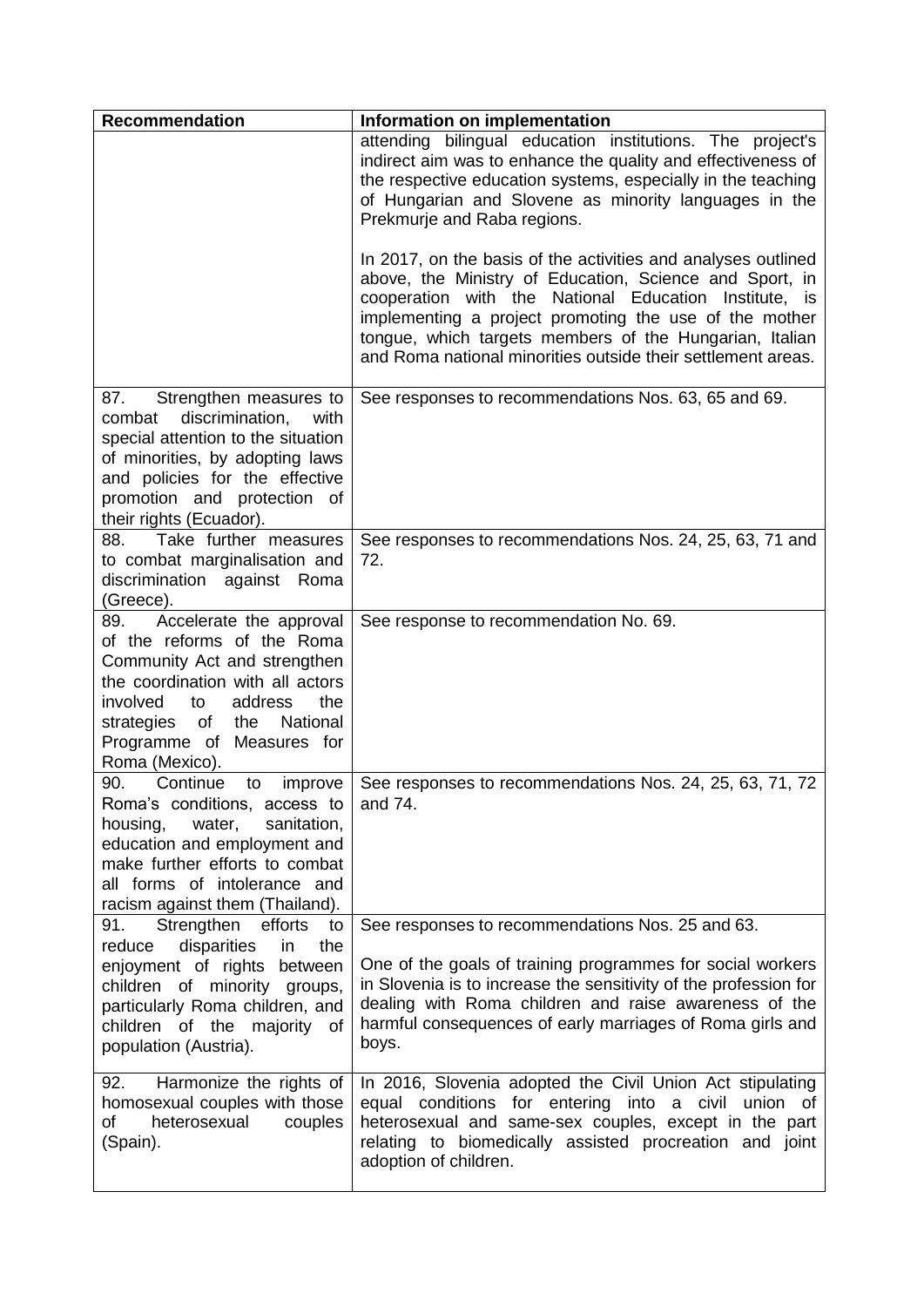| <b>Recommendation</b>                                                                                                                                                                                                        | Information on implementation                                                                                                                                                                                                                                                                                                                                                                                                                                                                                                                                                                                                                                                                                                                                                                                                                                   |
|------------------------------------------------------------------------------------------------------------------------------------------------------------------------------------------------------------------------------|-----------------------------------------------------------------------------------------------------------------------------------------------------------------------------------------------------------------------------------------------------------------------------------------------------------------------------------------------------------------------------------------------------------------------------------------------------------------------------------------------------------------------------------------------------------------------------------------------------------------------------------------------------------------------------------------------------------------------------------------------------------------------------------------------------------------------------------------------------------------|
| Heed the Committee of<br>93.<br>the Rights of the Child's call to<br>regularise the status of children<br>of same-sex couples, and to<br>ensure their protection against<br>discrimination (Sweden).                         | In 2016, Slovenia adopted the Civil Union Act, which,<br>however, does not specifically regulate the rights of children<br>in same-sex unions. Under the Slovenian Constitution, all<br>children enjoy special protection and care,<br>and<br><i>in</i><br>accordance with Article 3 of the Convention on the Rights of<br>the Child, in all actions concerning children undertaken by<br>all bodies, the best interests of the child must be a primary<br>consideration.                                                                                                                                                                                                                                                                                                                                                                                       |
| Bring forward legislation<br>94.<br>providing a clear legal process<br>for the restoration of rights for<br>affected<br>individuals<br>by<br>the<br>erasure (United Kingdom of<br>Great Britain and<br>Northern<br>Ireland). | See response to recommendation No. 66.                                                                                                                                                                                                                                                                                                                                                                                                                                                                                                                                                                                                                                                                                                                                                                                                                          |
| comprehensive<br>95.<br>Enact<br>addressing<br>the<br>legislation<br>the<br>situation<br>of<br>"erased",<br>ensuring<br>them<br>appropriate<br>assistance<br>protection<br>and<br>(Uruguay).                                 | See response to recommendation No. 66.                                                                                                                                                                                                                                                                                                                                                                                                                                                                                                                                                                                                                                                                                                                                                                                                                          |
| Immediately<br>restitute<br>96.<br>permanent residence for the<br>"erased"<br>persons<br>and<br>adequately compensate them<br>(Bolivarian<br>(Venezuela<br>Republic of)).                                                    | See response to recommendation No. 66.                                                                                                                                                                                                                                                                                                                                                                                                                                                                                                                                                                                                                                                                                                                                                                                                                          |
| Recognise fully the civil<br>97.<br>and political rights of 'erased'<br>facilitate<br>and<br>their<br>citizens<br>complete<br>integration<br>social<br>(Australia).                                                          | See response to recommendation No. 66.                                                                                                                                                                                                                                                                                                                                                                                                                                                                                                                                                                                                                                                                                                                                                                                                                          |
| 98.<br>Adopt the same sex<br>partnership act in order to<br>further improve the rights of the<br>LGBTI persons (Croatia).                                                                                                    | See response to recommendation No. 92.                                                                                                                                                                                                                                                                                                                                                                                                                                                                                                                                                                                                                                                                                                                                                                                                                          |
| Adopt further measures<br>99.<br>to facilitate effective access of<br>so-called<br>"erased"<br>the<br>to<br>permanent<br>residency<br>and<br>citizenship (Czech Republic).                                                   | See response to recommendation No. 66.<br>With regard to citizenship, the Citizenship of the Republic of<br>Slovenia Act regulates adequately and broadly enough the<br>possibility to obtain Slovenian citizenship for all persons,<br>including the erased. Citizenship of the Republic of Slovenia<br>by naturalisation may be acquired by any person who has<br>actually been living in Slovenia for 10 years, of which for the<br>past 5 years prior to the submission of the application<br>continuously, and has the lawful status of an alien, provided<br>that other statutory conditions have been met.<br>For certain categories of people, such as persons of<br>Slovenian origin, persons married to Slovenian citizens,<br>persons born in the Republic of Slovenia, persons with<br>refugee status and minors, the legislation makes it possible |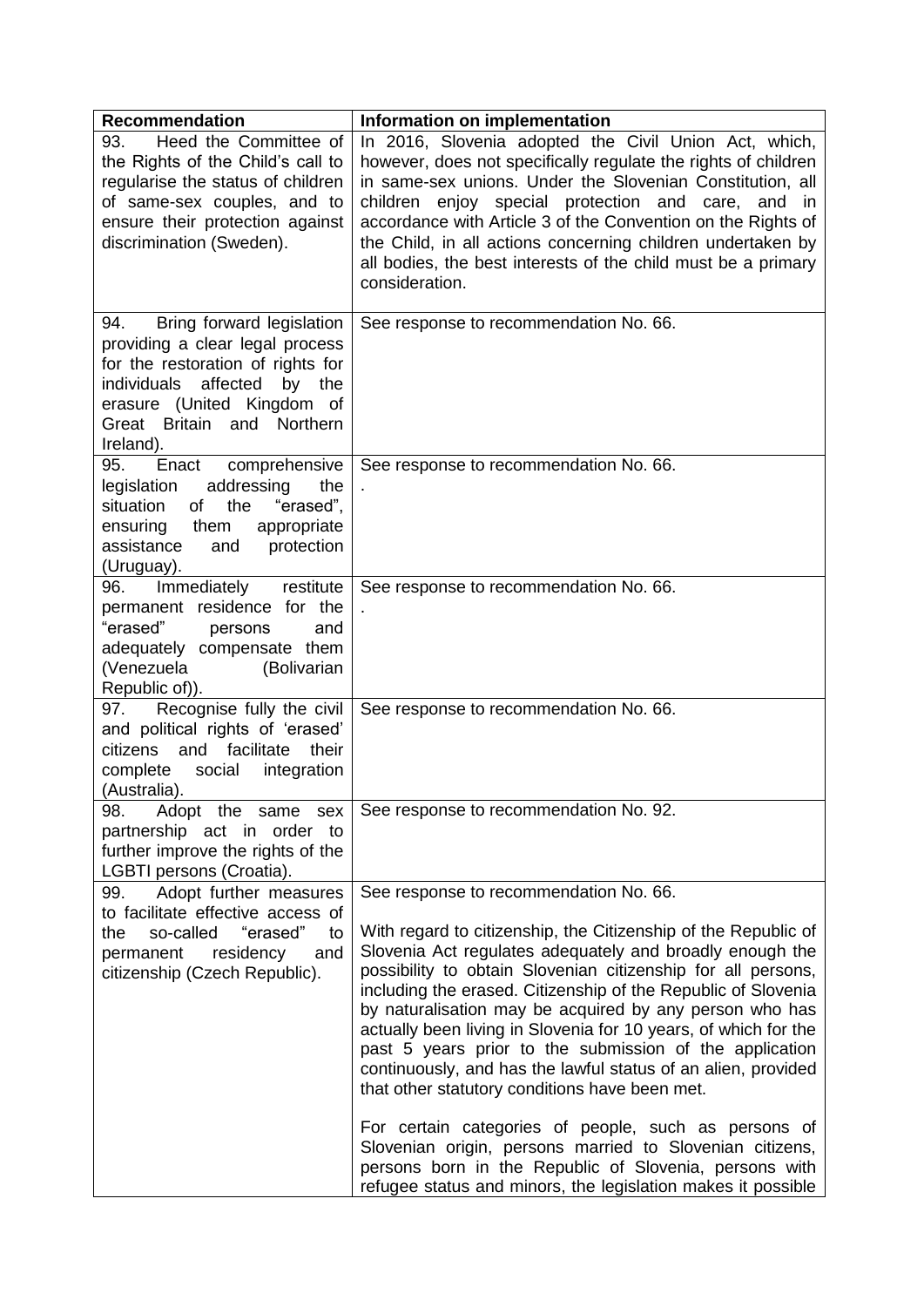| <b>Recommendation</b>                                                                                                                                                                                                                                                                                                                                                                                                                                                                                                                                                                                                   | Information on implementation                                                                                                                                                                                                                                                                                                                                                                                                                                                                                                                                                                                                                                                                                                                                                                                                                                                                                                                                                                                                                  |
|-------------------------------------------------------------------------------------------------------------------------------------------------------------------------------------------------------------------------------------------------------------------------------------------------------------------------------------------------------------------------------------------------------------------------------------------------------------------------------------------------------------------------------------------------------------------------------------------------------------------------|------------------------------------------------------------------------------------------------------------------------------------------------------------------------------------------------------------------------------------------------------------------------------------------------------------------------------------------------------------------------------------------------------------------------------------------------------------------------------------------------------------------------------------------------------------------------------------------------------------------------------------------------------------------------------------------------------------------------------------------------------------------------------------------------------------------------------------------------------------------------------------------------------------------------------------------------------------------------------------------------------------------------------------------------|
|                                                                                                                                                                                                                                                                                                                                                                                                                                                                                                                                                                                                                         | to acquire Slovenian citizenship under more favourable<br>conditions.                                                                                                                                                                                                                                                                                                                                                                                                                                                                                                                                                                                                                                                                                                                                                                                                                                                                                                                                                                          |
| Take<br>100.<br>all<br>appropriate<br>enable<br>to<br>and<br>measures<br>facilitate<br>acquisition<br>of<br>the<br>Slovenian citizenship<br>by the<br>persons",<br>"erased<br>paying<br>particular attention to children<br>of "erased persons" in 1992<br>who are still stateless. Ensure<br>compensation for all "erased<br>persons" and in this regard,<br>their<br>compensation<br>review<br>schemes, on the basis of the<br>and<br>criteria<br>amounts<br>established by the European<br>Court of Human Rights; and<br>ensure the implementation of<br>to<br>reintegrate<br>measures<br>"erased persons" (France). | See response to recommendation No. 66.<br>"Erased persons" may acquire Slovenian citizenship by<br>naturalisation pursuant to the provision of Article 10 of the<br>Citizenship of the Republic of Slovenia Act stipulating that<br>citizenship of the Republic of Slovenia may be acquired by<br>any person that has actually been living in Slovenia for 10<br>years, of which for the past 5 years prior to the submission<br>of the application continuously, and has the lawful status of<br>an alien, provided that other statutory conditions have been<br>met. A stateless person may apply for Slovenian citizenship<br>after 5 years of living in Slovenia.<br>In cases when a minor does not meet all the statutory<br>conditions for obtaining Slovenian citizenship and the failure<br>to grant citizenship would result in statelesness, the minor is<br>granted citizenship of the Republic of Slovenia in a direct<br>application of the Convention on the Rights of the Child,<br>having regard to the child's best interest. |
| 101. That<br>the<br>youth<br>scheme<br>guarantee<br>is<br>implemented<br>without<br>sufficient<br>discrimination<br>and<br>budget allocated for its effective<br>implementation (India).                                                                                                                                                                                                                                                                                                                                                                                                                                | Since 2014, Slovenia has implemented the Youth<br>Guarantee scheme, proposing short-<br>and<br>long-term<br>measures facilitating the labour market integration of school<br>leavers. Young people of up to 29 years of age are eligible<br>for measures under the scheme. In the new five year<br>implementation period (2016-2020), some 300 million euros<br>will be allocated for measures of the Guarantee, mostly in<br>the first two years of implementation (70.1 and 62.7 million<br>euros, respectively). Later on, the amount will gradually<br>decrease in view of the improved economic forecasts. Youth<br>unemployment in Slovenia has been decreasing since April<br>2015.                                                                                                                                                                                                                                                                                                                                                     |
| Take<br>102.<br>comprehensive<br>measures to protect the rights<br>minorities<br>all<br>national<br>of<br>including the so called erased<br>people and promote their full<br>integration into society (India).                                                                                                                                                                                                                                                                                                                                                                                                          | See responses to recommendations Nos. 63, 65 and 66.                                                                                                                                                                                                                                                                                                                                                                                                                                                                                                                                                                                                                                                                                                                                                                                                                                                                                                                                                                                           |
| 103.<br>Take<br>legal<br>measures<br>aimed at preventing ethnically<br>motivated<br>crimes<br>(Iran<br>(Republic Islamic of)).                                                                                                                                                                                                                                                                                                                                                                                                                                                                                          | See response to recommendation No. 70.                                                                                                                                                                                                                                                                                                                                                                                                                                                                                                                                                                                                                                                                                                                                                                                                                                                                                                                                                                                                         |
| Establish a clear and<br>104.<br>comprehensive<br>definition<br><b>of</b><br>violence against children, and<br>prosecute all forms of violence,<br>including<br>domestic<br>violence<br>(Sierra Leone).<br>105.<br>Take<br>necessary                                                                                                                                                                                                                                                                                                                                                                                    | On 25 October 2016, the National Assembly passed the<br>amended Family Violence Prevention Act, which enacted<br>prohibition of corporal punishment<br>explicit<br>the<br>and<br>degrading treatment of children. The amended Act entered<br>into force on 19 November 2016.<br>The Act amending the Family Violence Prevention Act,                                                                                                                                                                                                                                                                                                                                                                                                                                                                                                                                                                                                                                                                                                           |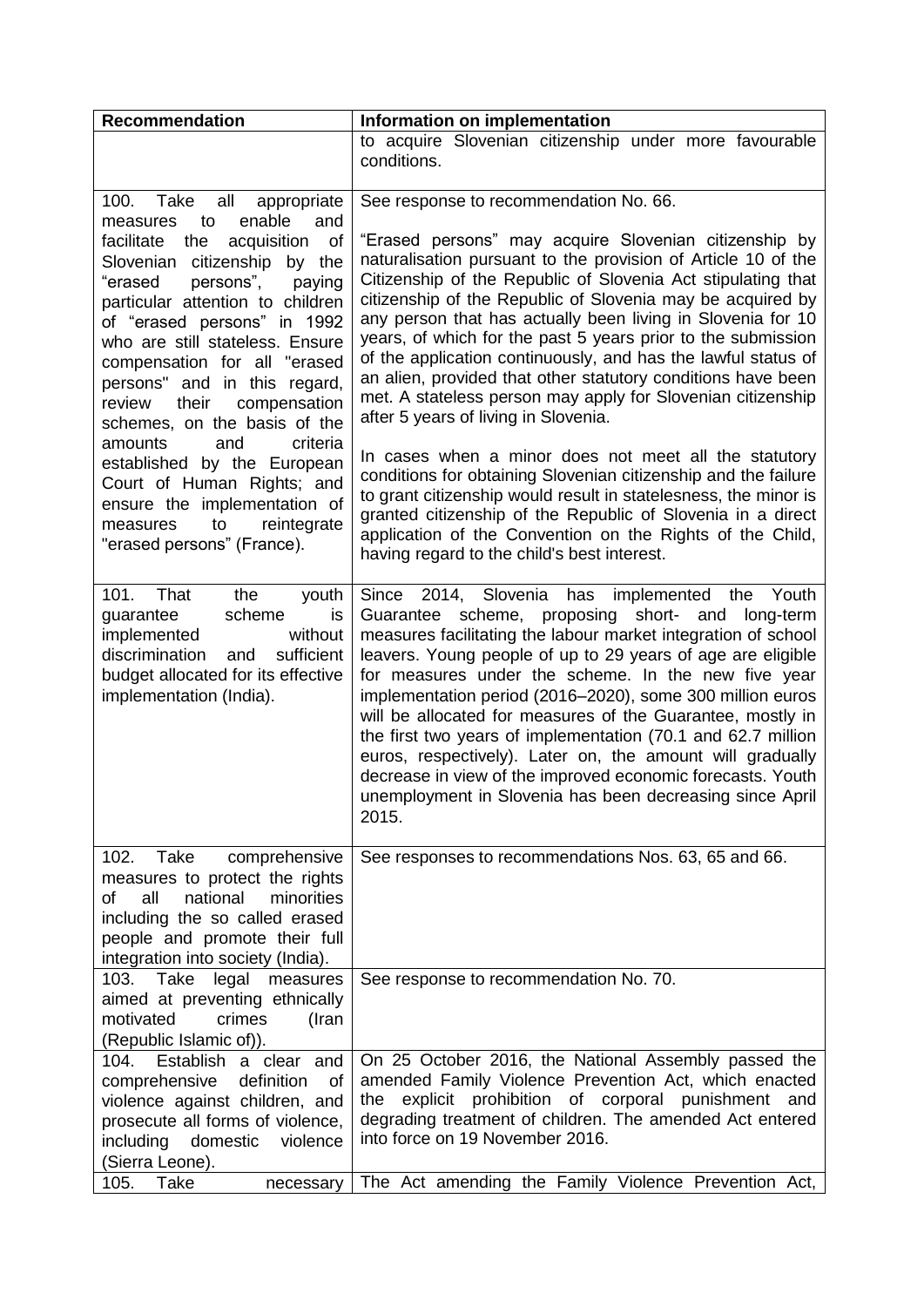| <b>Recommendation</b>                                                                                                                                                                                                                                                                                                                                          | Information on implementation                                                                                                                                                                                                                                                                                                                                                                                                                                                                                                                                                                                                                                                                                                                                                                                                                                                                                                                                                                                                                                                                                                                                                                                                                                                                                                                                                                                                                                                                                            |
|----------------------------------------------------------------------------------------------------------------------------------------------------------------------------------------------------------------------------------------------------------------------------------------------------------------------------------------------------------------|--------------------------------------------------------------------------------------------------------------------------------------------------------------------------------------------------------------------------------------------------------------------------------------------------------------------------------------------------------------------------------------------------------------------------------------------------------------------------------------------------------------------------------------------------------------------------------------------------------------------------------------------------------------------------------------------------------------------------------------------------------------------------------------------------------------------------------------------------------------------------------------------------------------------------------------------------------------------------------------------------------------------------------------------------------------------------------------------------------------------------------------------------------------------------------------------------------------------------------------------------------------------------------------------------------------------------------------------------------------------------------------------------------------------------------------------------------------------------------------------------------------------------|
| measures for setting up a<br>comprehensive<br>national<br>strategy to prevent and address<br>all forms of violence against<br>and<br>children<br>(Iran<br>women<br>(Republic Islamic of)).                                                                                                                                                                     | enacted on 25 October 2016, provides for the obligation to<br>adopt a Resolution on a national plan for the prevention of<br>family violence and violence against women for a period of<br>six years. The Resolution must include guidelines on<br>working with sexually abused children. It is currently being<br>drafted.                                                                                                                                                                                                                                                                                                                                                                                                                                                                                                                                                                                                                                                                                                                                                                                                                                                                                                                                                                                                                                                                                                                                                                                              |
| 106.<br>Take further steps to<br>the<br>National<br>implement<br>Programme of Family Violence<br>Prevention<br>(Netherlands);<br>Ensure implementation of the<br>National Programme of Family<br>Prevention<br>Violence<br>$(2009 -$<br>2014) and prevent all forms of<br>violence against women and<br>children, including<br>domestic<br>violence (Bahrain). | See response to recommendation No. 105.<br>Following the passing of the Act amending the Family<br>Violence Prevention Act, a Resolution on a national plan for<br>the prevention of family violence and violence against<br>women will cover the prevention of, and dealing with, all<br>forms of violence against women and children and family<br>violence.<br>On 14 March 2017, the Act amending the Police Tasks and<br>Powers Act entered into force and took effect on 12 April<br>2017. In the new Act, the provision on restraining orders<br>was amended with a view to enhancing the protection of<br>victims of family violence and increasing the relevance of<br>information held by NGOs and other organisations dealing<br>with family violence and preparing victims for further judicial<br>procedures. The extension of restraining orders from 10 to<br>15 days will facilitate the process of apprising the victim of<br>all available options (including filing a motion for extension).                                                                                                                                                                                                                                                                                                                                                                                                                                                                                                           |
|                                                                                                                                                                                                                                                                                                                                                                | When dealing with the issue of violence in society, the<br>family, and violence against individuals, the Commission for<br>Petitions, Human Rights, and Equal Opportunities of the<br>Slovenian National Assembly took the position that the<br>collection of statistical data should be harmonised and<br>aggregated by gender to make apparent the relationship<br>between the perpetrator and the victim, and that it should be<br>publicly available. This would guarantee<br>greater<br>systematisation, and simplify monitoring the occurrences of<br>violence against women and family violence. The amended<br>Article 125, item 2, of the Act amending the Police Tasks<br>and Powers Act will provide for the statistical processing of<br>personal data regarding the relationship between the<br>perpetrator and the injured party, e.g. spouse or former<br>spouse, civil partner, or former civil partner, registered<br>same-sex partner, or former partner in a civil union or<br>partnership, blood relative, adoptive parent or adopted child,<br>foster parent or foster child, etc.<br>The amendment also provides for the police or the<br>investigating judge to inform the injured party, in a<br>documented format, that they may, in cases of relocation to,<br>or stay in, another EU Member State, before leaving the<br>territory of the Republic of Slovenia, apply for a European<br>Protection Order under the act governing cooperation<br>between EU member states in criminal matters. |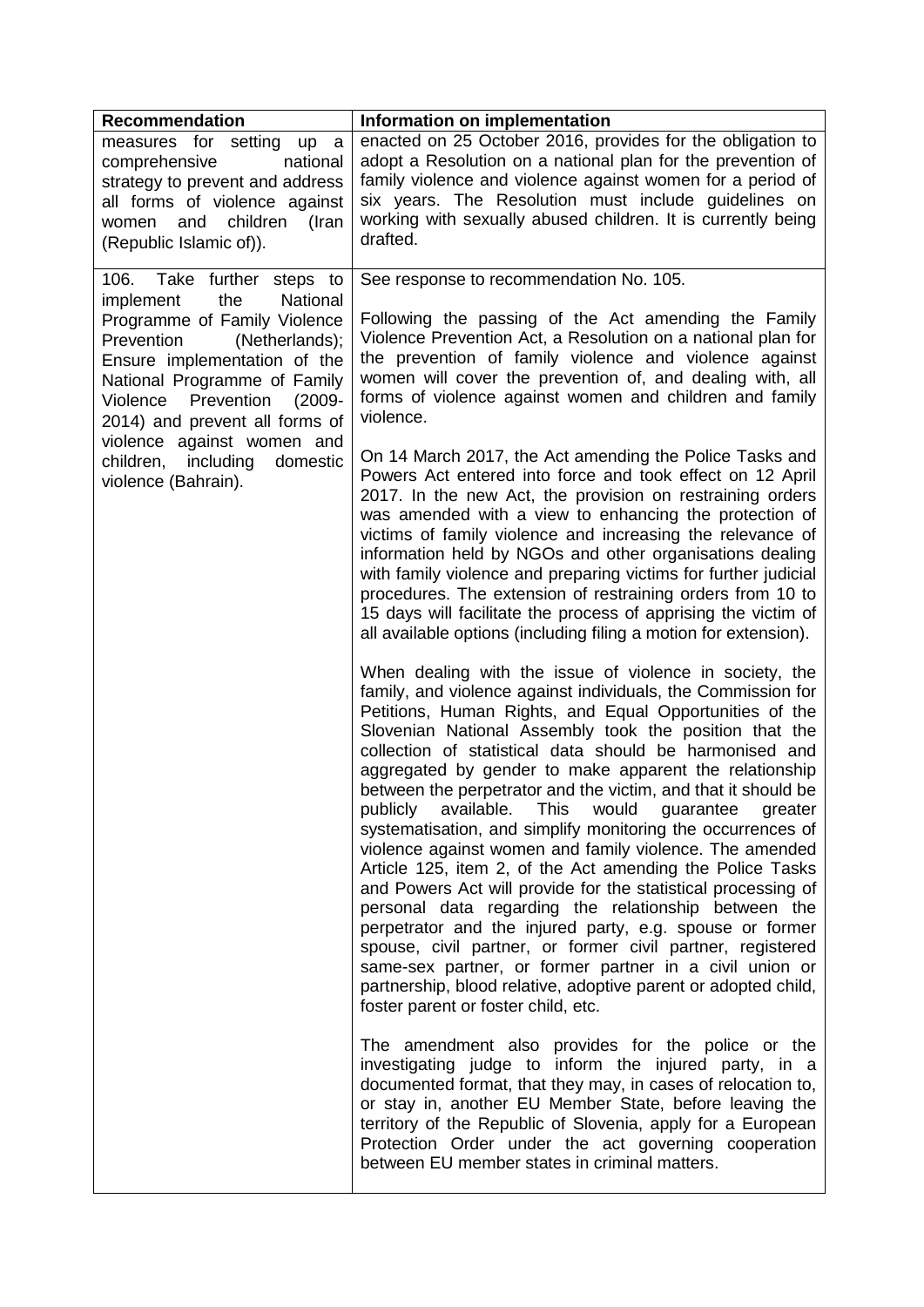| <b>Recommendation</b>                                               | Information on implementation                                                                                           |
|---------------------------------------------------------------------|-------------------------------------------------------------------------------------------------------------------------|
| attention<br>107. Concentrate                                       | See responses to recommendations Nos. 104 and 105.                                                                      |
| domestic violence (New<br>on                                        |                                                                                                                         |
| Zealand).                                                           |                                                                                                                         |
| national<br>Adopt<br>108.<br>a                                      | See response to recommendation No. 105.                                                                                 |
| strategy on combating domestic                                      |                                                                                                                         |
| violence (Russian Federation).                                      |                                                                                                                         |
| Strengthen<br>109.<br>the                                           | See response to recommendation No. 105.                                                                                 |
| undertaken<br>to<br>measures                                        |                                                                                                                         |
| combat domestic violence in                                         |                                                                                                                         |
| general and violence against                                        |                                                                                                                         |
| children in particular (Algeria).<br>110. Broaden the definition of |                                                                                                                         |
| violence in the Law on the                                          | See response to recommendation No. 105.                                                                                 |
| <b>of</b><br>Prevention<br>Domestic                                 |                                                                                                                         |
| Violence,<br>according<br>to                                        |                                                                                                                         |
| international standards, with the                                   |                                                                                                                         |
| view of eliminating all forms of                                    |                                                                                                                         |
| violence against women and                                          |                                                                                                                         |
| girls (Mexico).                                                     |                                                                                                                         |
| 111. Establish an institutional                                     | See responses to recommendations Nos. 104 and 105.                                                                      |
| mechanism<br>combat<br>to                                           |                                                                                                                         |
| violence<br>discrimination<br>and                                   |                                                                                                                         |
| against women and children,                                         |                                                                                                                         |
| children<br>particularly<br>from                                    |                                                                                                                         |
| minority peoples (Viet Nam).                                        |                                                                                                                         |
| 112. Adopt a comprehensive                                          | See responses to recommendations Nos. 104 and 105.                                                                      |
| national strategy to prevent and                                    |                                                                                                                         |
| combat all forms of violence                                        |                                                                                                                         |
| against children (Iraq).                                            |                                                                                                                         |
| 113. Continue to strengthen<br>normative frameworks for the         | Slovenia carries out activities and awareness-raising                                                                   |
| protection<br>of<br>children<br>from                                | campaigns for the general public in this area.                                                                          |
| violence<br>and<br>abuse,<br>and                                    | With a view to protecting children from violence and abuse,                                                             |
| develop<br>awareness-raising                                        | the Ministry of Education, Science and Sport drafted the Act                                                            |
| programs aimed at educating                                         | amending the Organisation and Financing of Education and                                                                |
| the public about the harmful                                        | Training Act, which was passed by the National Assembly                                                                 |
| effects of corporal punishment                                      | on 16 June 2016. The amendments include a clearer                                                                       |
| and enhancing capacities of                                         | definition in Article 2a of the Act on a safe and stimulating                                                           |
| educators and the media to                                          | learning environment. The Article stipulates that "in                                                                   |
| promote good practices and                                          | accordance with the goals of the previous Article, in                                                                   |
| more positive methods of child-                                     | kindergartens, schools and other educational institutions for                                                           |
| rearing (Philippines).                                              | children and young adults with special needs, a safe and                                                                |
|                                                                     | stimulating learning environment shall be provided, where                                                               |
|                                                                     | the corporal punishment of children is prohibited, as well as                                                           |
|                                                                     | any other form of violence against and among children, and                                                              |
|                                                                     | unequal treatment based on gender, sexual orientation,<br>social and cultural background, religion, racial, ethnic, and |
|                                                                     | national affiliation, or particularities in physical and mental                                                         |
|                                                                     | development."                                                                                                           |
|                                                                     |                                                                                                                         |
|                                                                     | In the period from 13 May 2016 to 30 September 2021, the                                                                |
|                                                                     | Ministry of Education, Science and Sport is financing the                                                               |
|                                                                     | project 'Strengthening the social and civic competences of                                                              |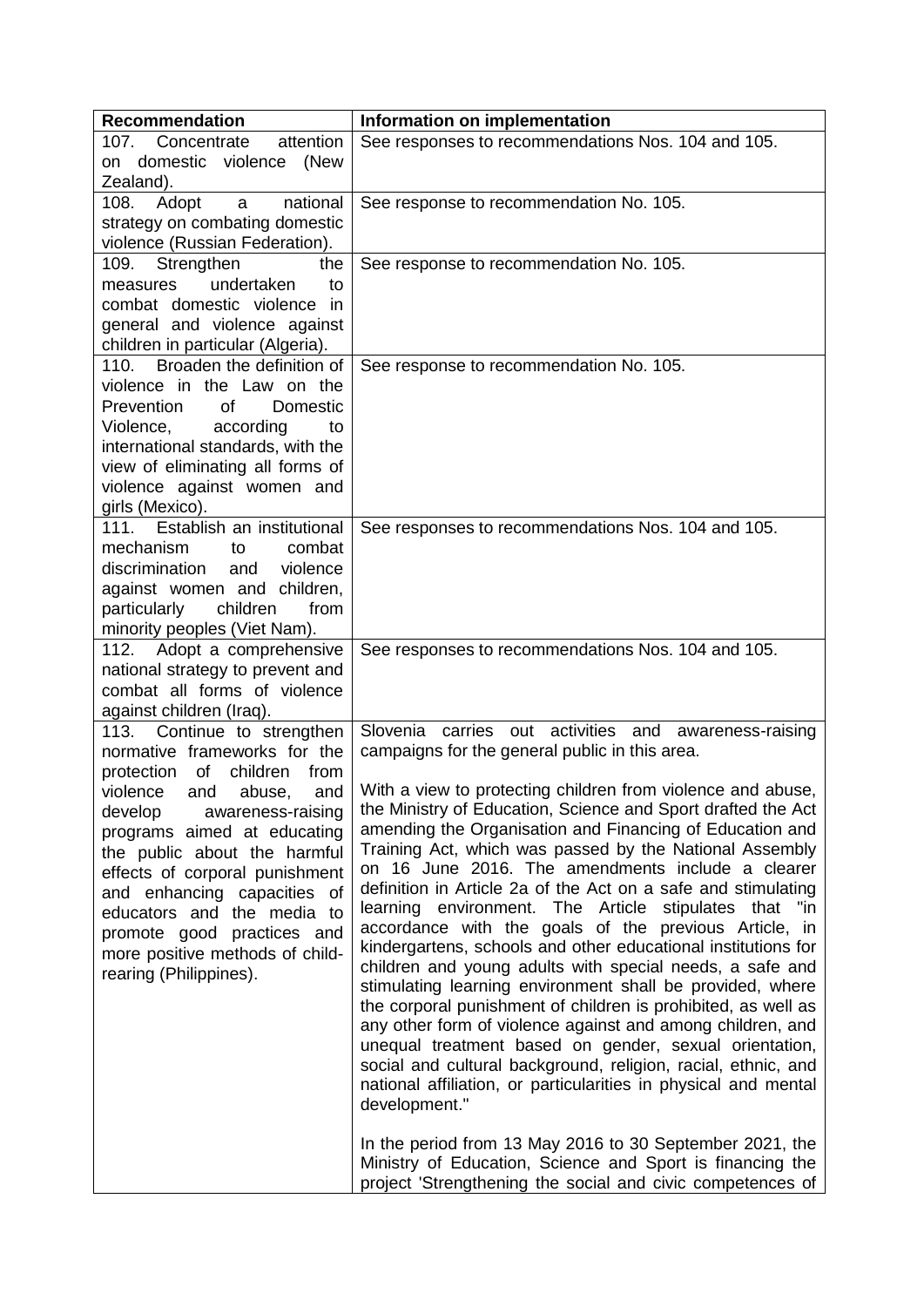| <b>Recommendation</b>                                                                                                                                                                                                                                                           | Information on implementation                                                                                                                                                                                                                                                                                                                                                                                                                                                                                                                                                                                                                                                                                                                                                                                                                                              |
|---------------------------------------------------------------------------------------------------------------------------------------------------------------------------------------------------------------------------------------------------------------------------------|----------------------------------------------------------------------------------------------------------------------------------------------------------------------------------------------------------------------------------------------------------------------------------------------------------------------------------------------------------------------------------------------------------------------------------------------------------------------------------------------------------------------------------------------------------------------------------------------------------------------------------------------------------------------------------------------------------------------------------------------------------------------------------------------------------------------------------------------------------------------------|
|                                                                                                                                                                                                                                                                                 | teaching professionals', focusing on two thematic segments,<br>i.e. 'Challenges of intercultural coexistence', and 'Only (with)<br>others are we'. The 'Only (with) others are we' segment will<br>include five professional training seminars, including a<br>seminar entitled 'Zero tolerance of violence'; its programme<br>offers an interdisciplinary and cross-cutting approach to the<br>matter of zero tolerance of violence. During the training,<br>professionals<br>teaching<br>will<br>learn<br>about<br>different<br>manifestations of violence in modern society (the media,<br>school, peers, family, broader society, etc.) and about an<br>approach to the issue of violence in all its complexity and<br>directness. Particular emphasis will be given to examples of<br>good practice and related solutions in securing a safe<br>learning environment. |
|                                                                                                                                                                                                                                                                                 | Aided by external experts, in 2014-2015 the Education<br>Institute drafted a 'Protocol for dealing with peer violence<br>detected in the education system', which was based on the<br>applicable 'Guidelines on Analysing, Preventing and<br>Suppressing Violence in Schools'. The Protocol includes a<br>handy list of procedures to undertake in cases of violence.                                                                                                                                                                                                                                                                                                                                                                                                                                                                                                      |
| Ensure that legislation is<br>114.<br>drafted and enacted to prohibit<br>corporal punishment of<br>all<br>children, including in the home<br>(Sweden).                                                                                                                          | See response to recommendation No. 104.                                                                                                                                                                                                                                                                                                                                                                                                                                                                                                                                                                                                                                                                                                                                                                                                                                    |
| Legally prohibit<br>the<br>115.<br>abhorrent practice of corporal<br>punishment against children,<br>and adopt an Integral Law on<br>Children, which compiles the<br>provisions of the Convention on<br>the Rights of the Child.<br>(Bolivarian<br>(Venezuela<br>Republic of)). | See responses to recommendations Nos. 40 and 104.                                                                                                                                                                                                                                                                                                                                                                                                                                                                                                                                                                                                                                                                                                                                                                                                                          |
| 116. Explicitly<br>prohibit<br>in<br>national legislation<br>corporal<br>punishment in<br>settings,<br>all<br>including at home (Austria).                                                                                                                                      | See response to recommendation No. 104.                                                                                                                                                                                                                                                                                                                                                                                                                                                                                                                                                                                                                                                                                                                                                                                                                                    |
| 117. Take<br>appropriate<br>measures to prevent forced<br>labour of children in the country<br>(Azerbaijan).                                                                                                                                                                    | Slovenia has ratified two fundamental conventions on forced<br>labour, i.e. the ILO Forced Labour Convention (No. 29) and<br>the Abolition of Forced Labour Convention (No. 105). In<br>addition, it has ratified Convention No. 182 on the Worst<br>Forms of Child Labour. Therefore, it believes this area to be<br>appropriately regulated.                                                                                                                                                                                                                                                                                                                                                                                                                                                                                                                             |
|                                                                                                                                                                                                                                                                                 | The Ministry of Labour, Family, Social Affairs and Equal<br>Opportunities commissioned a study on child labour, which<br>has been completed and published. Its findings will inform<br>further measures to prevent child labour.                                                                                                                                                                                                                                                                                                                                                                                                                                                                                                                                                                                                                                           |
| 118.<br>Adopt a comprehensive                                                                                                                                                                                                                                                   | See responses to recommendations Nos. 104 and 114.                                                                                                                                                                                                                                                                                                                                                                                                                                                                                                                                                                                                                                                                                                                                                                                                                         |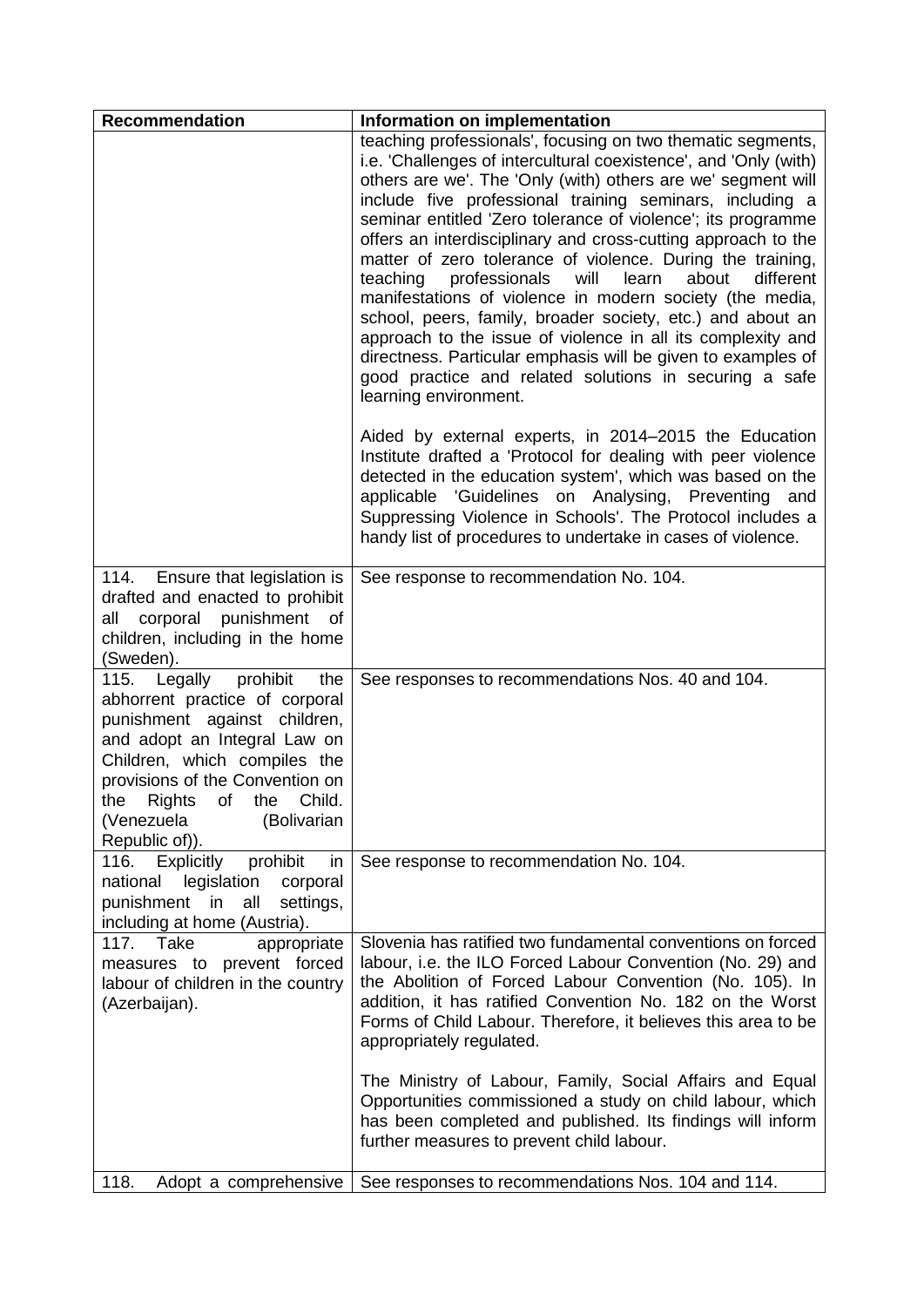| <b>Recommendation</b>                                                                                                                                                                                                                                                                            | Information on implementation                                                                                                                                                                                                                                                                                                                                                                                                                                                                                                                                                                                                                                                                                                                                                                                                                   |
|--------------------------------------------------------------------------------------------------------------------------------------------------------------------------------------------------------------------------------------------------------------------------------------------------|-------------------------------------------------------------------------------------------------------------------------------------------------------------------------------------------------------------------------------------------------------------------------------------------------------------------------------------------------------------------------------------------------------------------------------------------------------------------------------------------------------------------------------------------------------------------------------------------------------------------------------------------------------------------------------------------------------------------------------------------------------------------------------------------------------------------------------------------------|
| legal framework on the rights of<br>the children aiming also at<br>completely<br>outlawing<br>the<br>violence<br>against<br>children<br>(Romania).                                                                                                                                               |                                                                                                                                                                                                                                                                                                                                                                                                                                                                                                                                                                                                                                                                                                                                                                                                                                                 |
| Intensify its<br>119.<br>work<br>to<br>provide specialised training for<br>investigators, prosecutors and<br>judges in applying the human<br>trafficking statute (Norway).                                                                                                                       | Professional training for investigators, prosecutors and<br>judges is part of preventive activities envisaged by the<br>action plans on the fight against trafficking in human beings.<br>Since the last Review, the Government has adopted two<br>such action plans, for 2015-2016 (adopted on 8 January<br>2015) and 2017–2018 (adopted on 26 April 2017),<br>respectively.                                                                                                                                                                                                                                                                                                                                                                                                                                                                   |
|                                                                                                                                                                                                                                                                                                  | Training for investigators and prosecutors is held annually at<br>the Gotenica police training centre, most recently on 23 and<br>24 February 2016. Training for judges is organised<br>periodically; in accordance with the action plan, the last<br>session, organised by the Judicial Training Centre, was held<br>on 10 May 2016.                                                                                                                                                                                                                                                                                                                                                                                                                                                                                                           |
| 120.<br>Further<br>provide<br>protection<br>victims<br>to<br>οf<br>trafficking in human beings, on<br>the basis of a human rights-<br>based approach, and ensure<br>that they are systematically<br>informed on the possibility of a<br>recovery and reflection period<br>(Republic of Moldova). | Under the legislation in force (Act Ratifying the Council of<br>Europe Convention on Action against Trafficking in Human<br>Beings), victims of trafficking enjoy complete protection and<br>are provided support under biannual contracts concluded on<br>the basis of calls for applications with NGOs involved in<br>victim support care programmes. Moreover, victims are<br>informed of their rights also in the period of reflection and<br>recuperation in accordance with the new Handbook for<br>identifying, protecting and assisting victims of trafficking,<br>which was approved by the Government on 5 May 2016.<br>The handbook defines the procedures of individual bodies,<br>including NGOs, with regard to all victims of trafficking. The<br>procedure concerning third-country nationals is detailed in<br>the Aliens Act. |
| efforts<br>121.<br>Step<br>to<br>up<br>combat trafficking<br>in human<br>beings,<br>including<br>broadening<br>international<br>cooperation<br>on<br>(Russian<br>this<br>matter<br>Federation).                                                                                                  | Slovenia has also been engaged in this area at the<br>international level, particularly regarding coordination and<br>implementation policy within the EU and the region of South<br>Eastern Europe/the Western Balkans. At the operational<br>level, international cooperation is carried out between<br>competent authorities (police forces and prosecutor's<br>offices) and in individual cases at hand. In 2011, Slovenia<br>began implementing an EU project to establish joint<br>investigation groups to provide further impetus for<br>operational cooperation between law enforcement agencies<br>in the Western Balkan region. The project concluded in<br>December 2015; the results have yet to be published.                                                                                                                      |
|                                                                                                                                                                                                                                                                                                  | Particular attention is also devoted to training diplomatic and<br>consular agents. Accordingly, in 2015 and 2016, the<br>Ministry of Foreign Affairs continued its regular training<br>courses for staff being posted abroad, constantly raising<br>their awareness of potential dangers and warning signs of                                                                                                                                                                                                                                                                                                                                                                                                                                                                                                                                  |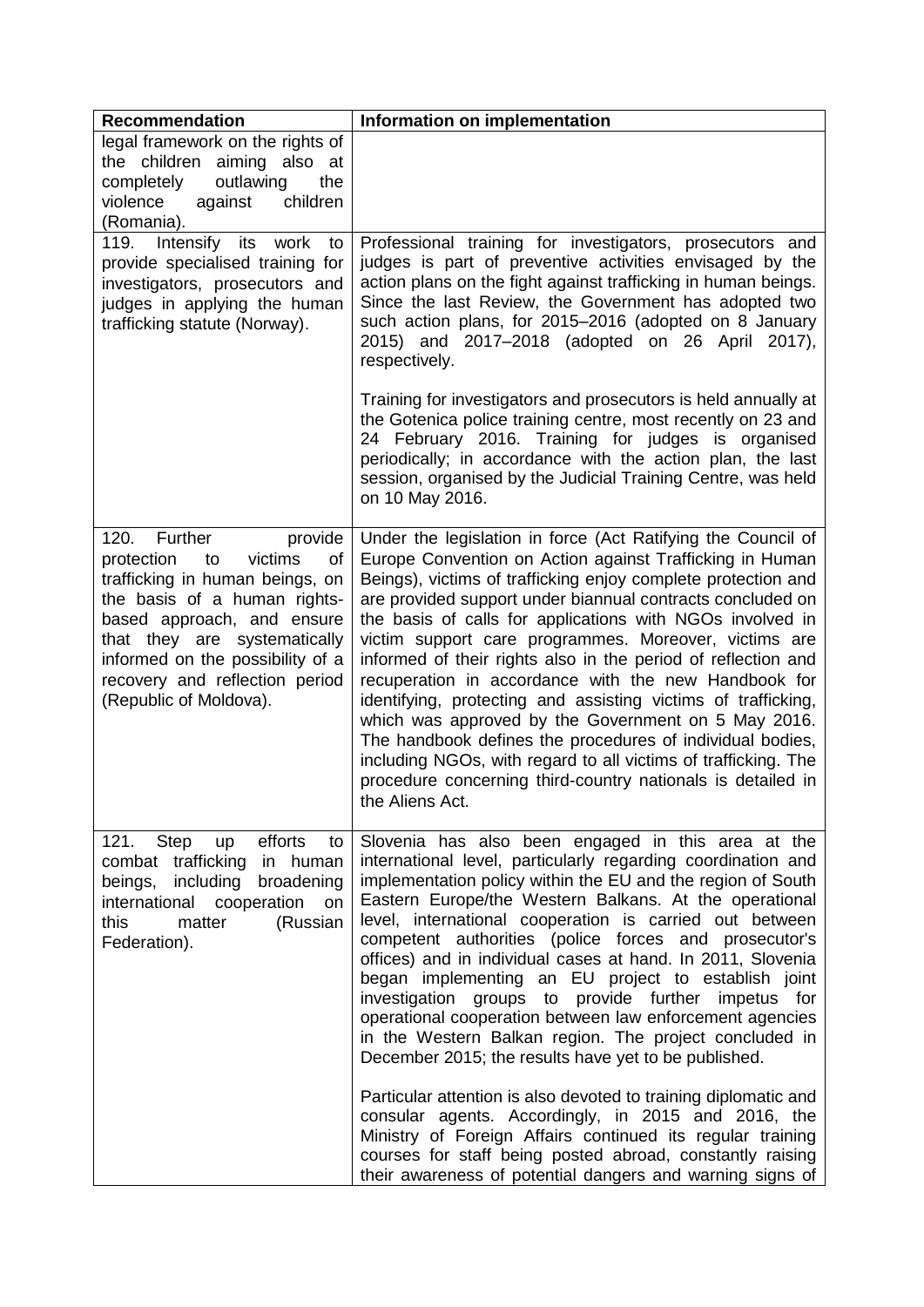| <b>Recommendation</b>                                                                                                                                     | Information on implementation                                                                                                                                                                                                                                                                                                                                                                                                                                                                                                                                                                                        |
|-----------------------------------------------------------------------------------------------------------------------------------------------------------|----------------------------------------------------------------------------------------------------------------------------------------------------------------------------------------------------------------------------------------------------------------------------------------------------------------------------------------------------------------------------------------------------------------------------------------------------------------------------------------------------------------------------------------------------------------------------------------------------------------------|
|                                                                                                                                                           | human trafficking. Future consular agents have had<br>individual training at the Ministry of the Interior. The Ministry<br>of Foreign Affairs' staff are apprised of the potential dangers<br>of human trafficking at annual consular consultations.                                                                                                                                                                                                                                                                                                                                                                 |
|                                                                                                                                                           | The Ministry is involved in detecting and reporting this issue<br>through its diplomatic and consular agents, who also<br>participate in promotional and awareness-raising activities in<br>host countries.                                                                                                                                                                                                                                                                                                                                                                                                          |
|                                                                                                                                                           | Within international organisations, Slovenia is involved in<br>drafting statements and resolutions on combating trafficking.<br>In May 2017, the country presented to the Council of<br>Europe a report on the implementation of recommendations<br>by the supervisory mechanism under the CoE Convention<br>on Action against Trafficking in Human Beings.                                                                                                                                                                                                                                                          |
| 122.<br>Combat<br>trafficking,<br>punish<br>and<br>perpetrators,<br>rehabilitate<br>compensate<br>and<br>victims (Venezuela (Bolivarian<br>Republic of)). | The police, prosecutor's offices and courts are engaged in<br>the prosecution of perpetrators in accordance with criminal<br>procedures. The rehabilitation of victims is guaranteed<br>through reintegration programmes as a follow-up to victim<br>support care programmes. Although several plans have<br>included the task of 'Reintegrating victims of trafficking', this<br>has not yet been implemented, and is again envisaged in<br>the current action plan.                                                                                                                                                |
|                                                                                                                                                           | Regarding compensation for victims of trafficking, additional<br>initiatives by the judiciary would be required. Although<br>efforts in this direction enjoy policy support, actual<br>compensation has not yet been paid out, as no claims have<br>been filed by injured parties.                                                                                                                                                                                                                                                                                                                                   |
| 123.<br>taken<br>steps<br>in<br>regard<br>to I<br>trafficking,<br>particularly<br>in<br>reference<br>women<br>and<br>to<br>children (Afghanistan).        | Further strengthen the   As indicated, comprehensive measures for combating<br>trafficking in human beings are stipulated in biannual action<br>plans. Slovenia devotes additional attention to women and<br>children as especially vulnerable groups.                                                                                                                                                                                                                                                                                                                                                               |
|                                                                                                                                                           | Care for women victims of trafficking has been provided and<br>improved in the last decade. The system of comprehensive<br>care for children victims of trafficking is not clearly defined,<br>particularly in terms of competence for custodianship,<br>accommodation and expert assistance, as well as medical<br>and psychosocial assistance. At the moment, such care is<br>provided by a humanitarian organisation on the basis of a<br>call for applications. The competent Ministry of Labour,<br>Family, Social Affairs and Equal Opportunities is seeking a<br>more appropriate and comprehensive solution. |
|                                                                                                                                                           | The service provider selected through a call for applications<br>for co-financing the project 'Care for victims of trafficking -<br>crisis accommodation' undertakes to inform and raise<br>awareness of the dangers and pitfalls of human trafficking<br>among children and adolescents and staff working with                                                                                                                                                                                                                                                                                                      |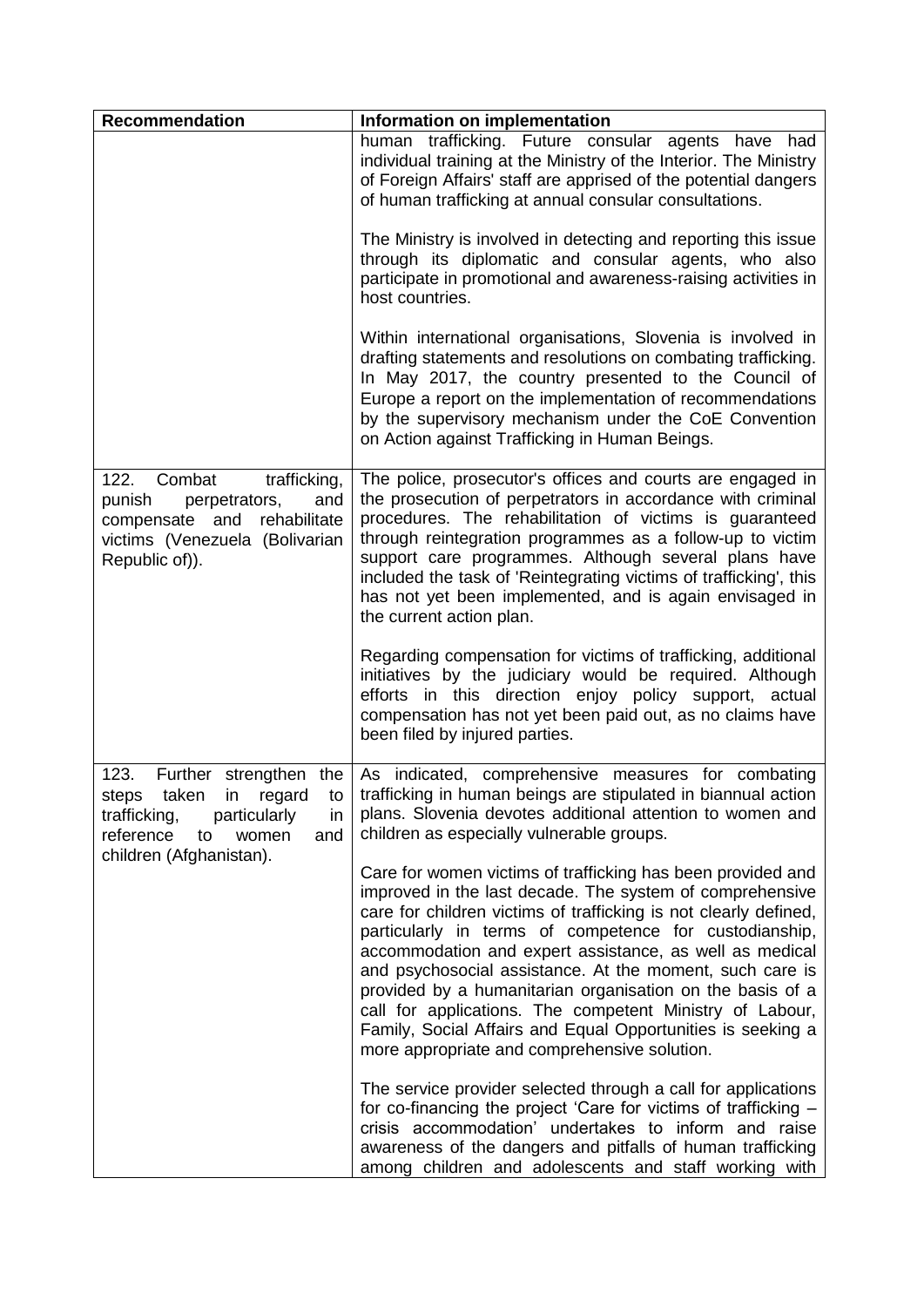| <b>Recommendation</b>                                                                                                                                                                                                                                                                                                                                                                                                                                                                                                                  | Information on implementation                                                                                                                                                                                                                                                                                                                                                                                                                                                                                                                                                                                                                                                                                                                                                                                                                                              |
|----------------------------------------------------------------------------------------------------------------------------------------------------------------------------------------------------------------------------------------------------------------------------------------------------------------------------------------------------------------------------------------------------------------------------------------------------------------------------------------------------------------------------------------|----------------------------------------------------------------------------------------------------------------------------------------------------------------------------------------------------------------------------------------------------------------------------------------------------------------------------------------------------------------------------------------------------------------------------------------------------------------------------------------------------------------------------------------------------------------------------------------------------------------------------------------------------------------------------------------------------------------------------------------------------------------------------------------------------------------------------------------------------------------------------|
|                                                                                                                                                                                                                                                                                                                                                                                                                                                                                                                                        | them, as well as other target population groups. In addition<br>to publishing informative material and organising workshops<br>in Slovenian schools, the service provider must also<br>organise a workshop for statutory representatives of<br>unaccompanied minors.                                                                                                                                                                                                                                                                                                                                                                                                                                                                                                                                                                                                       |
| efforts<br>124.<br>Continue<br>the<br>combating<br>towards<br>directed<br>trafficking in<br>human<br>beings<br>(Armenia); Continue its efforts<br>to combat trafficking in persons,<br>especially women and children,<br>by prosecuting the perpetrators<br>(Costa Rica); Take effective<br>measures to prevent trafficking<br>in persons, including women<br>and children (Uzbekistan);<br>Combat trafficking in persons,<br>especially<br>in<br>women<br>and<br>children,<br>well<br>to<br>as<br>as<br>prosecute and investigate all | See responses to recommendations Nos. 122 and 123.<br>The following programmes are outlined in the action plan for<br>combating trafficking in human beings: raising awareness of<br>the general public and risk groups of potential victims of<br>trafficking (youngsters and migrant workers); training for the<br>professional public (police officers, state prosecutors,<br>judges, inspectors, consular and diplomatic agents, etc.);<br>and awareness raising of users of services/consumers.<br>Raising the awareness of the general public is one of the<br>regular tasks of the national coordinator at the governmental<br>level (symposia, roundtables, communication with the<br>media, radio and television features). These programmes<br>are quite broad, as prevention is deemed to be the most<br>effective method and must be implemented continuously. |
| perpetrators of these crimes<br>(Azerbaijan).                                                                                                                                                                                                                                                                                                                                                                                                                                                                                          |                                                                                                                                                                                                                                                                                                                                                                                                                                                                                                                                                                                                                                                                                                                                                                                                                                                                            |
| 125. Invest in the human and<br><b>of</b><br>financial<br>the<br>resources<br>the<br>Working<br>of<br>secretariat<br>Group and the National Co-<br>ordinator dealing with trafficking<br>in human beings so that they<br>can effectively carry out the full<br>range of tasks within their<br>mandate (Czech Republic).                                                                                                                                                                                                                | The recommendation reflects the GRETA recommendations<br>under the Council of Europe Convention on Action against<br>Trafficking in Human Beings and Article 19 of the Directive<br>2011/36/EU, both of which are binding on Slovenia. At the<br>position<br>national<br>level,<br>on the<br>topic<br>of this<br>a<br>recommendation was published in the reply to an initiative<br>from a deputy of February 2014 and in the aforementioned<br>action plan for 2015-2016 in the chapter on support<br>activities.                                                                                                                                                                                                                                                                                                                                                         |
|                                                                                                                                                                                                                                                                                                                                                                                                                                                                                                                                        | The implementation of the recommendation is subject to a<br>decision of the Ministry of the Interior as the seat of the<br>national coordinator and of the Government, which<br>appointed the national coordinator. In 2015, a post of<br>national coordinator for combating trafficking in human<br>beings was opened at the Ministry of the Interior, making<br>the mechanism better regulated. Further activities are<br>necessary to provide adequate continuous professional and<br>technical support for the national coordinator, which would<br>also support the secretariat of the working group.                                                                                                                                                                                                                                                                 |
| Redouble<br>efforts<br>126.<br>its<br>regarding trafficking with<br>a<br>special focus on trafficking in<br>children (India).                                                                                                                                                                                                                                                                                                                                                                                                          | See responses to recommendations Nos. 122 and 123.                                                                                                                                                                                                                                                                                                                                                                                                                                                                                                                                                                                                                                                                                                                                                                                                                         |
| 127. Take appropriate steps<br>to ensure effectiveness of its<br>Inter-Ministerial Working Group<br>for Combatting Trafficking in<br>Human Beings and of the                                                                                                                                                                                                                                                                                                                                                                           | See responses to recommendations Nos. 124 and 125.                                                                                                                                                                                                                                                                                                                                                                                                                                                                                                                                                                                                                                                                                                                                                                                                                         |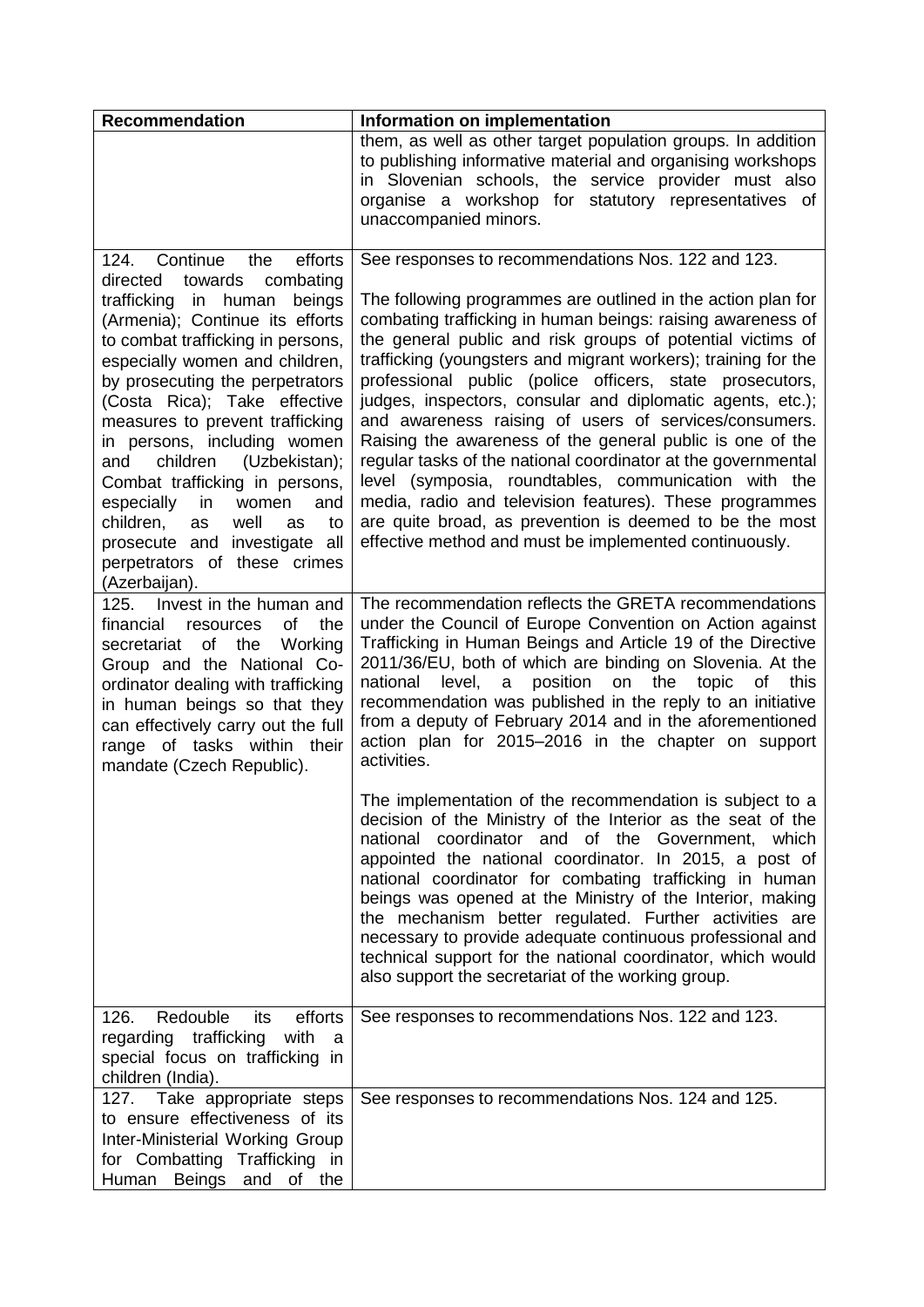| <b>Recommendation</b>                                                                     | Information on implementation                                                                                                                                                                                                                                                                                                                                                                                                                                                                                                                                                                                                                                                                                                                                                                                                                                                                                                                                                                                                                                                                     |
|-------------------------------------------------------------------------------------------|---------------------------------------------------------------------------------------------------------------------------------------------------------------------------------------------------------------------------------------------------------------------------------------------------------------------------------------------------------------------------------------------------------------------------------------------------------------------------------------------------------------------------------------------------------------------------------------------------------------------------------------------------------------------------------------------------------------------------------------------------------------------------------------------------------------------------------------------------------------------------------------------------------------------------------------------------------------------------------------------------------------------------------------------------------------------------------------------------|
| National Coordinator on human                                                             |                                                                                                                                                                                                                                                                                                                                                                                                                                                                                                                                                                                                                                                                                                                                                                                                                                                                                                                                                                                                                                                                                                   |
| trafficking and continue<br>to                                                            |                                                                                                                                                                                                                                                                                                                                                                                                                                                                                                                                                                                                                                                                                                                                                                                                                                                                                                                                                                                                                                                                                                   |
| public<br>improve<br>awareness                                                            |                                                                                                                                                                                                                                                                                                                                                                                                                                                                                                                                                                                                                                                                                                                                                                                                                                                                                                                                                                                                                                                                                                   |
| about this issue (Indonesia).                                                             |                                                                                                                                                                                                                                                                                                                                                                                                                                                                                                                                                                                                                                                                                                                                                                                                                                                                                                                                                                                                                                                                                                   |
| 128.<br>Increase the efficiency                                                           | Slovenia considers that trial without undue delay is no                                                                                                                                                                                                                                                                                                                                                                                                                                                                                                                                                                                                                                                                                                                                                                                                                                                                                                                                                                                                                                           |
| of court case management,                                                                 | longer a systemic issue in the county. All the latest<br>indicators, both by the Slovenian judiciary and independent                                                                                                                                                                                                                                                                                                                                                                                                                                                                                                                                                                                                                                                                                                                                                                                                                                                                                                                                                                              |
| thereby ensuring access to trial<br>without undue delay (United                           | control mechanisms (such as the European Commission's                                                                                                                                                                                                                                                                                                                                                                                                                                                                                                                                                                                                                                                                                                                                                                                                                                                                                                                                                                                                                                             |
| States of America).                                                                       | 2016 EU Justice Scoreboard, the 2016 CEPEJ Report by<br>the Council of Europe, and Doing Business 2017 by the<br>World Bank), show that in 2010 the trend of resolving court<br>cases effectively turned positive, and that Slovenia is now<br>catching up with the best countries in Europe in terms of<br>trial without undue delay. Indeed, it ranks 12th in the world<br>in resolving insolvency cases.                                                                                                                                                                                                                                                                                                                                                                                                                                                                                                                                                                                                                                                                                       |
|                                                                                           | On 6 December 2016, the Council of Europe Committee of<br>Ministers adopted its final resolution on the ECHR judgment<br>in the case of Lukenda Group v. Slovenia, and thus closed<br>its examination of the execution of this group of cases (264<br>in total) concerning the excessive length of domestic judicial<br>proceedings and the lack of an effective remedy.                                                                                                                                                                                                                                                                                                                                                                                                                                                                                                                                                                                                                                                                                                                          |
| 129.<br>Professional<br>Adopt<br>$\mathsf{a}$                                             | Based on the GRECO recommendations proposing the                                                                                                                                                                                                                                                                                                                                                                                                                                                                                                                                                                                                                                                                                                                                                                                                                                                                                                                                                                                                                                                  |
| Code of Conduct for judges and<br>prosecutors<br>(Venezuela<br>(Bolivarian Republic of)). | adoption of a code of business conduct, a code of ethics<br>binding on all the judges, the last amendment to the Courts<br>Act (passed on 13 March 2015) enacted a new competence<br>of the Judicial Council, i.e. the competence of adopting a<br>code of judicial ethics. The Code, which was then adopted<br>in June 2015, enshrines the most important principles of<br>judges' conduct. At its sessions on 3 September and 19<br>November 2015, the Judicial Council appointed 5 members<br>to the Ethics and Integrity Committee for the period until 2<br>September 2021, of whom 4 were proposed by courts as<br>such, and 1 member appointed from among the members of<br>the Judicial Council. In December 2015, the Ethics and<br>Integrity Committee assumed its duties, primarily performing<br>an advisory role on judicial ethics and integrity issues in the<br>form of recommendations and principled opinions, which are<br>also published on the Judicial Council website. The code is<br>a major contribution to the general awareness of the ethical<br>behaviour of judges. |
|                                                                                           | Pursuant to the provisions of the State Prosecutor's Office<br>Act (passed on 20 March 2015), within six months of its<br>entry into force, the State Prosecutors' Council adopted a<br>Code of ethics of state prosecutors and appointed an Ethics<br>and Integrity Commission.                                                                                                                                                                                                                                                                                                                                                                                                                                                                                                                                                                                                                                                                                                                                                                                                                  |
|                                                                                           | Indeed, both the Judicial Council and the State Prosecutors'<br>Council adopted their respective codes of ethics and<br>established ethics and integrity commissions already in<br>2015.                                                                                                                                                                                                                                                                                                                                                                                                                                                                                                                                                                                                                                                                                                                                                                                                                                                                                                          |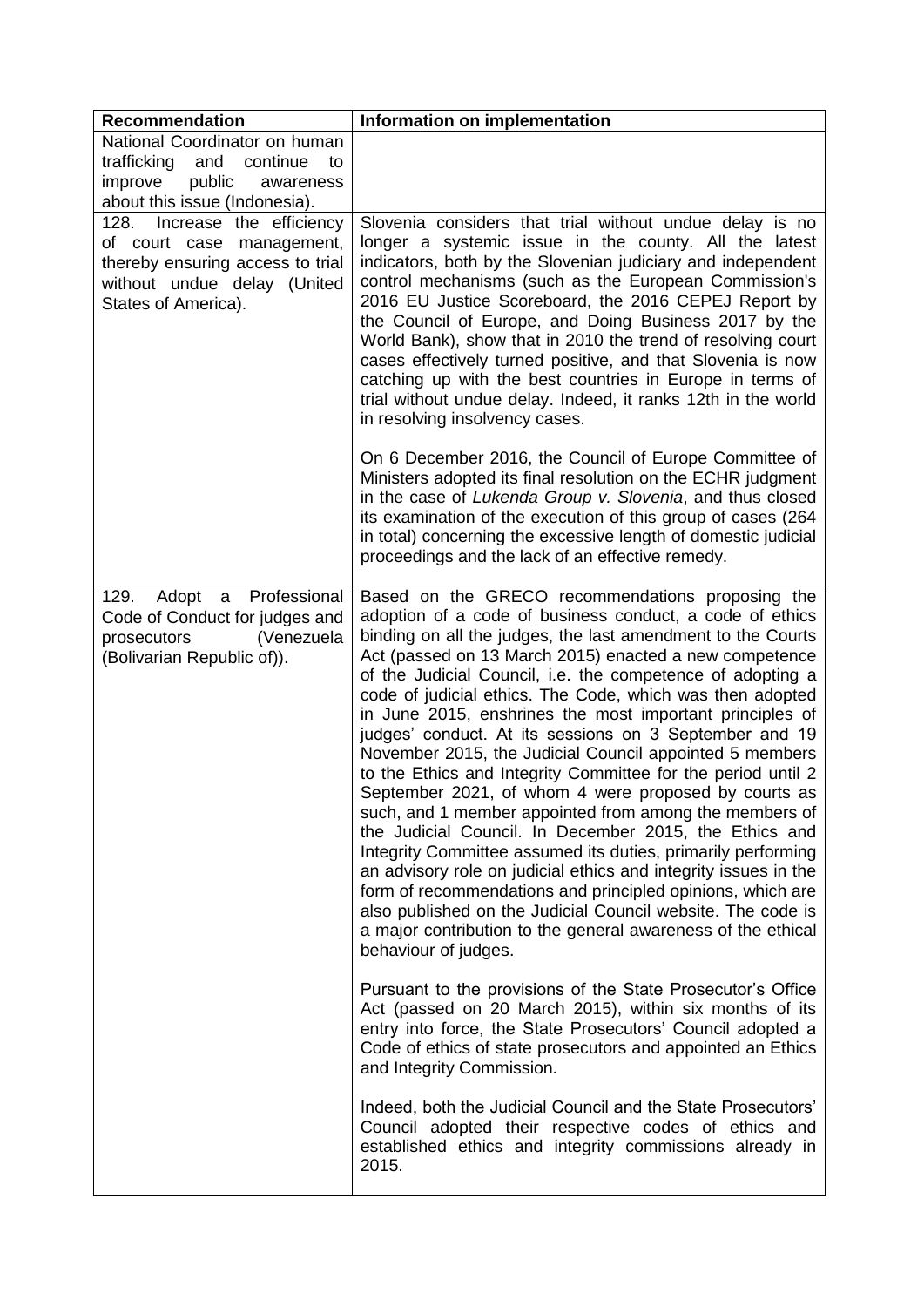| <b>Recommendation</b>                                                                                                                                                                                                   | Information on implementation                                                                                                                                                                                                                                                                                                                                                                                                                                                                                                                                                                                                                                                                                                                                                                                                                                                                                                                                                                                                                                                                                                               |
|-------------------------------------------------------------------------------------------------------------------------------------------------------------------------------------------------------------------------|---------------------------------------------------------------------------------------------------------------------------------------------------------------------------------------------------------------------------------------------------------------------------------------------------------------------------------------------------------------------------------------------------------------------------------------------------------------------------------------------------------------------------------------------------------------------------------------------------------------------------------------------------------------------------------------------------------------------------------------------------------------------------------------------------------------------------------------------------------------------------------------------------------------------------------------------------------------------------------------------------------------------------------------------------------------------------------------------------------------------------------------------|
| 130. Address the<br>lack of<br>special provisions for children<br>in Slovenian Criminal Code and<br>bring its juvenile justice system<br>into<br>compliance<br>fully<br>with<br>international<br>standards<br>(Poland). | A dedicated act on criminal offences committed by minors,<br>as announced by paragraph 2 of Article 5 of the Criminal<br>Code, is in preparation. The Ministry of Justice will be<br>responsible for additional professional and interministerial<br>coordination of the bill dealing with juvenile offenders, so<br>that the Government could forward it to the National<br>Assembly for adoption tentatively in 2017.                                                                                                                                                                                                                                                                                                                                                                                                                                                                                                                                                                                                                                                                                                                     |
|                                                                                                                                                                                                                         | It will<br>be<br>based<br>on suggestions received<br>and<br>- a<br>reassessment of the situation and, as proposed by the<br>expert public, will not include minor offences. The draft act<br>will deal with matters presently regulated by the Criminal<br>Code, the Criminal Procedure Act, and the Enforcement of<br>Penal Sanctions Act, which all include chapters and<br>provisions on juvenile offenders. It will be based on<br>and<br>internationally<br>generally<br>established<br>recognised<br>principles for dealing with juvenile offenders. These include:<br>the principle of non-discrimination (enshrined in Article 2 of<br>the Convention on the Rights of the Child); the best<br>interests of the child (Article 3); right to life, survival and<br>development (Article 6); right to be heard (Article 12); and<br>dignity (Article 40, paragraph 1). The principles specifically<br>stipulated by the basic provisions of the draft act will<br>include: the principles of subsidiarity, proportionality, and<br>best interests of the child or minor (as per the definition of<br>the offenders in the draft act). |
| 131.<br>Provide protection to the<br>the<br>family as<br>basic<br>and<br>fundamental unity of the society<br>(Egypt).                                                                                                   | All measures necessary to protect the family as the basic<br>and core unit of society are included in the Family Code<br>(see also respons to recommendation No. 20).                                                                                                                                                                                                                                                                                                                                                                                                                                                                                                                                                                                                                                                                                                                                                                                                                                                                                                                                                                       |
| Consider the ratification<br>133.<br>of<br><b>ILO</b><br>Convention<br>189<br>for<br>concerning decent work<br>domestic workers (Nicaragua).                                                                            | Slovenia considers that protective provisions<br>of the<br>concerning domestic workers have been<br>convention<br>included in, and implemented by, the national legislation in<br>force.                                                                                                                                                                                                                                                                                                                                                                                                                                                                                                                                                                                                                                                                                                                                                                                                                                                                                                                                                    |
| 134.<br>Enact<br>fully<br>and<br>implement the necessary laws<br>to ensure protection against<br>interference<br>the<br>in.<br>establishment, functioning, and                                                          | Slovenia has ratified the ILO Convention No. 87 on<br>Freedom of Association and Protection of the Right to<br>Organise and the Right to Organise and Collective<br>Bargaining Convention (No. 98).                                                                                                                                                                                                                                                                                                                                                                                                                                                                                                                                                                                                                                                                                                                                                                                                                                                                                                                                         |
| <b>of</b><br>worker<br>administration<br>organisations, consistent with<br>the recommendations of the<br>ILO (United States of America).                                                                                | Moreover, Slovenia has to abide by the provisions of the<br>Universal Declaration of Human Rights and the International<br>Covenant on Civil and Political Rights and International<br>Covenant on Economic, Social and Cultural Rights, both of<br>which have been ratified.                                                                                                                                                                                                                                                                                                                                                                                                                                                                                                                                                                                                                                                                                                                                                                                                                                                               |
|                                                                                                                                                                                                                         | These instruments underlie the Constitution of the Republic<br>of Slovenia, which stipulates in Article 76, in the chapter on<br>Economic and Social Relations, that the freedom to<br>establish, operate and join trade unions is guaranteed.                                                                                                                                                                                                                                                                                                                                                                                                                                                                                                                                                                                                                                                                                                                                                                                                                                                                                              |
| 135.<br>the<br>social<br>Improve                                                                                                                                                                                        | A study on the minimum cost of living is under review,                                                                                                                                                                                                                                                                                                                                                                                                                                                                                                                                                                                                                                                                                                                                                                                                                                                                                                                                                                                                                                                                                      |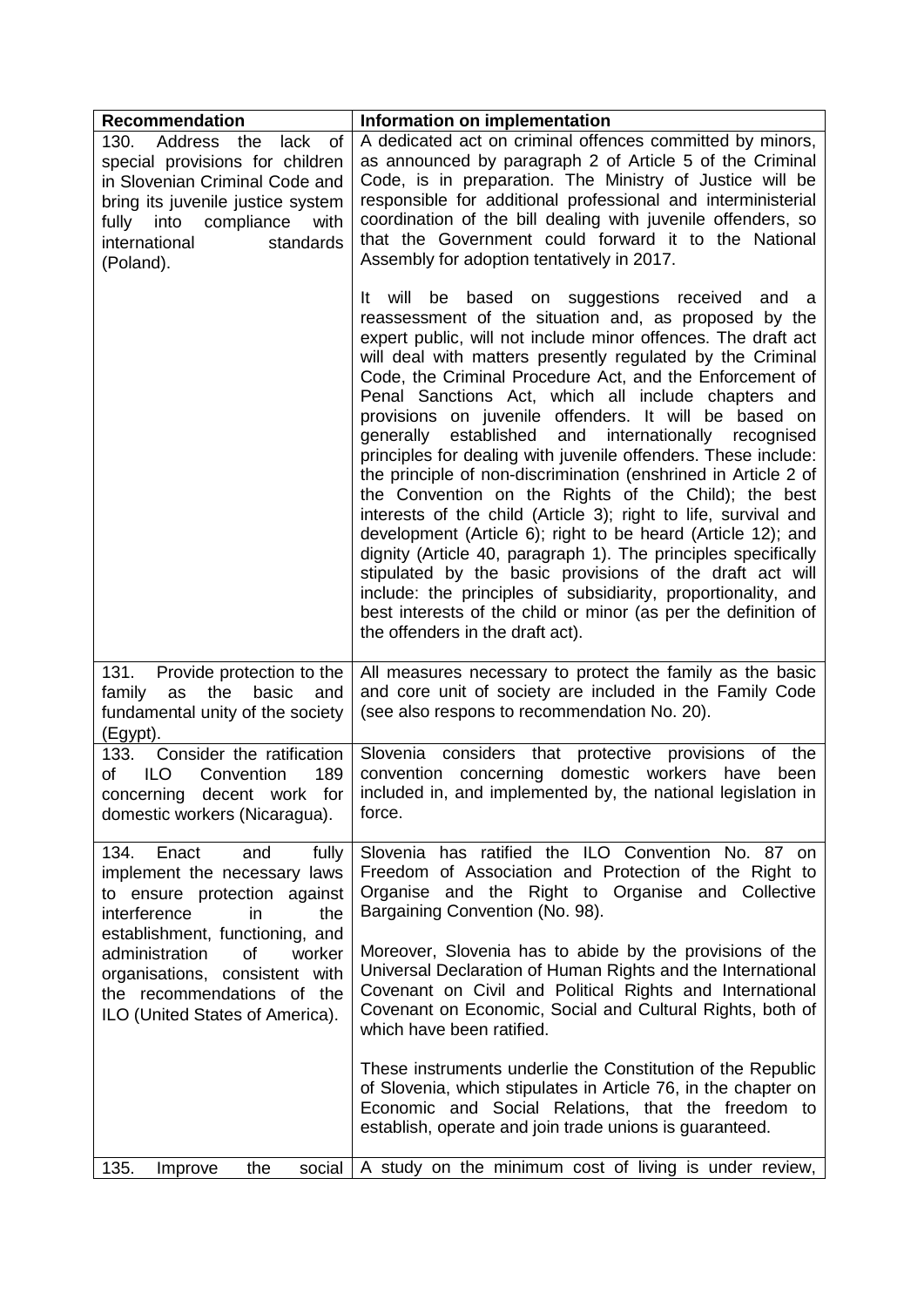| Recommendation                                                                                                                 | Information on implementation                                                                                                                                                                                                                                                                                                                                                                                                                                                                                                                                          |
|--------------------------------------------------------------------------------------------------------------------------------|------------------------------------------------------------------------------------------------------------------------------------------------------------------------------------------------------------------------------------------------------------------------------------------------------------------------------------------------------------------------------------------------------------------------------------------------------------------------------------------------------------------------------------------------------------------------|
| protection and living conditions<br>of the most vulnerable groups<br>of the population (Algeria).                              | based on which a new sum for minimum living costs will be<br>fixed and social legislation amended accordingly.                                                                                                                                                                                                                                                                                                                                                                                                                                                         |
|                                                                                                                                | In December 2016, the Act amending the Social Protection<br>Benefits Act entered into force, for the purpose of ensuring<br>more fair restrictions on succession and notes on the<br>prohibition of alienation and encumbrance of real estate for<br>beneficiaries of social assistance benefits in cash and<br>income support, taking into account the basic principle of<br>providing means of subsistence only to those really in need.                                                                                                                             |
|                                                                                                                                | Amendments to the Exercise of Rights to Public Funds Act<br>are pending, more specifically the introduction of provisional<br>decisions. These will be issued automatically, making<br>obsolete the filing of applications for a prolongation of<br>benefits and thus relieving social services from granting<br>such decisions ex officio; consequently, social workers will<br>have more time for professional work with clients. The draft<br>act has been submitted to public debate.                                                                              |
| effective<br>136.<br>Apply more<br>actions to face the negative<br>effects of the economic crisis<br>on the population (Cuba). | During the economic and financial crises, the Government<br>sought to adopt austerity measures which did not encroach<br>on human rights and the financing of institutions monitoring<br>their realisation.                                                                                                                                                                                                                                                                                                                                                            |
|                                                                                                                                | On 1 January 2016, the basic minimum income rose from<br>EUR 270.40 to EUR 288.81 (following re-balancing, it is<br>now EUR 292.56). Regular and extraordinary social<br>assistance benefits in cash, as well as funeral and<br>bereavement payments, which all depend on the above<br>amount, were raised accordingly. The threshold for income<br>support for single persons was raised to EUR 470.76<br>(currently EUR 476.87).                                                                                                                                     |
|                                                                                                                                | At the beginning of 2016, some austerity measures<br>introduced by the Public Finance Balance Act were<br>abolished in the area of family and social policies. Families<br>in the 5th and 6th income brackets are now allocated the full<br>amount of child benefit. This year, 97,000 families thus<br>received higher child benefit. There are now over 3,200<br>beneficiaries of state scholarships, which have become<br>available for part of the 5th bracket.                                                                                                    |
|                                                                                                                                | Moreover, the amount allocated for subsidised school meals<br>raised<br>and<br>the<br>administrative<br>procedure<br>for<br><b>was</b><br>beneficiaries simplified. Subsidised school lunches are now<br>available to pupils from families in the 1st (100%), 2nd<br>(70%) and 3rd (40%) income brackets. Despite fiscal cuts,<br>more than 33 million euros were additionally allocated for<br>improving the situation of families. Since 1 February 2017,<br>pupils from families in the 1st to 3rd income brackets benefit<br>from fully subsidised school lunches. |
|                                                                                                                                | Social activation programmes will be launched in mid-2017                                                                                                                                                                                                                                                                                                                                                                                                                                                                                                              |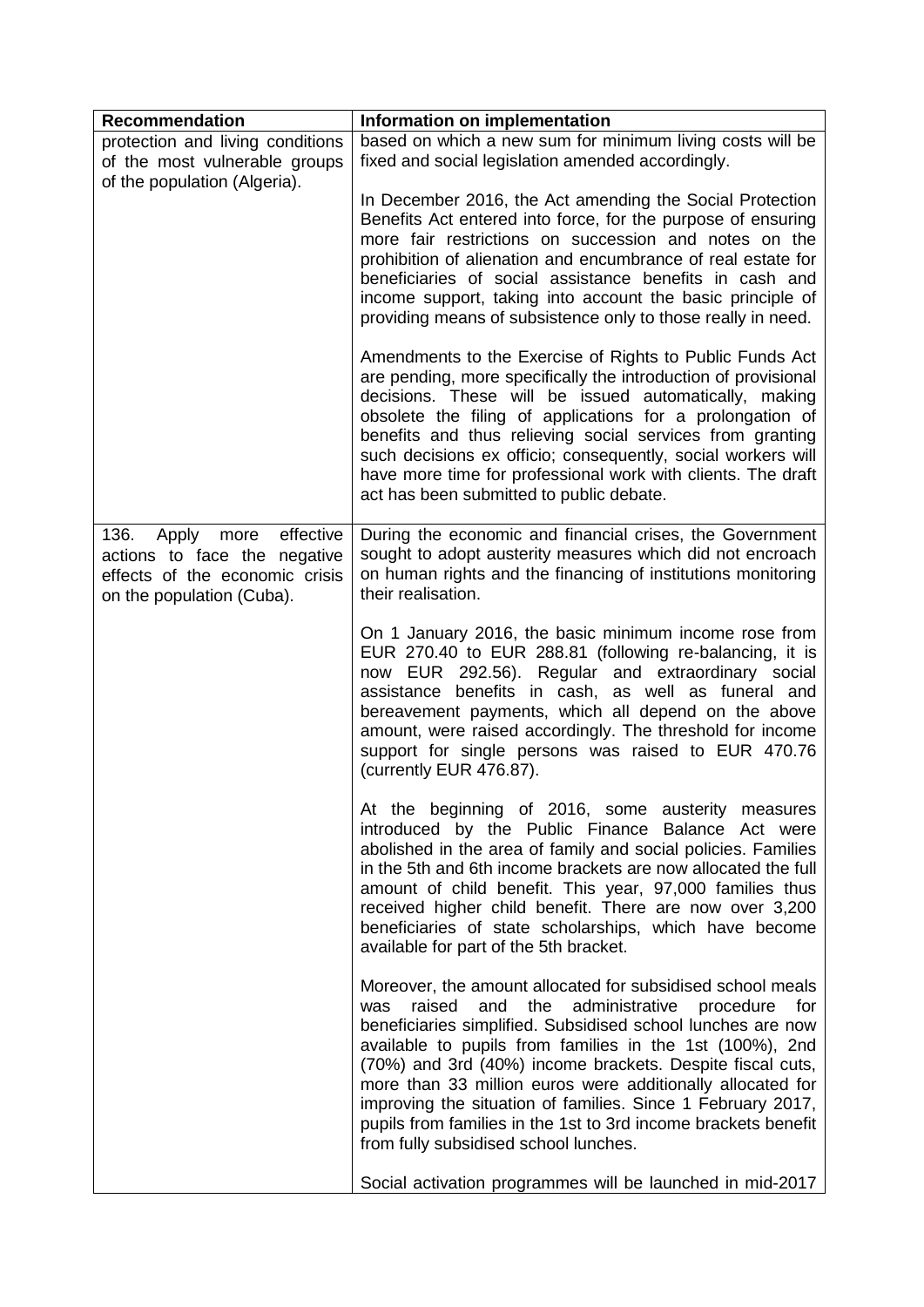| <b>Recommendation</b>                                                                                                                                                     | Information on implementation                                                                                                                                                                                                                                                                                                                                                                                                                                                                                                                                                                                                                                                                                                                                                                                                                                                                                                                                                                                                                                                                                                                                                                                                                                        |
|---------------------------------------------------------------------------------------------------------------------------------------------------------------------------|----------------------------------------------------------------------------------------------------------------------------------------------------------------------------------------------------------------------------------------------------------------------------------------------------------------------------------------------------------------------------------------------------------------------------------------------------------------------------------------------------------------------------------------------------------------------------------------------------------------------------------------------------------------------------------------------------------------------------------------------------------------------------------------------------------------------------------------------------------------------------------------------------------------------------------------------------------------------------------------------------------------------------------------------------------------------------------------------------------------------------------------------------------------------------------------------------------------------------------------------------------------------|
|                                                                                                                                                                           | to raise the level of social and employment competences of<br>the most vulnerable groups and improve their employability.                                                                                                                                                                                                                                                                                                                                                                                                                                                                                                                                                                                                                                                                                                                                                                                                                                                                                                                                                                                                                                                                                                                                            |
| 137.<br>Continue<br>its<br>positive<br>efforts in reducing the numbers<br>of persons at risk of poverty or<br>social<br>exclusion<br>by<br>2020<br>(Malaysia).            | See response to recommendation No. 135.                                                                                                                                                                                                                                                                                                                                                                                                                                                                                                                                                                                                                                                                                                                                                                                                                                                                                                                                                                                                                                                                                                                                                                                                                              |
| Provide legal protection<br>138.<br>forced<br>evictions<br>against<br>(Nigeria).                                                                                          | The Execution of Judgments in Civil Matters and Insurance<br>of Claims Act, which regulates the procedure for forced<br>execution by courts, also contains provisions on remedies<br>available to the debtor (objection or complaint against the<br>decision on execution). Pursuant to Article 169 of the Act,<br>the debtor may also propose that the court allow another<br>means of execution, and not execution on real property if<br>the claim can be settled within a reasonable time (of one<br>year). Article 210 further stipulates that the debtor has the<br>right to reside in a house or apartment sold during execution<br>for three years from the date of sale on condition of<br>payment of market-value rent.                                                                                                                                                                                                                                                                                                                                                                                                                                                                                                                                    |
| 139.<br>Implement<br>recommendations by the UN<br>Rapporteur<br>the<br>Special<br>on<br>Rights to Water and Sanitation<br>regarding access to water for<br>Roma (Israel). | See response to recommendation No. 140.<br>Regardless of the answer below, with a view to improving<br>the situation in Roma settlements, in September 2016 the<br>Government provided exceptional funds to ensure the<br>human right to drinking water for those inhabitants of Roma<br>settlements who lacked access to existing water sources.                                                                                                                                                                                                                                                                                                                                                                                                                                                                                                                                                                                                                                                                                                                                                                                                                                                                                                                    |
| 140.<br>Continue<br>take<br>to<br>measures in order to guarantee<br>universal<br>safe<br>access<br>to<br>drinking water and sanitation<br>(Portugal).                     | On 17 November 2016, the National Assembly passed a<br>constitutional act enshrining the right to drinking water in the<br>Slovenian Constitution. The constitutional act entered into<br>force on 25 November 2016.<br>Within 18 months of the constitutional amendment, the<br>relevant legislation will be adapted accordingly.<br>Regulations governing the drinking water supply in Slovenia<br>are equally applicable to all citizens, irrespective of gender,<br>race, skin colour, language, religion, political or other<br>conviction, national or social origin, national minority status,<br>material standing, birth or any other circumstance. All<br>citizens have equal access to drinking water.<br>At the EU level, the discharge and treatment of urban waste<br>water is regulated by Council Directive 91/271/EEC of 21<br>May 1991 concerning urban waste-water treatment.<br>Slovenian legislation is aligned with the requirements of EU<br>legislation. In the Slovenian legal order, conditions for the<br>discharge and treatment of urban waste water are regulated<br>by laws and by-laws on emissions of substances in the<br>discharge of waste water, as well as by-laws on<br>environmental protection public services (Environment |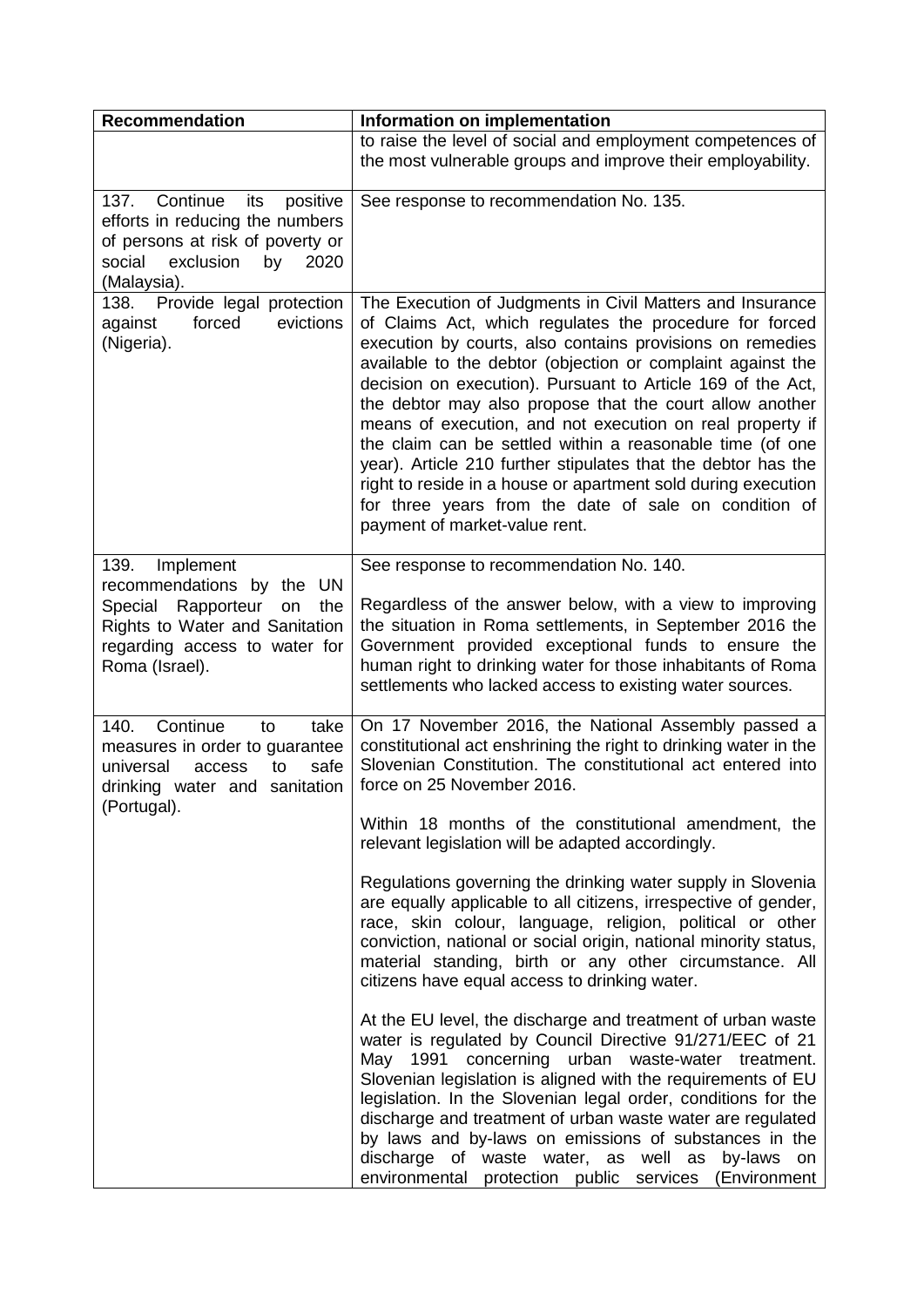| <b>Recommendation</b>                                                                                                                                                                                                                                                                                                           | Information on implementation                                                                                                                                                                                                                                                                                                                                                                                                                                                                                                                                                                                                 |
|---------------------------------------------------------------------------------------------------------------------------------------------------------------------------------------------------------------------------------------------------------------------------------------------------------------------------------|-------------------------------------------------------------------------------------------------------------------------------------------------------------------------------------------------------------------------------------------------------------------------------------------------------------------------------------------------------------------------------------------------------------------------------------------------------------------------------------------------------------------------------------------------------------------------------------------------------------------------------|
|                                                                                                                                                                                                                                                                                                                                 | Protection Act, Public Utilities Act, Decree on the emission<br>of substances and heat when discharging waste water into<br>waters and the public sewage system, Decree on the<br>discharge and treatment of urban wastewater, Rules on<br>sensitive areas, Rules on initial measurements and<br>operational monitoring of wastewater, and Operational<br>programme for the discharge and treatment of urban waste<br>water).                                                                                                                                                                                                 |
|                                                                                                                                                                                                                                                                                                                                 | Regulations governing the discharge and treatment of urban<br>waste water in Slovenia are equally applicable to all<br>citizens, irrespective of gender, race, skin colour, language,<br>religion, political or other conviction, national or social origin,<br>national minority status, material standing, birth or any other<br>circumstance. All inhabitants have access under equal<br>conditions to services of the obligatory public utility service<br>of discharge and treatment of urban waste water and run-off<br>rain water.                                                                                     |
| Accelerate its efforts to<br>141.<br>finalize the<br>National<br>Mental<br>Health Programme, with the<br>aim of reducing the suicide<br>rates (Costa Rica).                                                                                                                                                                     | The protection of mental health is one of the axes of the<br>new national healthcare programme, i.e. the Resolution on<br>the National Health Care Plan 2016-2025 'Together for a<br>Healthy Society', which was adopted on 29 March 2016.<br>With regard to the mental health of the elderly, a particularly<br>vulnerable group in terms of suicidal behaviour, in April<br>2016 the Ministry of Health adopted a Strategy for dealing<br>with dementia in Slovenia by 2020; a relevant action plan is<br>pending. The procedure for adopting a Resolution on the<br>National Programme of Mental Health is also under way. |
| Consider<br>142.<br>appropriate<br>means to reach out to achieve<br>health<br>universal<br>to<br>access<br>consider<br>services<br>and<br>to<br>expanding the coverage<br>0f<br>health services<br>under the<br>compulsory health insurance<br>schemes to include appropriate<br>secondary and tertiary services<br>(Thailand). | Under the legislation in force, Slovenia provides access to<br>health care for the entire population.<br>Access to all levels of health care (primary, secondary, and<br>tertiary), as stipulated by Article 2 of the Health Services<br>Act, and comprising services under Article 23 of the Health<br>Care and Health Insurance Act and Article 22 of the Rules<br>on compulsory health insurance, is guaranteed to all<br>of Slovenia through compulsory<br>inhabitants<br>health<br>insurance.                                                                                                                            |
|                                                                                                                                                                                                                                                                                                                                 | As already stated, health services in Slovenia are organised<br>at the primary (primary health care and pharmacy services),<br>secondary (out-patient clinics and hospitals), and tertiary<br>levels (specialist clinics, clinical institutes, or clinical<br>departments and other authorised health institutions).<br>Social-medical, hygienic, epidemiological, and health-<br>ecological services are performed as specialist services at<br>the secondary and tertiary levels.                                                                                                                                           |
|                                                                                                                                                                                                                                                                                                                                 | Under the Health Care and Health Insurance Act, all<br>categories of persons are included in the obligatory health<br>insurance scheme (Art. 15), with employees being the<br>largest category, followed by retired persons. Other major<br>groups of insured persons (i.e. insurance holders and their                                                                                                                                                                                                                                                                                                                       |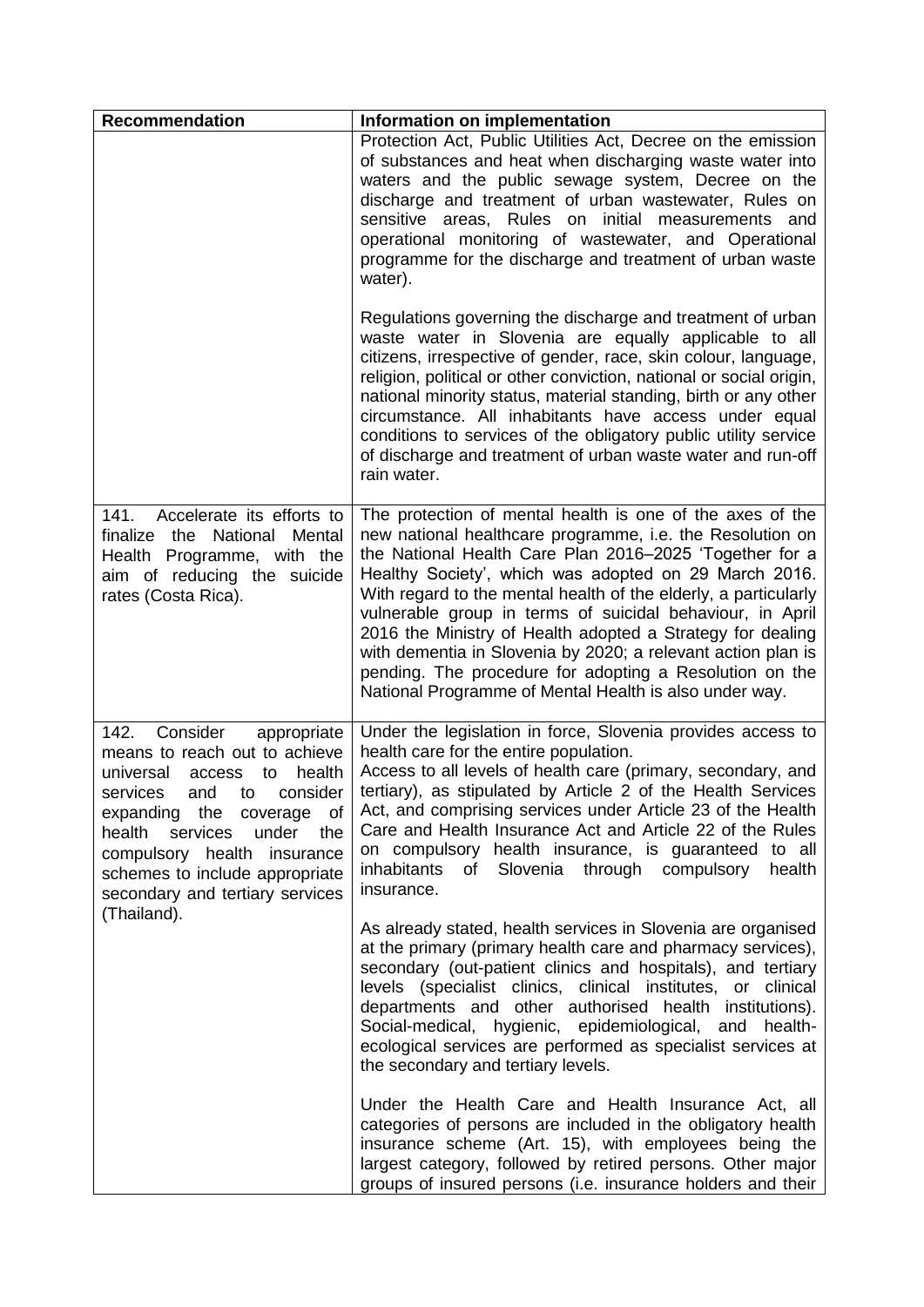| <b>Recommendation</b>                                                                                                                                                                                | Information on implementation                                                                                                                                                                                                                                                                                                                                                                                                                                                                                                                                                                                                           |
|------------------------------------------------------------------------------------------------------------------------------------------------------------------------------------------------------|-----------------------------------------------------------------------------------------------------------------------------------------------------------------------------------------------------------------------------------------------------------------------------------------------------------------------------------------------------------------------------------------------------------------------------------------------------------------------------------------------------------------------------------------------------------------------------------------------------------------------------------------|
|                                                                                                                                                                                                      | family members - spouses and children - under articles 20-<br>22 of the Act) include the materially deprived and jobless.                                                                                                                                                                                                                                                                                                                                                                                                                                                                                                               |
|                                                                                                                                                                                                      | Pursuant to Article 7 of the Act, funds are allocated in the<br>state budget for the emergency treatment of those not<br>insured or aliens in need of medical treatment who cannot<br>bear the costs. Healthcare for migrants and asylum seekers<br>is provided pursuant to the International Protection Act<br>(Articles 38, 78, 84, 89, 90, and 94), and the Temporary<br>Protection of Displaced Persons Act (Articles 23, 27, and<br>38).                                                                                                                                                                                           |
|                                                                                                                                                                                                      | Pursuant to the Resolution on the National Health Care Plan<br>2016-2025 'Together for a Healthy Society', which was<br>adopted in March 2016, Slovenia intends to further improve<br>access to healthcare by:<br>further activities to strengthen primary<br>health<br>services / primary healthcare;<br>introducing a holistic approach to treatment and<br>long-term care;<br>measures to optimise patient waiting times and the<br>quality of healthcare and patient safety;<br>education and training for health professionals,<br>further digitising the healthcare system (e-health)<br>and introducing new telemedicine models. |
| Ensure that Slovenia's<br>143.<br>facilities regarding compulsory<br>Health Insurance Scheme are<br>available at the secondary and<br>tertiary levels (Nigeria).                                     | See response to recommendation No. 142.                                                                                                                                                                                                                                                                                                                                                                                                                                                                                                                                                                                                 |
| sufficient<br>145.<br>Allocate<br>resources to promote the rights<br>of persons with disabilities (Viet<br>Nam).                                                                                     | No less than EUR 1.2 billion annually are allocated to rights<br>exercised exclusively by persons with disabilities. It is<br>impossible to give the exact figure on the total amount of<br>funds allocated to persons with disabilities and the<br>realisation of their rights, as a quarter of social transfers and<br>benefits to persons with disabilities are available to both<br>persons with disabilities and other beneficiaries. For these<br>cases, the competent services do not keep separate<br>records for persons with disabilities.                                                                                    |
| Continue to strengthen<br>146.<br>protection of persons<br>with<br>disabilities through increasing<br>employment opportunities to<br>fundamentally<br>improve<br>their<br>living conditions (China). | Slovenia has an active employment policy for persons with<br>disabilities. In recent years, it has carried out a number of<br>measures and activities to provide disabled with better<br>include<br>opportunities;<br>these<br>rehabilitation<br>measures,<br>financial<br>incentives for employers<br>and<br>people<br>with<br>disabilities, etc. In the future, policies and measures will<br>beevaluated on a regular basis, with a view to amending<br>them.                                                                                                                                                                        |
| Review<br>147.<br>the<br>current<br>practice of participatory rights<br>of persons with disabilities in                                                                                              | On 21 April 2016, the National Assembly passed an<br>amended National Assembly Elections Act. The main<br>objective<br>of the<br>amendment was to<br>bring<br>electoral                                                                                                                                                                                                                                                                                                                                                                                                                                                                 |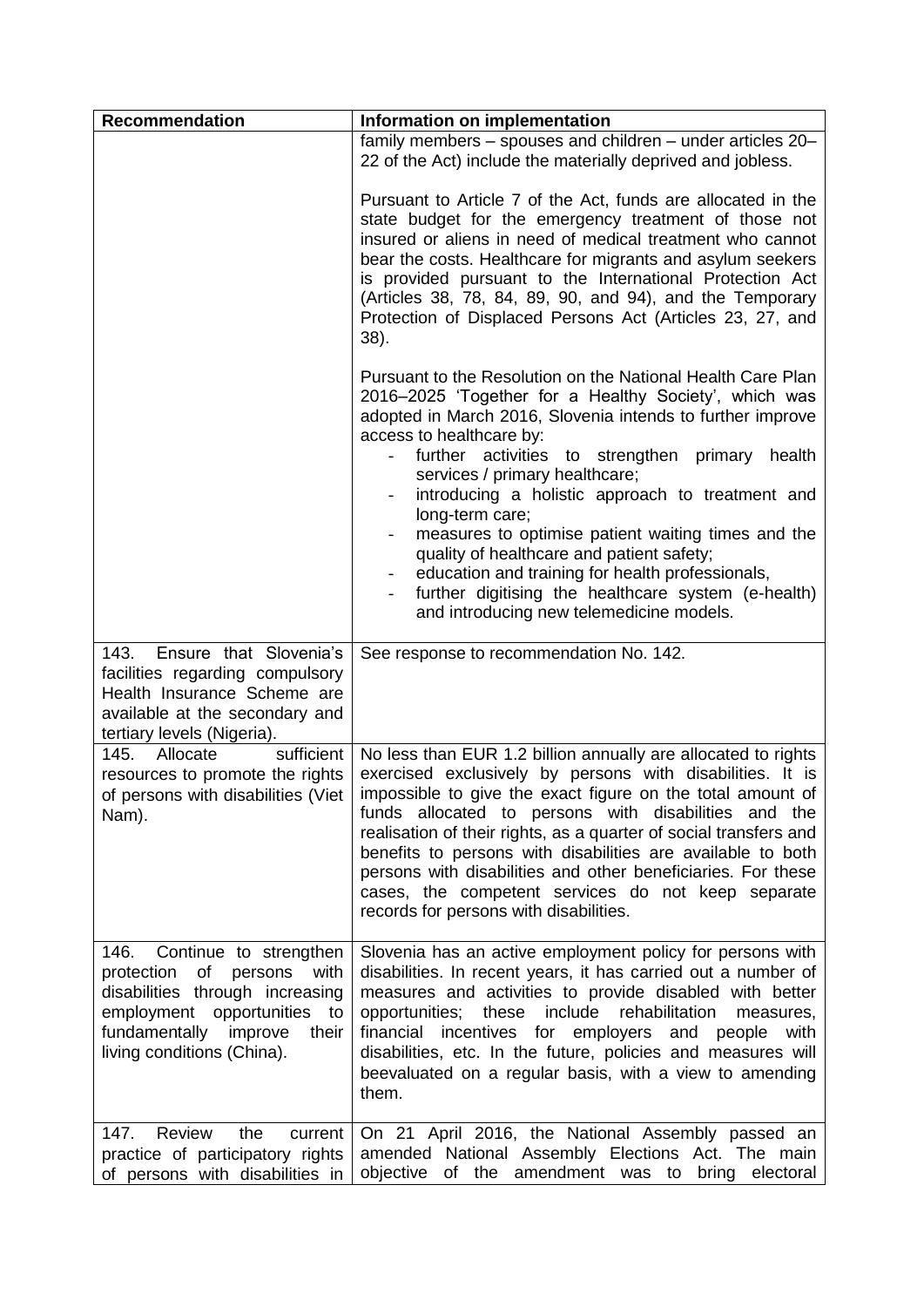| Recommendation                                                                                                                                                                                                                                                   | Information on implementation                                                                                                                                                                                                                                                                                                                                                                                                                                                                                                                                                                                                                                                                                                                                                                                                                                                                                                                                                                                                                                                                                                                                                                                                                                                                                                               |
|------------------------------------------------------------------------------------------------------------------------------------------------------------------------------------------------------------------------------------------------------------------|---------------------------------------------------------------------------------------------------------------------------------------------------------------------------------------------------------------------------------------------------------------------------------------------------------------------------------------------------------------------------------------------------------------------------------------------------------------------------------------------------------------------------------------------------------------------------------------------------------------------------------------------------------------------------------------------------------------------------------------------------------------------------------------------------------------------------------------------------------------------------------------------------------------------------------------------------------------------------------------------------------------------------------------------------------------------------------------------------------------------------------------------------------------------------------------------------------------------------------------------------------------------------------------------------------------------------------------------|
| with the<br>elections<br>aim<br>οf<br>identifying<br>the<br>necessary<br>changes in consultation with<br>stakeholders<br>relevant<br>and<br>implementing<br>to<br>measures<br>ensure the voting<br>rights<br>of<br>disabilities<br>with<br>persons<br>(Hungary). | legislation in line with two decisions of the Constitutional<br>Court, one of which also concerned the exercise of the right<br>of persons with disabilities to vote. The amending act<br>stipulates that all polling stations must allow disabled<br>access and, in addition, provides for the possibility of postal<br>vote for persons with disabilities. According to the legislator,<br>this improves the possibility for persons with disabilities,<br>regardless of the category of disability, to cast their vote<br>with lower costs and in an easier manner (without having to<br>come in person to a polling station). Pursuant to the existing<br>legislation and the newly adopted amendment, even more<br>voting methods will be available to persons with disabilities:<br>(i) vote assisted by another person; (ii) vote at home; (iii)<br>vote using an aid for the blind or visually impaired - an<br>adapted ballot; or permanent vote by post, if this is notified<br>to the National Electoral Commission together with a<br>decision by the relevant authority granting disabled status.<br>In addition, all polling stations will be made accessible to<br>persons with disabilities.<br>The amended National Assembly Elections Act will enter                                                                      |
|                                                                                                                                                                                                                                                                  | into force on the fifteenth day after its publication in the<br>Official Gazette, tentatively in May 2017.                                                                                                                                                                                                                                                                                                                                                                                                                                                                                                                                                                                                                                                                                                                                                                                                                                                                                                                                                                                                                                                                                                                                                                                                                                  |
| 148.<br>Continue improving the<br>accessibility to transports and<br>infrastructure for persons with<br>disabilities (Spain).                                                                                                                                    | Slovenia has adopted a number of measures to improve<br>access to buildings for persons with disabilities. The latest<br>measure is the (co)financing of vehicle adaptation for<br>persons with reduced mobility. The authorities also engage<br>in awareness-raising and informational campaigns for the<br>expert and general public on the need for accessibility for<br>all. For example, within the ZMOREMO project, accessibility<br>of several public buildings was assessed in 2015.                                                                                                                                                                                                                                                                                                                                                                                                                                                                                                                                                                                                                                                                                                                                                                                                                                                |
|                                                                                                                                                                                                                                                                  | Since 2015, the Government has been implemented the<br>integrated public passenger transport project, providing for a<br>single ticket for all bus and rail transport. However, the<br>system has not yet been adapted to the needs of persons<br>with disabilities, particularly in terms of the provision of<br>software and hardware for ticket machines and information<br>displays. This will be included in the new public tender on<br>regular passenger transport (SGEI), which should be<br>published by the line ministry by 2 December 2019. Certain<br>carriers (1-2 concessionaires) use adapted vehicles (ramp<br>- lift); however, this entails quite high investment costs.<br>The positive legislation on adaptations of transport for<br>persons with reduced mobility stipulates the following:<br>Article 16 of the Equalisation of Opportunities for Persons<br>with Disabilities Act provides for the accessibility of public<br>transport for persons with disabilities. It stipulates that buses<br>accessible for persons with reduced mobility and persons<br>with impaired sensory functions must be available, along<br>with information in adapted formats on the possibility of<br>using public transport. However, the implementation of this<br>provision is limited in terms of actual ability to purchase |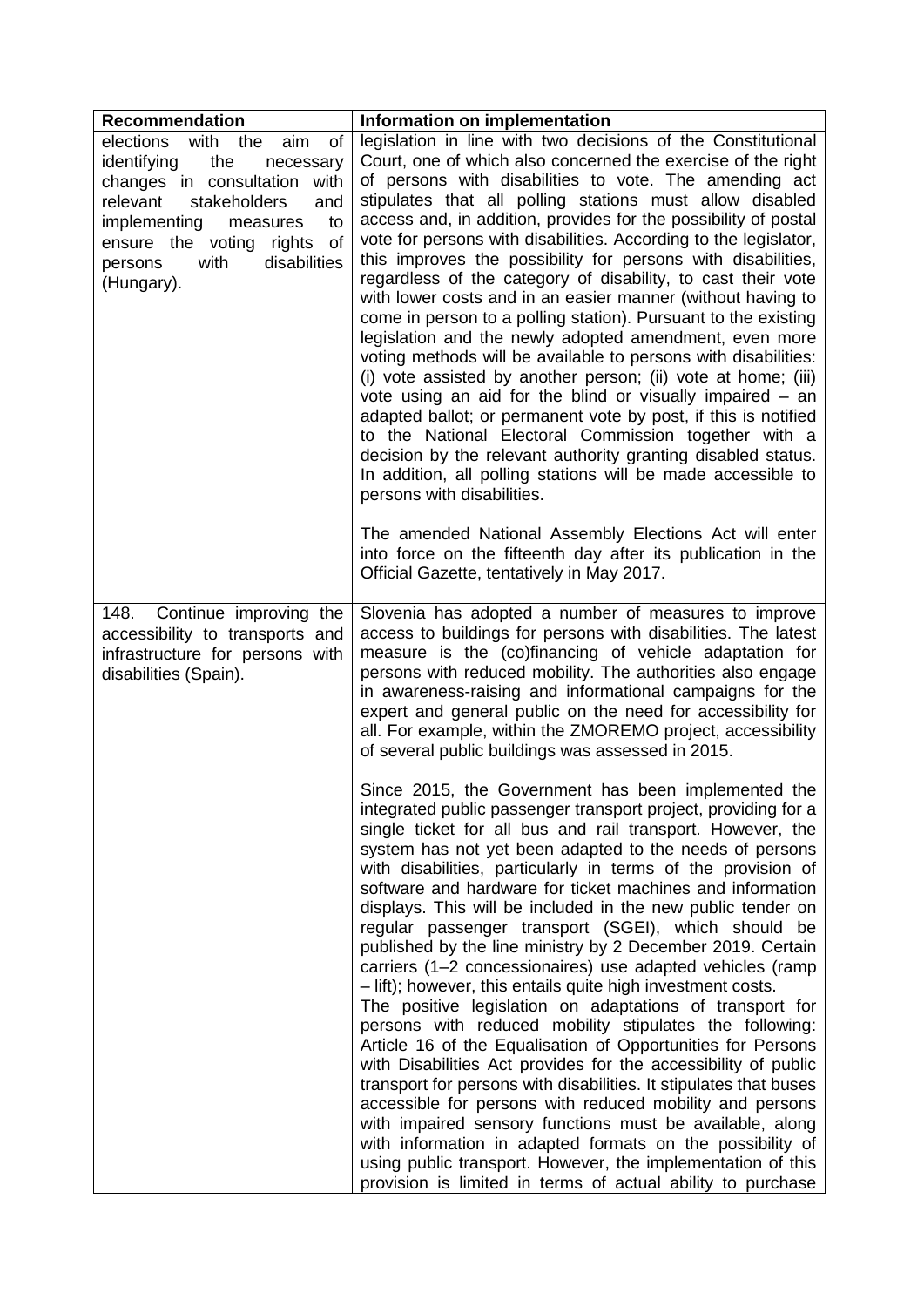| <b>Recommendation</b> | Information on implementation                                                                                                                                                                                                                                                                                                                                                                                                                                                                                                                                                                                                                                                                                                                                                                                                                                                                                                                                                                                                                                                                                                                 |
|-----------------------|-----------------------------------------------------------------------------------------------------------------------------------------------------------------------------------------------------------------------------------------------------------------------------------------------------------------------------------------------------------------------------------------------------------------------------------------------------------------------------------------------------------------------------------------------------------------------------------------------------------------------------------------------------------------------------------------------------------------------------------------------------------------------------------------------------------------------------------------------------------------------------------------------------------------------------------------------------------------------------------------------------------------------------------------------------------------------------------------------------------------------------------------------|
|                       | adapted vehicles, which carriers usually lack. The Act also<br>provides for the option of guaranteeing alternative transport,<br>unless this would be a disproportionate burden. In such<br>cases, less costly means of transport should be ensured. In<br>addition to vehicles, the unhindered boarding and alighting<br>of passengers should be possible, as well as information in<br>adapted formats. The deadline for such adaptations is 11<br>December 2020 for road transport, and 11 December 2025<br>for rail transport.                                                                                                                                                                                                                                                                                                                                                                                                                                                                                                                                                                                                            |
|                       | This area is also regulated by Regulation (EU) No.<br>181/2011 of the European Parliament and of the Council of<br>16 February 2011 concerning the rights of passengers in<br>bus and coach transport and amending Regulation (EC) No.<br>2006/2004. Its articles 9 and 10 stipulate that, in order to<br>meet health and safety requirements or in cases where the<br>design of the vehicle or the infrastructure makes it physically<br>impossible to meet all the requirements, carriers may refuse<br>to accept a reservation from, to issue or otherwise provide a<br>ticket to, or to take on board, a person on the grounds of<br>disability or of reduced mobility; however, they shall inform<br>the person concerned about any acceptable alternative<br>service operated by the carrier. Alternative transport is<br>available in the form of transport-on-demand, stipulated by<br>Article 57b of the Road Transport Act, at the national or<br>local level.                                                                                                                                                                      |
|                       | The activities and legislation regarding airline passenger<br>transport are as follows: The relevant legislative act is<br>Regulation (EC) No. 1107/2006 concerning the rights of<br>disabled persons and persons with reduced mobility when<br>travelling by air, providing for the right to non-discrimination<br>based on disability or reduced mobility. Disabled persons<br>and persons with reduced mobility have the same right to<br>travel as all other passengers (right to non-discrimination<br>regarding the reservation and purchase of a ticket, right to<br>travel at the same level of quality as any other passenger,<br>right to information on safety rules used by air carriers, etc.).<br>The purpose of Regulation (EC) No. 1107/2006 and the<br>relevant European Commission guidelines, as well as of<br>Document 30 (Part I) of the European Civil Aviation<br>Conference providing quality standards and good practices<br>in this area and Annex 9 (Facilitation) to the Chicago<br>Convention of the International Civil Aviation Organisation is<br>to facilitate air travel for persons with reduced mobility. |
|                       | The activities to improve accessibility and legislation<br>regarding passenger transport by sea and inland waterways<br>are as follows: Adaptations to transport are regulated by the<br>Rules on passenger ships, which, in accordance with<br>Directive 2009/45/EC of the European Parliament and of the<br>Council of 6 May 2009 on safety rules and standards for<br>passenger ships (last amended by Commission Directive<br>2010/36/EU of 1 June 2010 amending Directive 2009/45/EC                                                                                                                                                                                                                                                                                                                                                                                                                                                                                                                                                                                                                                                     |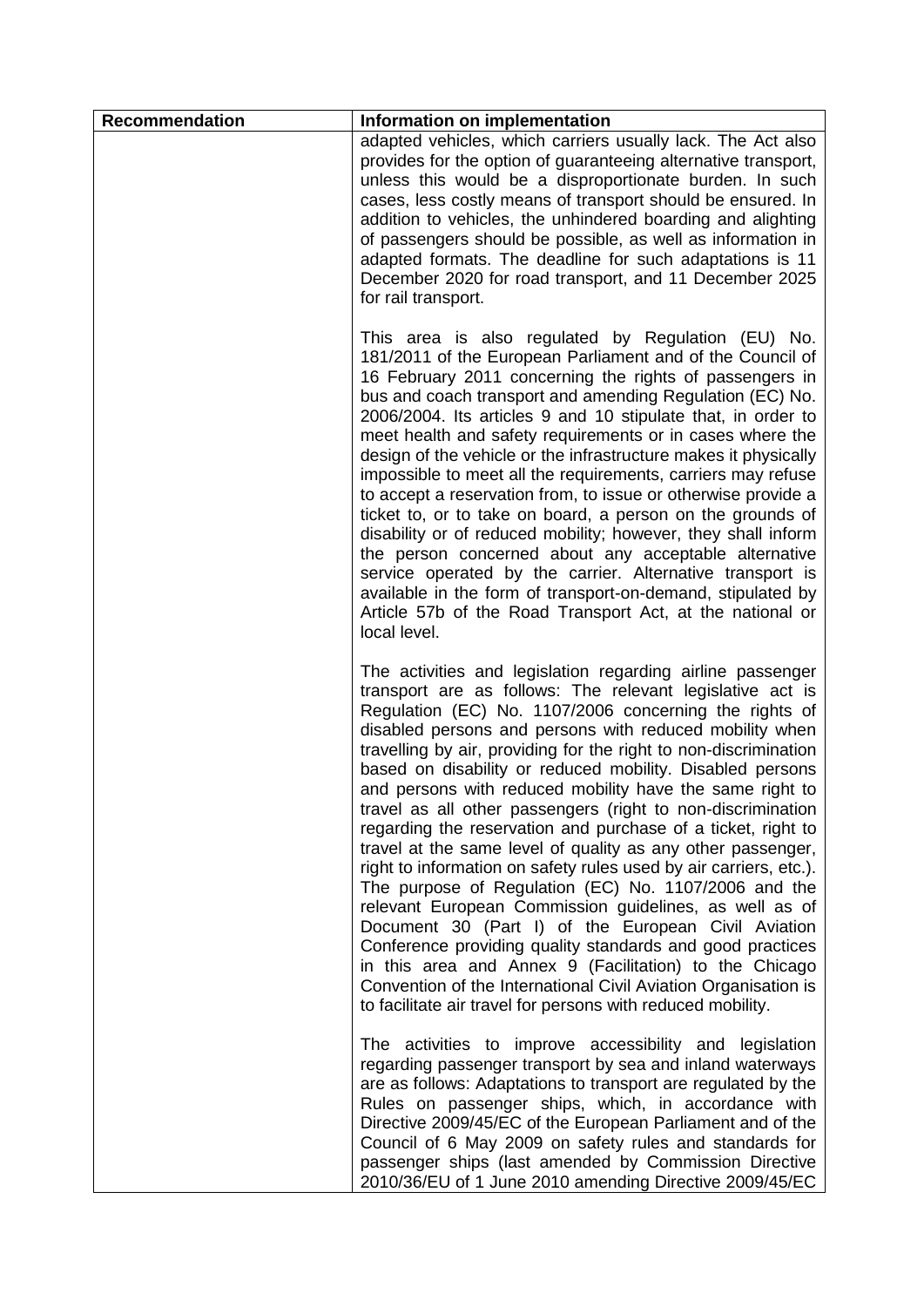| <b>Recommendation</b>                                                                                                                                                            | Information on implementation                                                                                                                                                                                                                                                                                                                                                                                                                                                                                                                                                                                                                                                                                                                                                                                           |
|----------------------------------------------------------------------------------------------------------------------------------------------------------------------------------|-------------------------------------------------------------------------------------------------------------------------------------------------------------------------------------------------------------------------------------------------------------------------------------------------------------------------------------------------------------------------------------------------------------------------------------------------------------------------------------------------------------------------------------------------------------------------------------------------------------------------------------------------------------------------------------------------------------------------------------------------------------------------------------------------------------------------|
|                                                                                                                                                                                  | of the European Parliament and of the Council on safety<br>rules and standards for passenger ships), also impose<br>safety requirements for persons with reduced mobility; the<br>provisions of the Decree for the enforcement of Regulation<br>1177/2010/EU concerning the rights of passengers when<br>travelling by sea and inland waterway, which provides for<br>the implementation of Regulation (EU) No 1177/2010 of the<br>European Parliament and of the Council of 24 November<br>2010 concerning the rights of passengers when travelling by<br>sea and inland waterway and amending Regulation (EC)<br>No. 2006/2004, including provisions on violations, concern<br>persons with reduced mobility. The relevant legislation in<br>this area has been implemented, and no new regulations<br>are envisaged. |
|                                                                                                                                                                                  | In the area of rail passenger transport, rules for persons<br>with reduced mobility apply as stipulated by Commission<br>Regulation (EU) No 1300/2014 of 18 November 2014 on the<br>technical specifications for interoperability relating to<br>accessibility of the Union's rail system for persons with<br>disabilities and persons with reduced mobility.<br>The<br>Regulation is binding and has been implemented. The<br>transport operator Slovenian Railways provides transport of<br>persons with reduced mobility and assistance to persons<br>requiring mobility aids.                                                                                                                                                                                                                                       |
| the<br>full<br>149.<br>Ensure                                                                                                                                                    | See response to recommendation No. 66.                                                                                                                                                                                                                                                                                                                                                                                                                                                                                                                                                                                                                                                                                                                                                                                  |
| enjoyment of the political, civil,<br>economic and social rights of<br>"erased"<br>people,<br>including<br>social<br>security,<br>health,                                        | Employment rights with retroactive effect are dealt with in<br>individual court cases.                                                                                                                                                                                                                                                                                                                                                                                                                                                                                                                                                                                                                                                                                                                                  |
| education and employment by<br>regulating the status of the<br>"erased"<br>remaining<br>persons<br>providing<br>adequate<br>and<br>reparation to those affected<br>(Ireland).    | Article 10 of the Elementary School Act stipulates that<br>children who are foreign citizens or stateless persons and<br>reside in Slovenia have the right to compulsory elementary<br>education under the same conditions as citizens of the<br>Republic of Slovenia.                                                                                                                                                                                                                                                                                                                                                                                                                                                                                                                                                  |
| Implement<br>the<br>150.<br>recommendations accepted by<br>Slovenia during its first UPR on<br>the subject of discrimination<br>against Roma (Israel).                           | See responses to recommendations Nos. 24, 25, 63, 71, 74,<br>78, 80 and 81.                                                                                                                                                                                                                                                                                                                                                                                                                                                                                                                                                                                                                                                                                                                                             |
| 151. Continue<br>devote<br>to<br>great attention to the effective<br>implementation of the existing<br>legislative framework on the<br>use of the minority languages<br>(Italy). | See response to recommendation No. 65.                                                                                                                                                                                                                                                                                                                                                                                                                                                                                                                                                                                                                                                                                                                                                                                  |
| 152.<br>Adopt<br>the<br>necessary<br>measures in<br>order to better<br>with<br>the<br>comply<br>recommendations on the use of<br>minority languages released by                  | See response to recommendation No. 65.                                                                                                                                                                                                                                                                                                                                                                                                                                                                                                                                                                                                                                                                                                                                                                                  |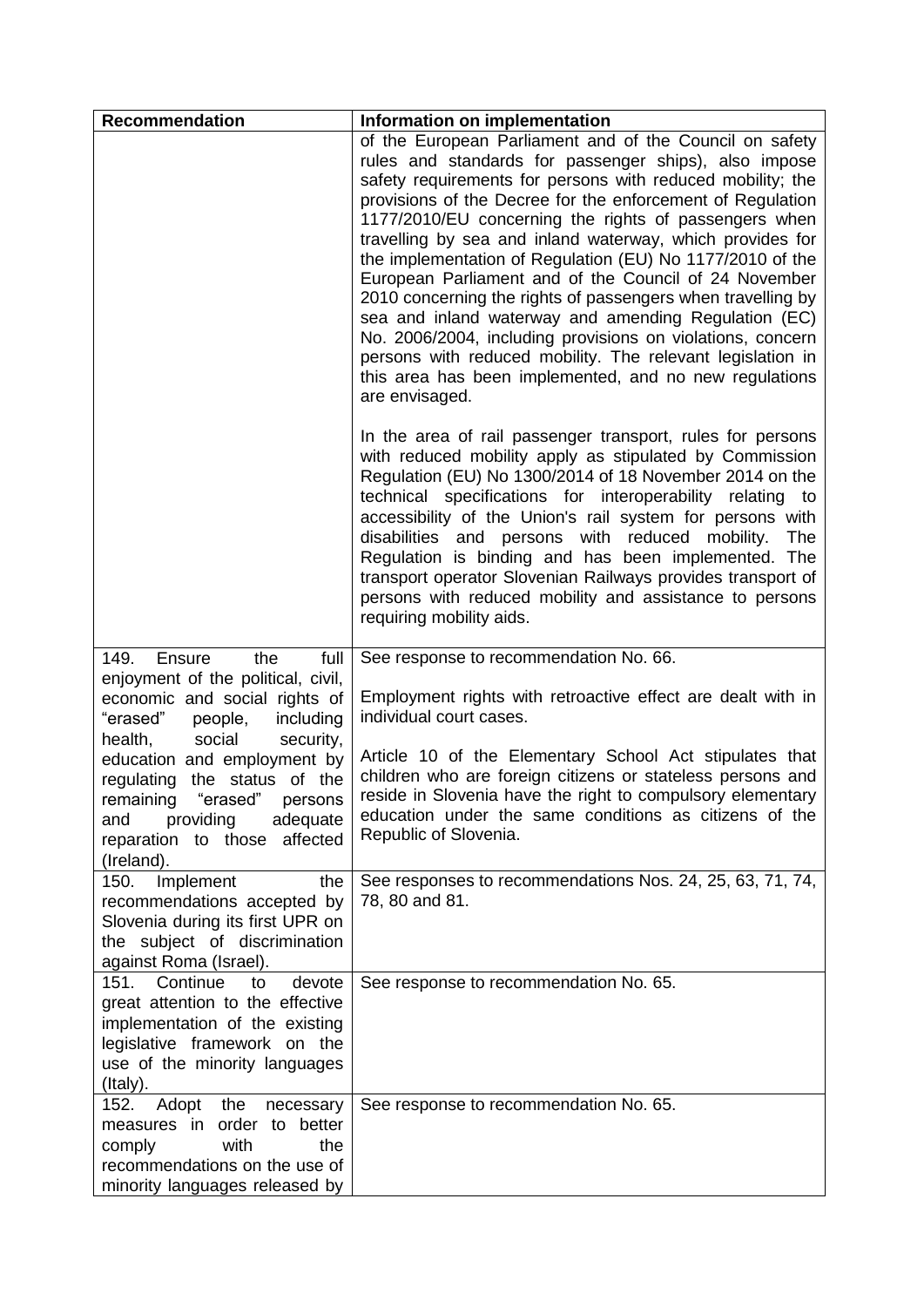| <b>Recommendation</b>                                         | Information on implementation                                                                                          |
|---------------------------------------------------------------|------------------------------------------------------------------------------------------------------------------------|
| the Council of Europe, with                                   |                                                                                                                        |
| particular reference to the rights                            |                                                                                                                        |
| of the autochthonous Italian                                  |                                                                                                                        |
| minority (Italy).                                             |                                                                                                                        |
| Continued<br>efforts<br>155.<br>in                            | See responses to recommendations Nos. 24, 25, 63, 65, 71,                                                              |
| addressing and protecting the                                 | 74, 78, 80 and 81.                                                                                                     |
| rights of ethnic<br>minorities,                               |                                                                                                                        |
| in particular<br>the<br>including                             |                                                                                                                        |
| situation of Roma living<br>in                                |                                                                                                                        |
| Slovenia (New Zealand).                                       |                                                                                                                        |
| 158. Continue increasing the                                  | See responses to recommendations Nos. 65 and 139.                                                                      |
| of<br>additional<br>allocation                                |                                                                                                                        |
| resources to improve the living                               | By offering financial incentives through calls for applications                                                        |
| of<br>the<br>conditions<br>Roma                               | of the Ministry of Economic Development and Technology,<br>the Republic of Slovenia guarantees the provision of basic  |
| informal<br>population<br>in<br>the                           | public utility infrastructure in Roma settlements, namely the                                                          |
| settlements, by strengthening<br>the security in tenancy, and | construction, reconstruction or modernisation of water                                                                 |
| ensuring the human right to                                   | distribution systems and sewerage, connection to power                                                                 |
| drinking water and sanitation                                 | grids, construction and reconstruction of local roads, and                                                             |
| electricity<br>access<br>to<br>and                            | purchase of plots for better planning of Roma settlements.                                                             |
| (Spain).                                                      | In March 2016, a call for applications was published for                                                               |
|                                                               | projects related to basic utility infrastructure in Roma                                                               |
|                                                               | settlements for 2016 and 2017, with a total budget of 1                                                                |
|                                                               | million EUR for 2016 and 1 million EUR for 2017. Roma                                                                  |
|                                                               | settlement projects eligible for financing can include: (a)                                                            |
|                                                               | water distribution systems, including water collector wells                                                            |
|                                                               | and pipelines connecting Roma settlements to the                                                                       |
|                                                               | distribution system; (b) sewage systems where needed in<br>protect water sources or to meet<br>other<br>order to       |
|                                                               | environmental requirements; (c) electric power supply                                                                  |
|                                                               | systems in built-up Roma settlements; (d) construction or                                                              |
|                                                               | reconstruction of local roads and public paths; (e) purchase                                                           |
|                                                               | of plots for better planning of Roma settlements.                                                                      |
|                                                               |                                                                                                                        |
| Involve<br>159.<br>Romani                                     | Article 12 of the Roma Community in the Republic of                                                                    |
| organisations and communities                                 | Slovenia Act stipulates that national authorities, self-                                                               |
| the<br>development<br>and<br>in.                              | governing local community authorities and other authorities                                                            |
| implementation of the strategy                                | must obtain the prior opinion of the Roma Community                                                                    |
| Roma inclusion<br>(United<br>for                              | Council for the purposes of adopting and issuing regulations                                                           |
| States of America).                                           | and other general legal acts relating to the status of the                                                             |
|                                                               | Roma community; likewise, the Roma Community Council                                                                   |
|                                                               | may present proposals, initiatives and opinions in matters of<br>its competence to the National Assembly, the National |
|                                                               | Council, the Government, self-governing local community                                                                |
|                                                               | bodies, and other authorities.                                                                                         |
|                                                               |                                                                                                                        |
|                                                               | Through its representatives, the Roma community was                                                                    |
|                                                               | involved in all stages of drafting the National Programme of                                                           |
|                                                               | Measures for Roma for the 2010-2015 period. Roma                                                                       |
|                                                               | community organisations were<br>responsible<br>for,<br>or                                                              |
|                                                               | participated in, the implementation of measures envisaged                                                              |
|                                                               | therein. Representatives of the Roma community are also                                                                |
|                                                               | of<br>the governmental<br>working<br>members<br>body<br>(the                                                           |